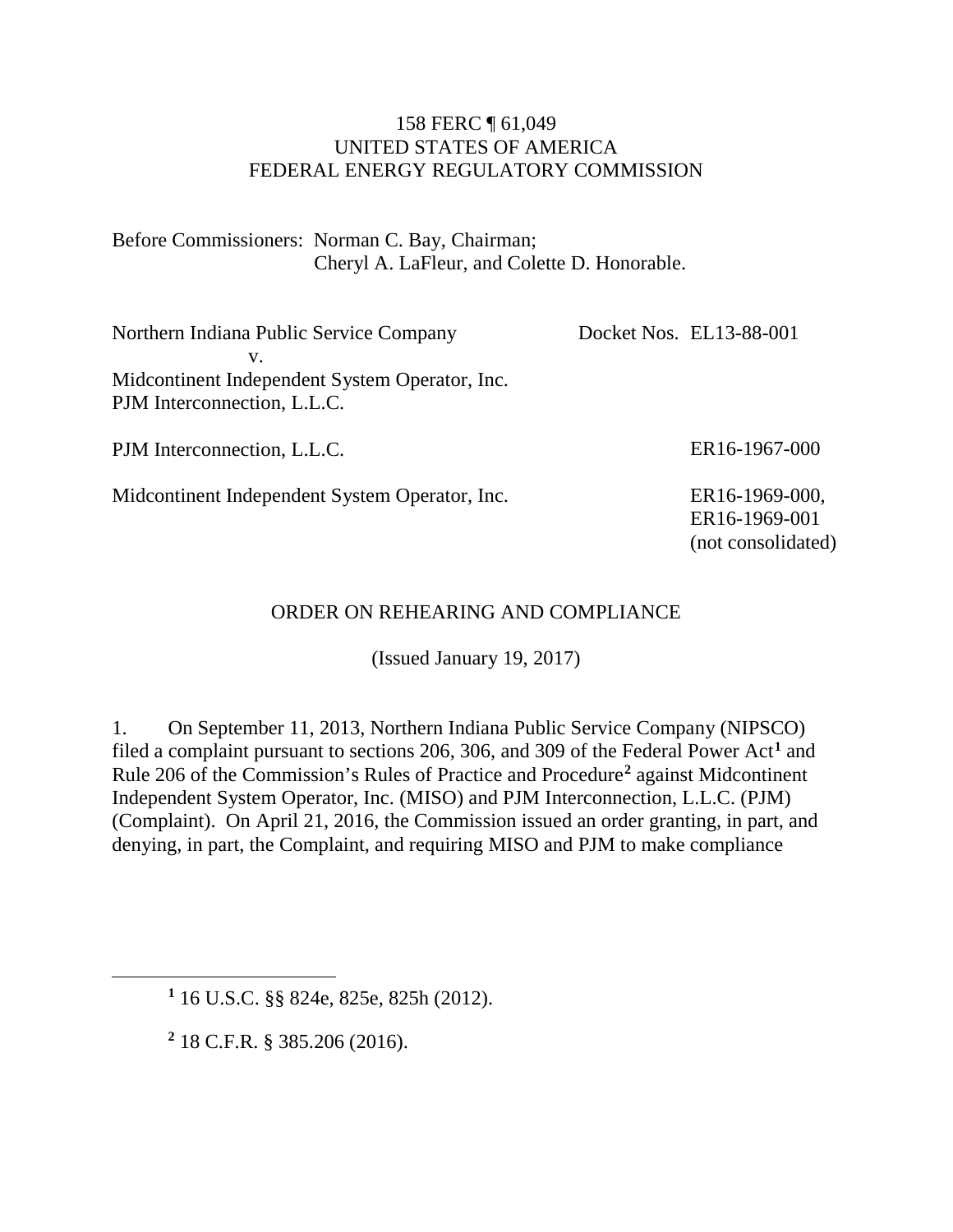filings.**[3](#page-1-0)** Various parties requested rehearing of the April 21 Order. MISO and PJM submitted fillings to comply with the April 21 Order. In this order, we deny the requests for rehearing and grant the requests for clarification, in part. We also conditionally accept in part and reject in part MISO's and PJM's compliance filings, subject to further compliance, as discussed below.

# **I. Background**

2. NIPSCO is a vertically integrated Indiana corporation engaged in the generation, transmission, and distribution of energy at the wholesale and retail levels. NIPSCO is an electric load-serving entity and a transmission owning member of MISO. NIPSCO's system lies between the PJM systems of Commonwealth Edison Company (ComEd) and American Electric Power's (AEP) Indiana & Michigan Power Company and the rest of PJM's system. The interconnections of NIPSCO's transmission network with the transmission networks of ComEd and AEP are at the "seams" of MISO and PJM.**[4](#page-1-1)** MISO and PJM are neighboring, Commission-approved regional transmission organizations (RTO) that have signed a Joint Operating Agreement (JOA) to address, among other things, their regional seams.

3. As noted above, NIPSCO filed its Complaint against MISO and PJM on September 11, 2013. In its Complaint, NIPSCO requested that the Commission order MISO and PJM to reform the interregional transmission planning process contained in the JOA between MISO and PJM. **[5](#page-1-2)** In the April 21 Order, the Commission granted, in part, and denied, in part, the Complaint, and required MISO and PJM to make compliance filings.

**<sup>4</sup>** April 21 Order, 155 FERC ¶ 61,058 at P 3.

<span id="page-1-2"></span><span id="page-1-1"></span>**<sup>5</sup>** A full procedural history of the Complaint proceeding is included in the April 21 Order, 155 FERC ¶ 61,058 at PP 15-25.

<span id="page-1-0"></span> $\overline{a}$ **<sup>3</sup>** *N. Ind. Pub. Serv. Co. v. Midcontinent Indep. Sys. Operator*, 155 FERC ¶ 61,058 (2016) (April 21 Order). *See also Transmission Planning and Cost Allocation by Transmission Owning and Operating Public Utilities*, Order No. 1000, FERC Stats. & Regs. ¶ 31,323 (2011), *order on reh'g*, Order No. 1000-A, 139 FERC ¶ 61,132, *order on reh'g and clarification*, Order No. 1000-B, 141 FERC ¶ 61,044 (2012), *aff'd sub nom. S.C. Pub. Serv. Auth.* v. *FERC*, 762 F.3d 41 (D.C. Cir. 2014).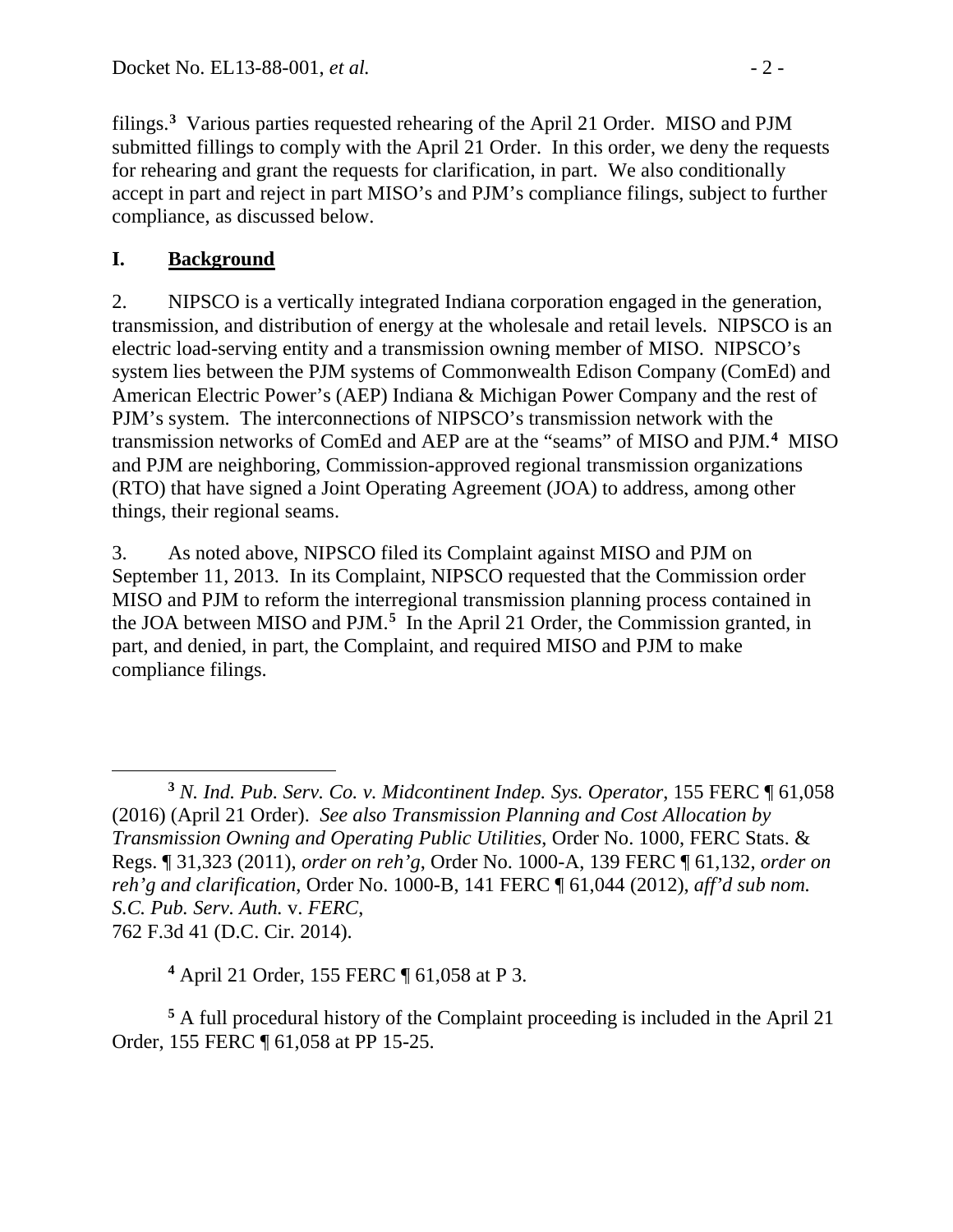4. On June 20, 2016, PJM made a filing in Docket No. ER16-1967-000 (PJM Compliance Filing) and MISO made a filing in Docket Nos. ER16-1969-000 and ER16-1969-001 (MISO Compliance Filing)**[6](#page-2-0)** to comply with the April 21 Order.**[7](#page-2-1)**

#### **II. Requests for Rehearing, Notice of Filings and Responsive Pleadings**

5. On May 20, 2016, NIPSCO filed a request for rehearing, or, in the alternative, a motion for clarification of the April 21 Order. On May 23, 2016, Organization of MISO States (OMS), **[8](#page-2-2)** PJM, and MISO Transmission Owners**[9](#page-2-3)** filed requests for clarification

**<sup>7</sup>** Appendix A to this order lists the tariff records filed by MISO and PJM.

<span id="page-2-2"></span><span id="page-2-1"></span>**<sup>8</sup>** For the purposes of this proceeding, the Organization of MISO States (OMS) includes: Arkansas Public Service Commission (Arkansas Commission), Illinois Commerce Commission, Indiana Utility Regulatory Commission, Iowa Utilities Board, Louisiana Public Service Commission, Michigan Public Service Commission, Minnesota Public Service Commission, Mississippi Public Service Commission, Missouri Public Service Commission, Montana Public Service Commission, City of New Orleans, North Dakota Public Service Commission, South Dakota Public Service Commission, Public Service Commission of Wisconsin, and Public Utility Commission of Texas.

<span id="page-2-3"></span>**<sup>9</sup>** For the purposes of this proceeding, MISO Transmission Owners consist of: Ameren Services Company, as agent for Union Electric Company, Ameren Illinois Company, and Ameren Transmission Company of Illinois; Big Rivers Electric Corporation; Central Minnesota Municipal Power Agency; City Water, Light & Power; Cleco Power, LLC; Dairyland Power Cooperative; East Texas Electric Cooperative; Entergy Arkansas, Inc.; Entergy Louisiana, LLC; Entergy Mississippi, Inc.; Entergy New Orleans, Inc.; Entergy Texas, Inc.; Great River Energy; Hoosier Energy Rural Electric Cooperative, Inc.; Indiana Municipal Power Agency; Minnesota Power (and its subsidiary Superior Water, L&P); Missouri River Energy Services; Montana-Dakota Utilities Co.; Northern States Power Company, a Minnesota corporation, and Northern States Power Company, a Wisconsin corporation, subsidiaries of Xcel Energy Inc.; Northwestern Wisconsin Electric Company; Otter Tail Power Company; Southern Illinois Power Cooperative; Southern Indiana Gas & Electric Company; Southern Minnesota Municipal Power Agency; Wabash Valley Power Association; and Wolverine Power Supply Cooperative, Inc.

<span id="page-2-0"></span> $\overline{a}$ **<sup>6</sup>** MISO submitted one compliance filing but filed two submissions in eTariff because it is making changes to both the JOA and the MISO tariff. MISO Compliance Filing, Transmittal at n.4.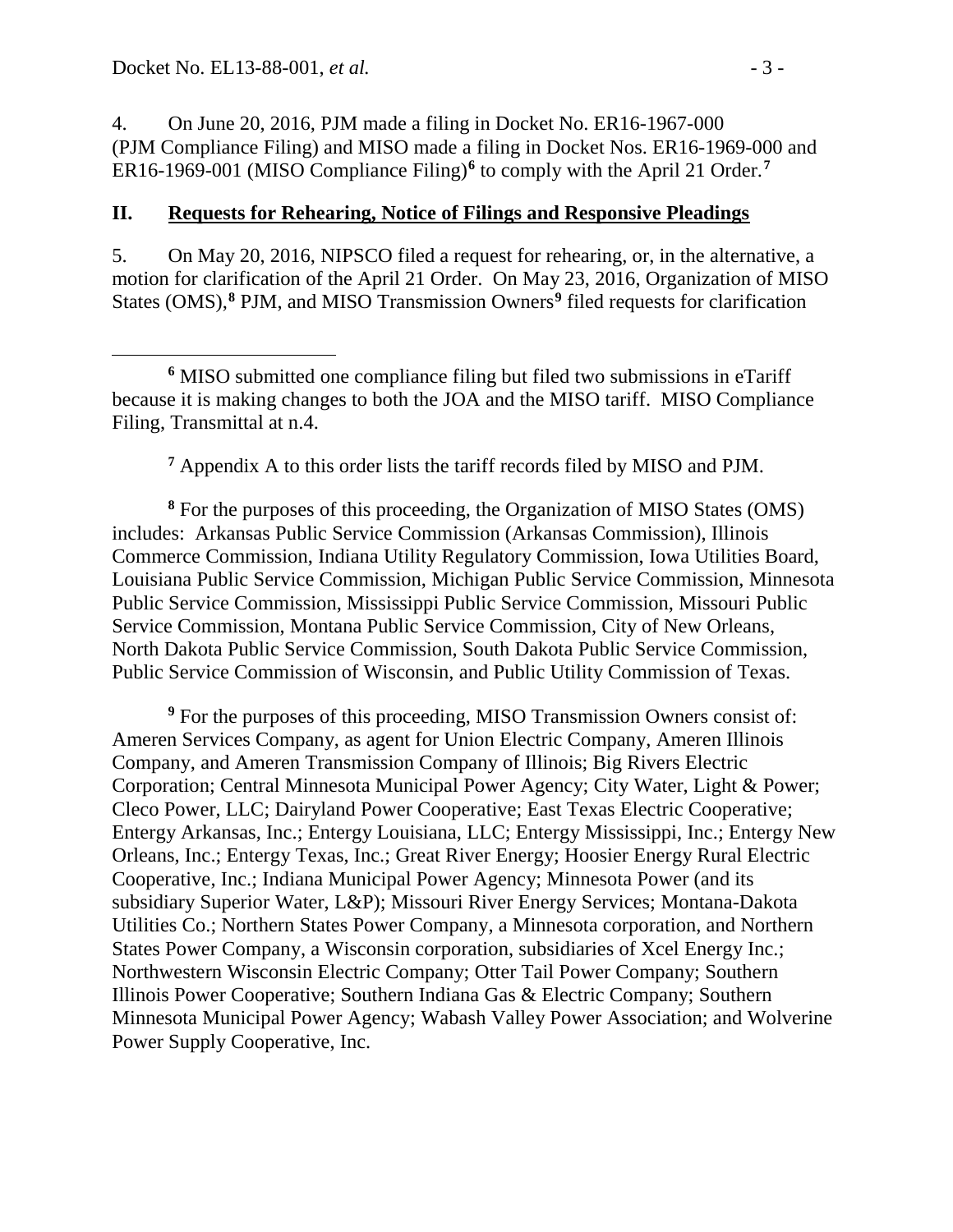and/or rehearing of the April 21 Order. On that same day, MISO and Generator Group**[10](#page-3-0)** filed requests for rehearing and ITC Companies**[11](#page-3-1)** filed a request for clarification of the April 21 Order.

6. Notices of PJM's and MISO's Compliance Filings were published in the *Federal Register*, 81 Fed. Reg. 42,341 (2016), with interventions and protests due on or before July 11, 2016. ITC Companies and NIPSCO filed a timely joint protest in Docket Nos. ER16-1967-000 and ER16-1969-000. Timely protests or comments were also filed by South Regulators; **[12](#page-3-2)** Republic Transmission, LLC and LSP Transmission Holdings, LLC (LS Power); and Southwest Power Pool, Inc. (SPP) in Docket No. ER16-1969-000. Numerous entities filed motions to intervene in the MISO and PJM compliance filing dockets; these entities are listed in Appendix B.

## **III. Discussion**

## **A. Procedural Matters**

7. Pursuant to Rule 214 of the Commission's Rules of Practice and Procedures, 18 C.F.R § 385.214 (2016), the notices of intervention and timely, unopposed motion to intervene serve to make the entities that filed them parties to the proceeding(s) in which they sought intervention.

8. MISO Transmission Owners, ITC Companies, and State Regulators**[13](#page-3-3)** filed answers to requests for rehearing and/or clarification. Rule 713(d)(1) of the

<span id="page-3-1"></span>**<sup>11</sup>** ITC Companies consist of the International Transmission Company; Michigan Electric Transmission Company, LLC; and ITC Midwest LLC.

<span id="page-3-2"></span>**<sup>12</sup>** South Regulators include the Arkansas Commission, the Council of the City of New Orleans, the Louisiana Public Service Commission, and the Mississippi Public Service Commission.

<span id="page-3-3"></span>**<sup>13</sup>** The State Regulators include the Arkansas Public Service Commission, the Council of the City of New Orleans, the Louisiana Public Service Commission, and the Mississippi Public Service Commission.

<span id="page-3-0"></span> $\overline{a}$ **<sup>10</sup>** Generator Group consists of EDP Renewables North America LLC; E.ON Climate & Renewables North America, LLC; and Hoosier Wind Project, LLC (a subsidiary of EDF Renewable Energy, Inc.).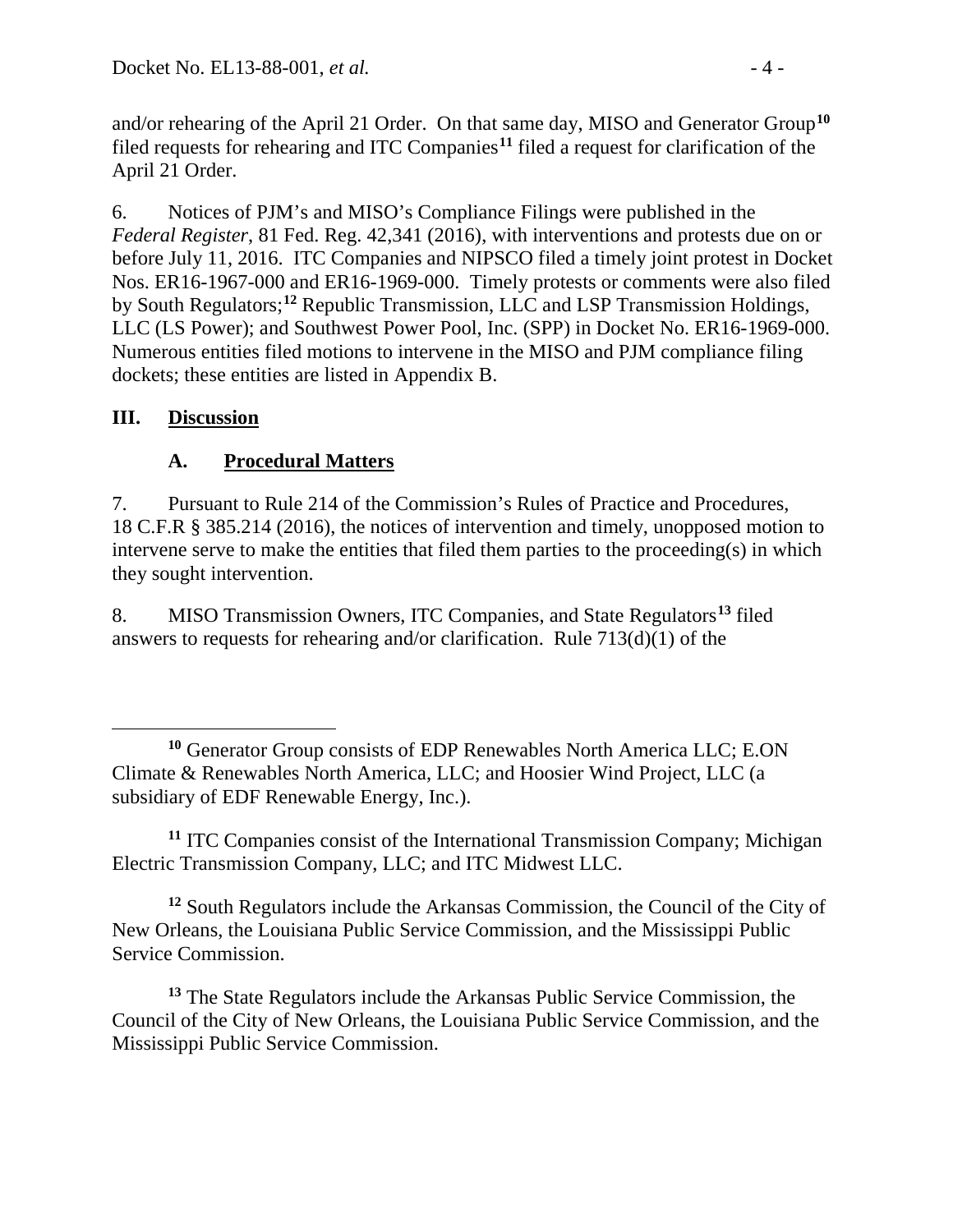Commission's Rules of Practice and Procedure prohibits answers to requests for rehearing.**[14](#page-4-0)** Therefore, we reject these answers.

9. PJM and PJM Transmission Owners, MISO and MISO Transmission Owners and Arkansas Commission filed answers to protests. South Regulators, State Regulators, and ITC Companies filed answers to answers. Rule 213(a)(2) of the Commission's regulations prohibits answers to protests and answers unless otherwise ordered by the decisional authority.**[15](#page-4-1)** We accept these answers as they provided information that assisted in the decision-making process.

# **B. Substantive Matters**

10. We deny requests for rehearing filed by NIPSCO, PJM, MISO, OMS, Generator Group, and MISO Transmission Owners, as explained below. As described below, we grant OMS's request for clarification, and reject ITC Companies' request for clarification. In addition, we find that MISO and PJM comply in part with the directives in the April 21 Order, subject to further compliance directives.

# **1. Market-to-Market Payments**

# **a. Complaint and April 21 Order**

11. In the Complaint, NIPSCO argued that the Commission should require that MISO and PJM consider avoided market-to-market payments as a benefit of an interregional transmission project.**[16](#page-4-2)** More specifically, NIPSCO argued that the interregional transmission planning process and cost allocation methods in the JOA must be updated to recognize the benefits of a transmission facility located in one RTO that presents

**<sup>14</sup>** 18 C.F.R. § 385.713(d)(2) (2016).

<span id="page-4-0"></span> $\overline{a}$ 

**<sup>15</sup>** 18 C.F.R. § 385.213(a)(2) (2016).

<span id="page-4-2"></span><span id="page-4-1"></span>**<sup>16</sup>** Market-to-market payments are used to economically account for a congested flowgate. A flowgate is one or more transmission lines, transformers, or other transmission facilities monitored for overload during normal operations or contingencies. Instead of relying on the Transmission Loading Relief procedure to alleviate congestion by curtailing transactions between the RTOs, the RTOs redispatch generation in the RTO with the lower cost for redispatch, while the other RTO that has exceeded its Firm Flow Entitlements pays for the redispatch. Firm Flow Entitlements are the amount of firm flow on a flowgate that PJM or MISO is entitled to use based on historical usage. April 21 Order, 155 FERC ¶ 61,058 at n.244.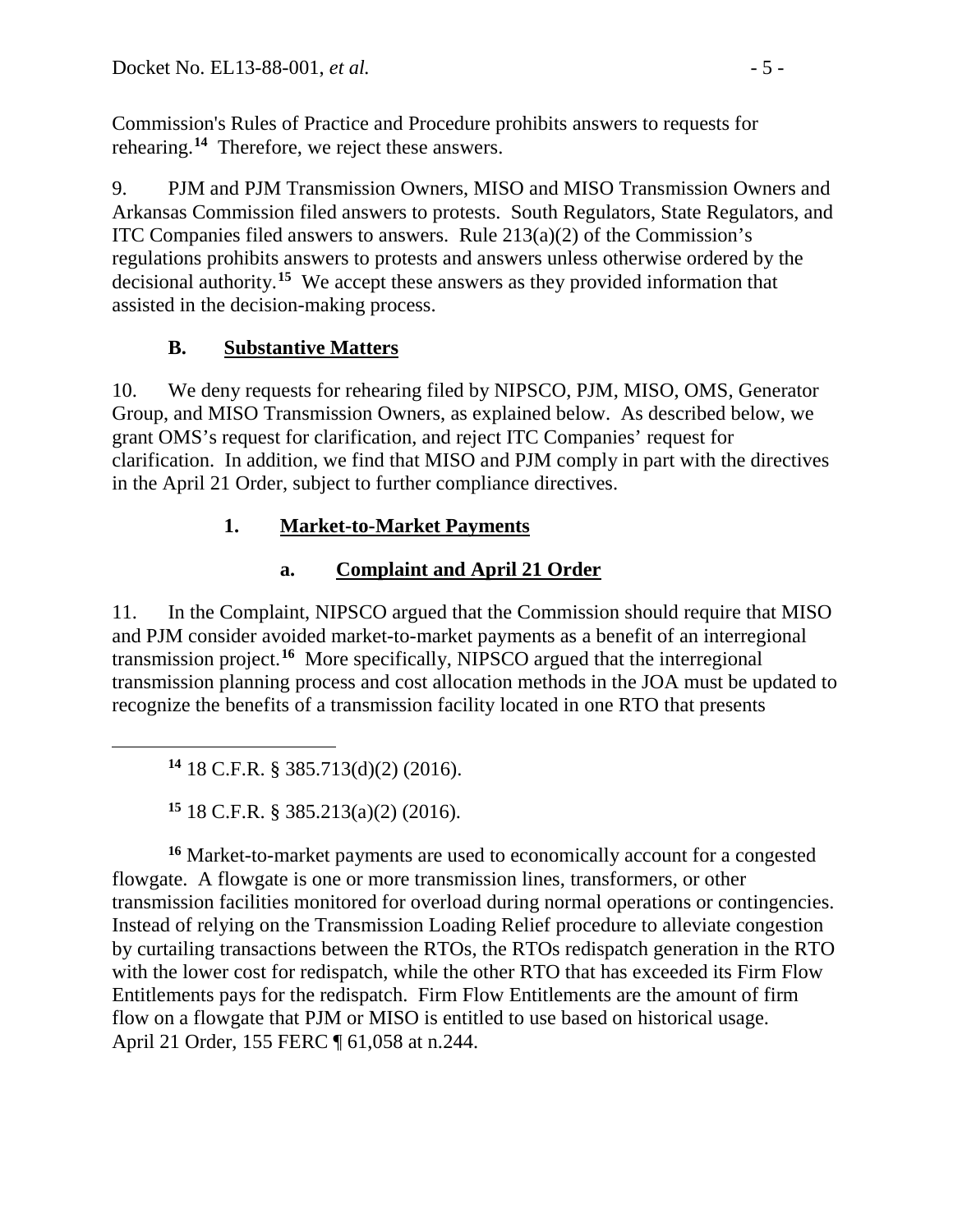congestion relief for the other RTO. NIPSCO argued that market-to-market payments should be considered for chronic, consistent congestion issues and not those due to temporary issues such as transmission line outages or network reconfiguration due to maintenance, or unexpected equipment failures. NIPSCO stated, however, that the JOA did not consider that disregarding avoided market-to-market payments when evaluating cross border allocation of transmission costs may produce uneconomic results to the detriment of customers.**[17](#page-5-0)**

12. In the April 21 Order, the Commission granted NIPSCO's requested relief in part by requiring MISO and PJM to remove the requirement in the JOA for them to conduct a separate benefit-to-cost analysis for the combined MISO and PJM regions and instead to rely on their respective individual benefit calculations.**[18](#page-5-1)** The Commission denied NIPSCO's request to require MISO and PJM to include the avoidance of market-tomarket payments as a separate category of benefits when MISO and PJM evaluate interregional economic transmission projects. The Commission agreed with commenters that adding market-to-market payments on top of the total simulated congestion would double count a portion of the congestion and that market-to-market payments are already included in calculation of avoided production costs. **[19](#page-5-2)** The Commission found that "[m]arket-to-market payments are thus not a separate, discrete cost that should be reflected in the benefit analysis but instead are merely transfer payments that have no net effect when both RTOs' systems are taken into account."**[20](#page-5-3)** The Commission noted, however, that market-to-market payments may be used to identify flowgates or other limiting elements along the seam that require further study.**[21](#page-5-4)**

## **b. Request for Rehearing**

## **i. Summary of Rehearing Request**

13. NIPSCO requests that the Commission grant rehearing of the April 21 Order and require that avoided market-to-market payments be considered as a benefit of an

**<sup>17</sup>** April 21 Order, 155 FERC ¶ 61,058 at P 138.

**<sup>18</sup>** *Id*. P 129.

**<sup>19</sup>** *Id*. P 151.

<span id="page-5-3"></span>**<sup>20</sup>** *Id*.

<span id="page-5-2"></span><span id="page-5-1"></span><span id="page-5-0"></span> $\overline{a}$ 

<span id="page-5-4"></span>**<sup>21</sup>** *Id*.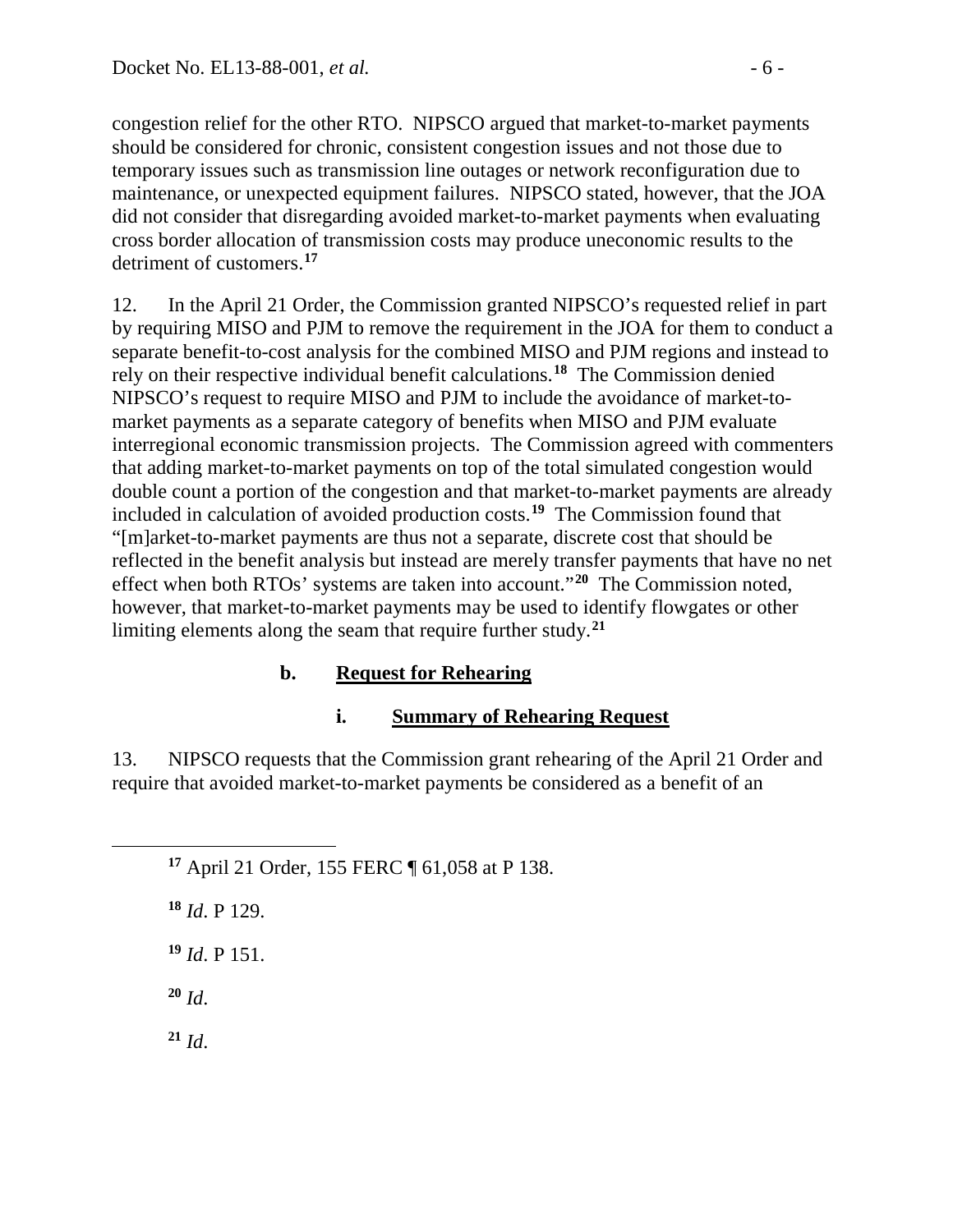interregional economic transmission project. **[22](#page-6-0)** NIPSCO states that not recognizing the avoidance of future market-to-market payments as a potential benefit deprives the MISO and PJM regions of more cost-effective long-term solutions and deprives customers of just and reasonable rates because they are not receiving the benefits of the most costeffective solutions for congestion.**[23](#page-6-1)**

14. NIPSCO contends that the April 21 Order fails to articulate a rational connection between the facts found and the choices made in its order. Specifically, NIPSCO argues that the Commission makes significant findings in the April 21 Order with respect to market-to-market payments with no reference to the record in the case, including the arguments that NIPSCO presented. **[24](#page-6-2)** In particular, NIPSCO asserts that the Commission erred in concluding that using market-to-market payments would double count production cost benefits because none of the congestion charges associated with the market dispatch of generating resources serving market load are included in the relevant Adjusted Production Cost calculation. Moreover, NIPSCO argues that avoidance of market-to-market payments should not be discounted in any way because such additional congestion cannot be hedged.**[25](#page-6-3)** Specifically, NIPSCO states that the JOA's approach to measuring benefits assumes that internal RTO congestion is fully hedged and thus incorrectly removes the associated costs from the benefits calculation. NIPSCO states that under the Net Load Payment metric, any reduction in internal RTO transaction costs is counted as a reduction to congestion credits that offsets gross load payments, which could make a project that relieves congestion appear economically detrimental.**[26](#page-6-4)**

15. If the Commission does not grant rehearing, NIPSCO requests that, in the alternative, the Commission clarify that, as a factual matter, market-to-market payments or internal RTO congestion are not included as part of the JOA Adjusted Production Cost calculation and are netted out from Gross Load Payments along with the remainder of the internal RTO congestion for the Net Load Payment calculation, which was, prior to the order, used in the interregional process for measuring benefits. NIPSCO states that such a clarification is supported by the record evidence provided by NIPSCO in the market-tomarket rehearing request discussed above. NIPSCO states that such clarification would

**<sup>23</sup>** *Id*.

<span id="page-6-2"></span><span id="page-6-1"></span><span id="page-6-0"></span> $\overline{a}$ 

**<sup>24</sup>** *Id*. at 8.

<span id="page-6-3"></span>**<sup>25</sup>** *Id*. at 8-9.

<span id="page-6-4"></span>**<sup>26</sup>** *Id*. at 9-10.

**<sup>22</sup>** NIPSCO Request for Rehearing at 7.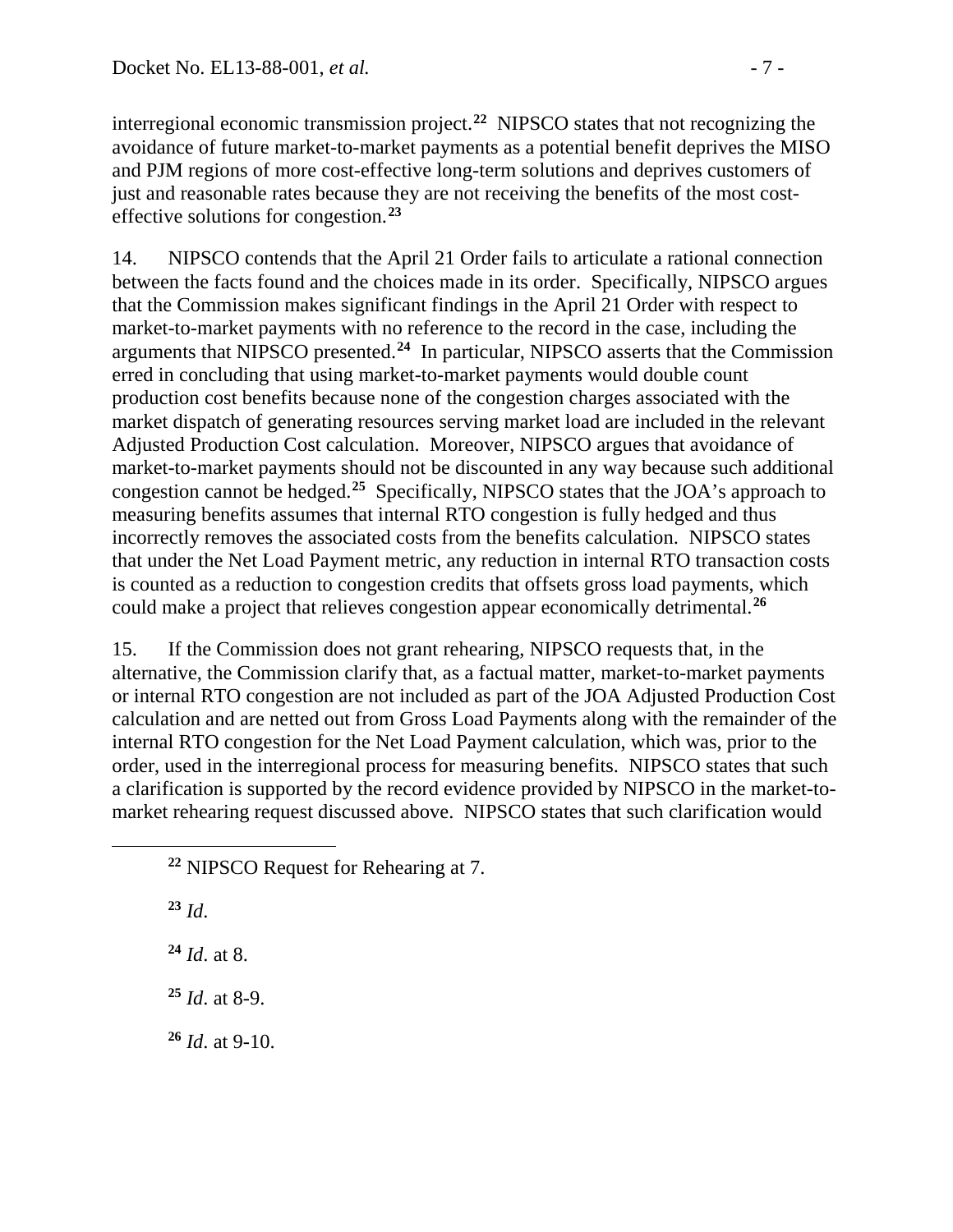help inform ongoing stakeholder efforts, reporting, and compliance requirements directed by the April 21 Order, and evaluation of future benefits metrics by MISO and PJM. **[27](#page-7-0)**

### **ii. Commission Determination**

16. We deny NIPSCO's request for rehearing and clarification. Contrary to NIPSCO's assertion, the Commission supported its determination in the April 21 Order that adding market-to-market payments to the JOA benefit calculation would double count a portion of the congestion.**[28](#page-7-1)** The Commission stated that "[w]e agree with the commenters that argue that adding market-to-market payments on top of the total simulated congestion would double count a portion of the congestion."**[29](#page-7-2)** Essentially, market-to-market payments allow one RTO to reduce its production costs through a more efficient dispatch made possible by exceeding its Firm Flow Entitlements. For the RTO to exceed its Firm Flow Entitlements, the neighboring RTO must redispatch its own system to make transmission capacity available, increasing its production costs. The RTO that exceeded its Firm Flow Entitlements then compensates the neighboring RTO that redispatched its system for those increased costs through market-to-market payments. While these market-to-market payments indicate congestion on the transmission system, they do not represent reduced production costs. Rather, they are transfer payments between RTOs that make the RTO that redispatched its system whole for the increased production costs that it experiences to allow the other RTO to exceed its Firm Flow Entitlements.

17. Also, as discussed in the April 21 Order, there is sufficient evidence in the record to support the Commission's finding, including MISO's and PJM's explanations that the market simulation software used by MISO and PJM measures the total congestion for both RTOs, including the portion attributable to market-to-market payments, and that adding market-to-market payments to total simulated congestion would double count a portion of the congestion.<sup>[30](#page-7-3)</sup> In addition to MISO's and PJM's comments, AEP and

**<sup>27</sup>** *Id*. at 10-11.

<span id="page-7-1"></span><span id="page-7-0"></span> $\overline{a}$ 

**<sup>28</sup>** April 21 Order, 155 FERC ¶ 61,058 at P 151.

**<sup>29</sup>** *Id*. P 151.

<span id="page-7-3"></span><span id="page-7-2"></span>**<sup>30</sup>** *Id*. at P 142 (citing MISO/PJM March 31, 2015 Pre-Technical Conference Comments at 10-11). MISO and PJM noted that PROMOD, the modeling software used by both RTOs, "measures total congestion for both MISO and PJM, which includes the portion of the congestion for which M2M payments historically have been made." MISO/PJM March 31, 2015 Pre-Technical Conference Comments at 10-11.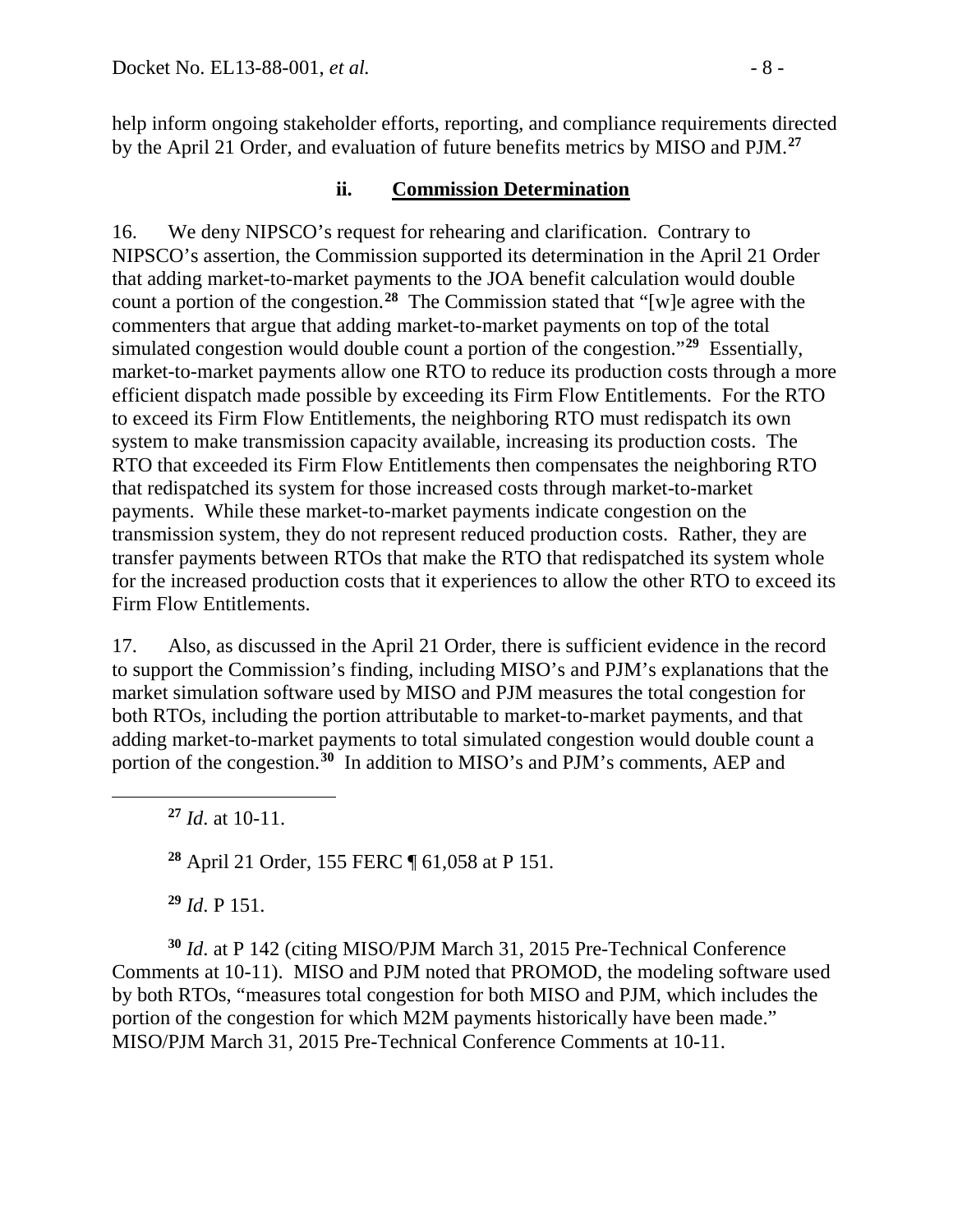$\overline{a}$ 

Exelon Corporation (Exelon) agreed with the RTOs that the potential avoidance of market-to-market payments is not an independent benefit metric that should be used to justify transmission investment, and provided examples of flows changing due to system topology that render the use of market-to-market payments problematic for estimating the future benefits of transmission projects.**[31](#page-8-0)** Wisconsin Electric Power Company (Wisconsin Electric) provided a mathematical demonstration that market-to-market payments are not a direct result of the congestion, but rather a result of the mismatch between the Firm Flow Entitlements and actual flows, and that market-to-market payments net out between the two RTOs. **[32](#page-8-1)** Exelon earlier in the proceeding also noted that in the Market Efficiency benefit metric for interregional transmission projects, the congestion value (the shadow price used to develop Locational Marginal Prices) is already captured in the Adjusted Production Cost and Net Load Savings benefits metrics and that because the congestion shows up in one or both of the RTO's Locational Marginal Prices, this market-to-market congestion value is already captured in the Market Efficiency benefit metric. Including the congestion value again in a new market-tomarket payment metric would therefore double count the value of avoided congestion.**[33](#page-8-2)** Moreover, the Commission explained that market-to-market payments represent "transfer payments" that have no net effect when evaluating the costs and benefits that accrue to both RTOs' systems. **[34](#page-8-3)** NIPSCO's argument that market-to-market payments should be included because the congestion associated with these payments cannot be hedged does not call into question our earlier conclusion that including market-to-market payments as benefits would result in inappropriate double counting and we therefore affirm our earlier determination.

18. NIPSCO also requests clarification that market-to-market payments or internal RTO congestion are not included as part of the JOA Adjusted Production Cost calculation and are netted out from Gross Load Payments along with the remainder of the internal RTO congestion for the Net Load Payment calculation. However, the Commission directed in the April 21 Order that MISO and PJM remove the requirement that an interregional economic transmission project meet both a 1.25-to-1 benefit-to-cost

<span id="page-8-0"></span>**<sup>31</sup>** April 21 Order, 155 FERC ¶ 61,058 at P 148 (citing AEP/Exelon April 15, 2015 Reply Comments at 5).

<span id="page-8-1"></span>**<sup>32</sup>** *Id*. PP 143-145 (citing Wisconsin Electric March 31, 2015 Pre-Technical Conference Comments at 7-10).

<span id="page-8-3"></span><span id="page-8-2"></span>**<sup>33</sup>** Exelon October 31, 2013 Corrected Answer at 10-12. *See also* April 21 Order, 155 FERC ¶ 61,058 at P 144.

**34**April 21 Order, 155 FERC ¶ 61,058 at P 151.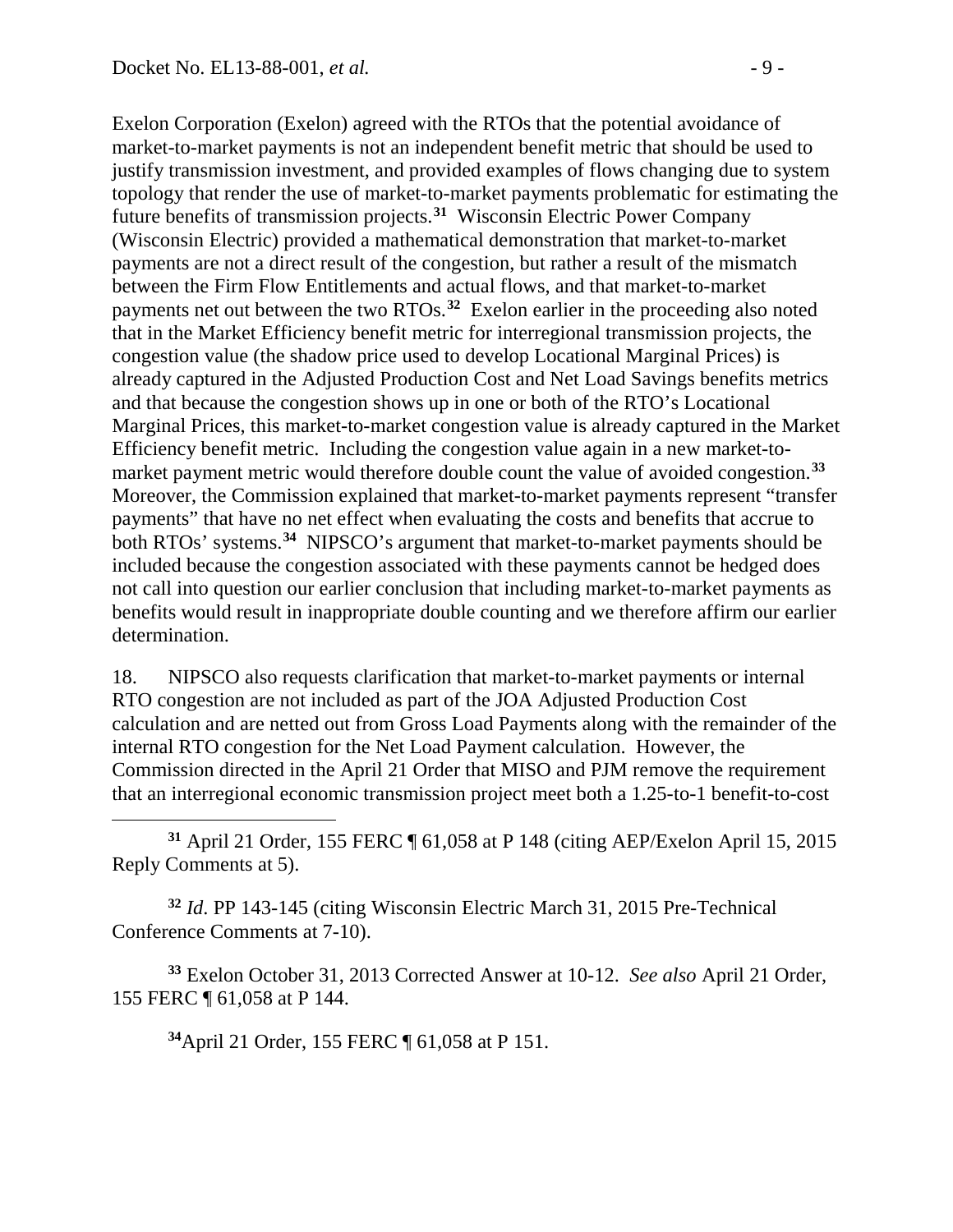ratio for the combined MISO-PJM regions and a separate 1.25-to-1 benefit-to-cost ratio for both MISO and PJM.**[35](#page-9-0)** Thus, we deny the request for clarification because MISO and PJM have removed from the JOA the interregional benefit-to-cost analysis that uses the calculations that NIPSCO references.

# **2. Flowgates**

# **a. April 21 Order**

19. In the April 21 Order, the Commission addressed Generator Group's contentions that (1) MISO and PJM should better identify constraints and flowgates, (2) MISO and PJM should not use an outdated definition of flowgate, and (3) MISO and PJM should consider all flowgates that cause congestion in the market-to-market process.**[36](#page-9-1)** Specifically, the Commission noted that the currently-effective JOA contains the processes the RTOs use to establish agreed-upon flowgates for which they will monitor congestion and jointly dispatch their systems when the flowgates are constrained and either party initiates the market-to-market process.**[37](#page-9-2)** The Commission concluded, however, that this issue was not raised in the Complaint and, as such, goes beyond the scope of this proceeding. **[38](#page-9-3)**

## **b. Rehearing and/or Clarification**

20. Generator Group states that the Commission erred by: (1) finding that the need to better define constraints and flowgates as applied under the JOA is beyond the scope of the Complaint; and (2) not finding that the MISO and PJM flowgate practices under the JOA should be explored.**[39](#page-9-4)** Generator Group states that the Complaint focused on the need to revise the JOA criteria so that transmission might be built to relieve congestion, and because market-to-market payments are tagged to flowgates, the definition of

**<sup>36</sup>** *Id*. P 94.

**<sup>37</sup>** *Id*.

<span id="page-9-2"></span><span id="page-9-1"></span><span id="page-9-0"></span> $\overline{a}$ 

<span id="page-9-3"></span>**<sup>38</sup>** *Id*.

<span id="page-9-4"></span>**<sup>39</sup>** Generator Group Request for Rehearing at 2.

**<sup>35</sup>** *Id*. P 132.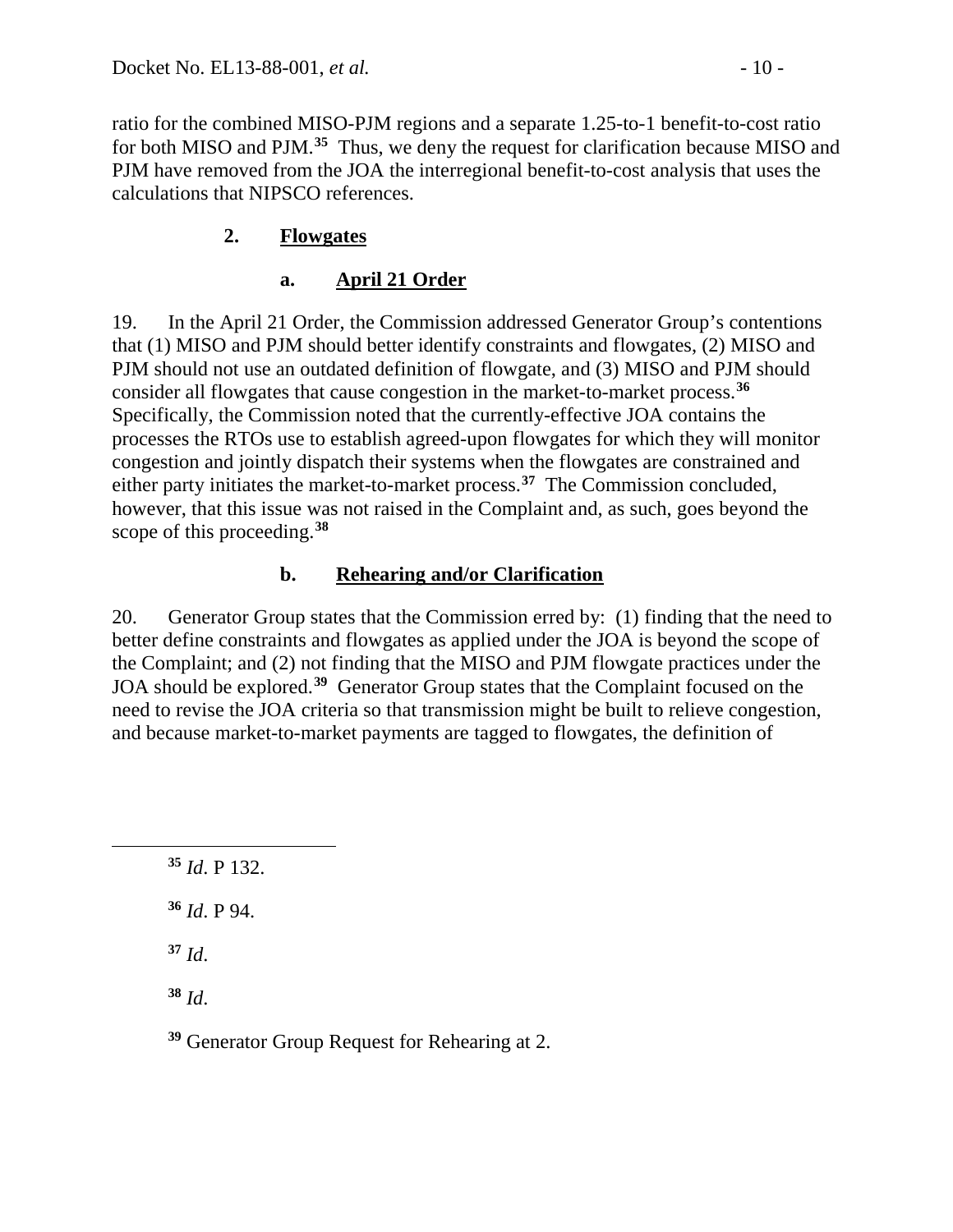flowgates is crucial to congestion management and the potential development of new transmission at the MISO-PJM seam.**[40](#page-10-0)**

21. Generator Group notes that NIPSCO stated in the Complaint that the criteria for approval of interregional economic transmission projects should be amended to address all known benefits, including avoidance of future market-to-market payments, and that the development of interregional economic transmission project proposals should be consistent with the process of establishing market-to-market flowgates. Generator Group states that, in response to NIPSCO's references to flowgates, the impact they have on transmission at the MISO-PJM seam, and the questions raised by the Commission through the technical conference identifying assumptions and criteria that bear on crossborder transmission determinations, Generator Group demonstrated that the means MISO and PJM employ to identify and define flowgates is not working as the JOA requires.**[41](#page-10-1)**

22. Generator Group states that MISO and PJM apply different tests to identify constraints and that MISO does not consider real-time congestion on flowgates in assessing transmission planning needs. Generator Group argues that MISO and PJM are not applying a robust enough standard under the JOA to identify flowgates, allowing inefficiencies to persist in the MISO and PJM planning processes. Generator Group states that the need to address MISO and PJM application of flowgates under the JOA was well within and part of NIPSCO's Complaint since unaddressed congestion at the seam was an underlying reason that NIPSCO filed the Complaint.**[42](#page-10-2)** Generator Group states that the need for the JOA revisions directed in the April 21 Order is no different than the need to correct the use of flowgates under the JOA. Generator Group states that informational reports are a needed next step, and that this issue is not being addressed in other venues. Generator Group states that tremendous harm will be perpetuated if this issue remains unaddressed.**[43](#page-10-3)**

## **c. Commission Determination**

23. We deny Generator Group's request for rehearing. The Commission often declines to address issues that were not raised in an original complaint and are, therefore,

<span id="page-10-2"></span><span id="page-10-1"></span><span id="page-10-0"></span> $\overline{a}$ 

**<sup>41</sup>** *Id*. at 5.

**<sup>42</sup>** *Id*. at 8-10.

<span id="page-10-3"></span>**<sup>43</sup>** *Id*. at 11.

**<sup>40</sup>** *Id*. at 3.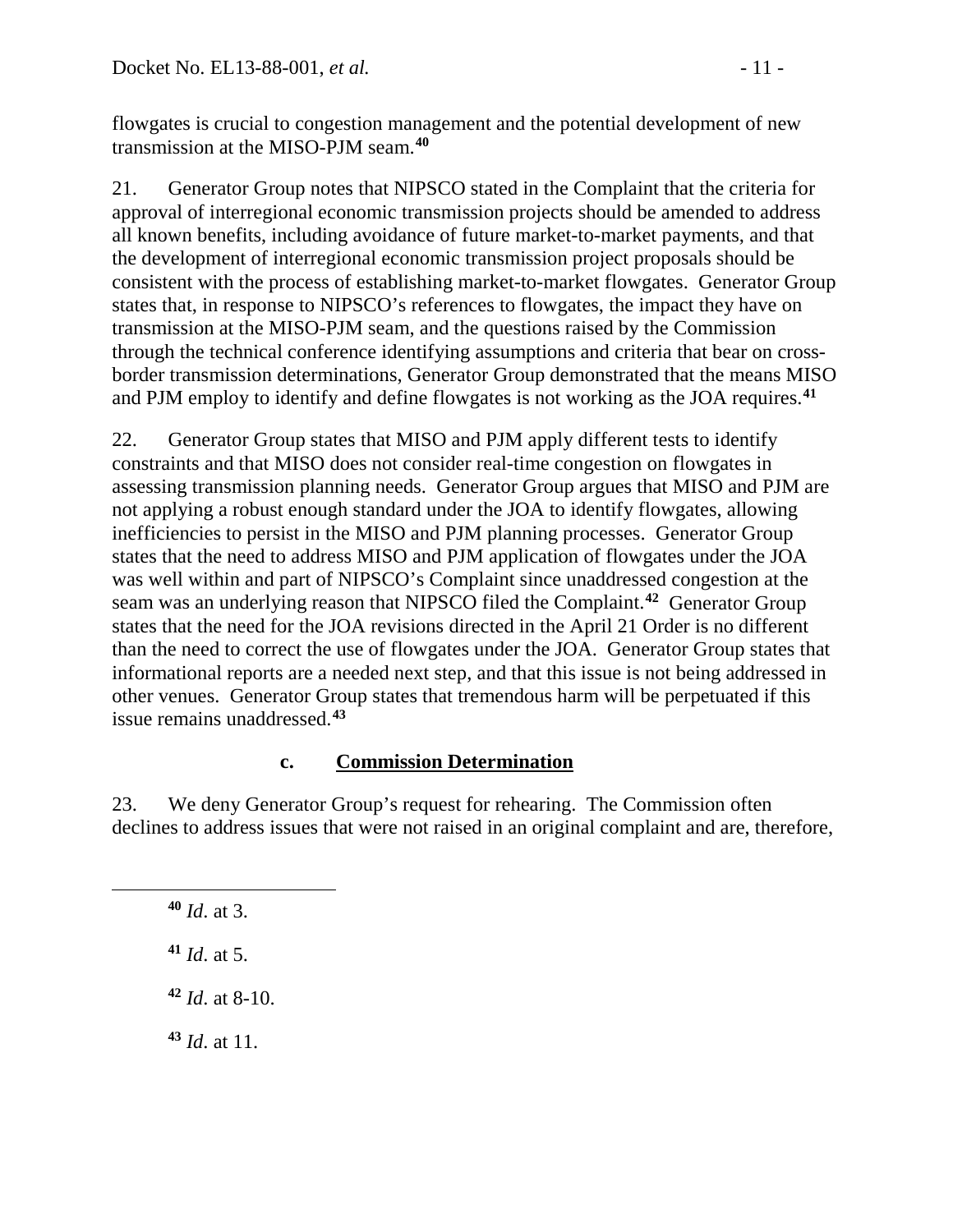outside the scope of the proceeding.**[44](#page-11-0)** As the Commission explained in the April 21 Order, the Complaint made only incidental references to flowgates.**[45](#page-11-1)** Those references were in the context of the specific relief that NIPSCO requested in the Complaint. For example, as part of its request that the Commission require PJM and MISO to have only a single criterion for approving Market Efficiency Projects, NIPSCO requested that the Commission ensure that the development of those projects be consistent with the process for establishing flowgates.**[46](#page-11-2)** Similarly, in requesting that the Commission require that MISO and PJM reform their processes for developing lower-voltage and lower-cost projects, NIPSCO requested that the Commission require that the RTOs align their cost allocation methods with their methods for identifying flowgates.**[47](#page-11-3)** Those relatively oblique references to flowgates, which were in the context of other requested relief, were insufficient to bring broader issues associated with flowgates within the scope of the Complaint. Finally, the fact that the goal of the Complaint may have been to support the development of transmission to relieve congestion does not bring *all* reforms capable of achieving that result within the scope of the Complaint. We note that Generator Group remains free to pursue these issues by filing a section 206 complaint of its own.

## **3. Elimination of the Joint Benefit-to-Cost Ratio**

## **a. April 21 Order**

24. In the April 21 Order, the Commission found that it is unjust and unreasonable that an interregional economic transmission project that MISO and PJM each find provides sufficient benefits to its individual region be rejected because a separate interregional benefit-to-cost analysis calculated differently than either RTO's analysis

<span id="page-11-3"></span>**<sup>47</sup>** *Id*. at 10.

<span id="page-11-0"></span> $\overline{a}$ **<sup>44</sup>** *E.g.*, *Elec. Power Supply Ass'n. v. First Energy Solutions Corp.*, 155 FERC ¶ 61,101, at P 67 (2016); *Caithness Long Island II, LLC v. New York Indep. Sys. Operator Corp.*, 154 FERC  $\P$  61,218, at P 13 (2016) (denying rehearing on the basis that the requested action was not "necessary to grant proper relief on [the] complaint" and therefore outside the scope of that complaint); *Old Dominion Elec. Coop.*, 99 FERC ¶ 61,189, at 61,772 n.3 (2002) (finding that an "issue is outside the scope of this proceeding, since it was not raised in [the] complaint" and declining to consider it on those grounds).

<span id="page-11-1"></span>**<sup>45</sup>** April 21 Order, 155 FERC ¶ 61,058 at P 94.

<span id="page-11-2"></span>**<sup>46</sup>** Complaint at 9.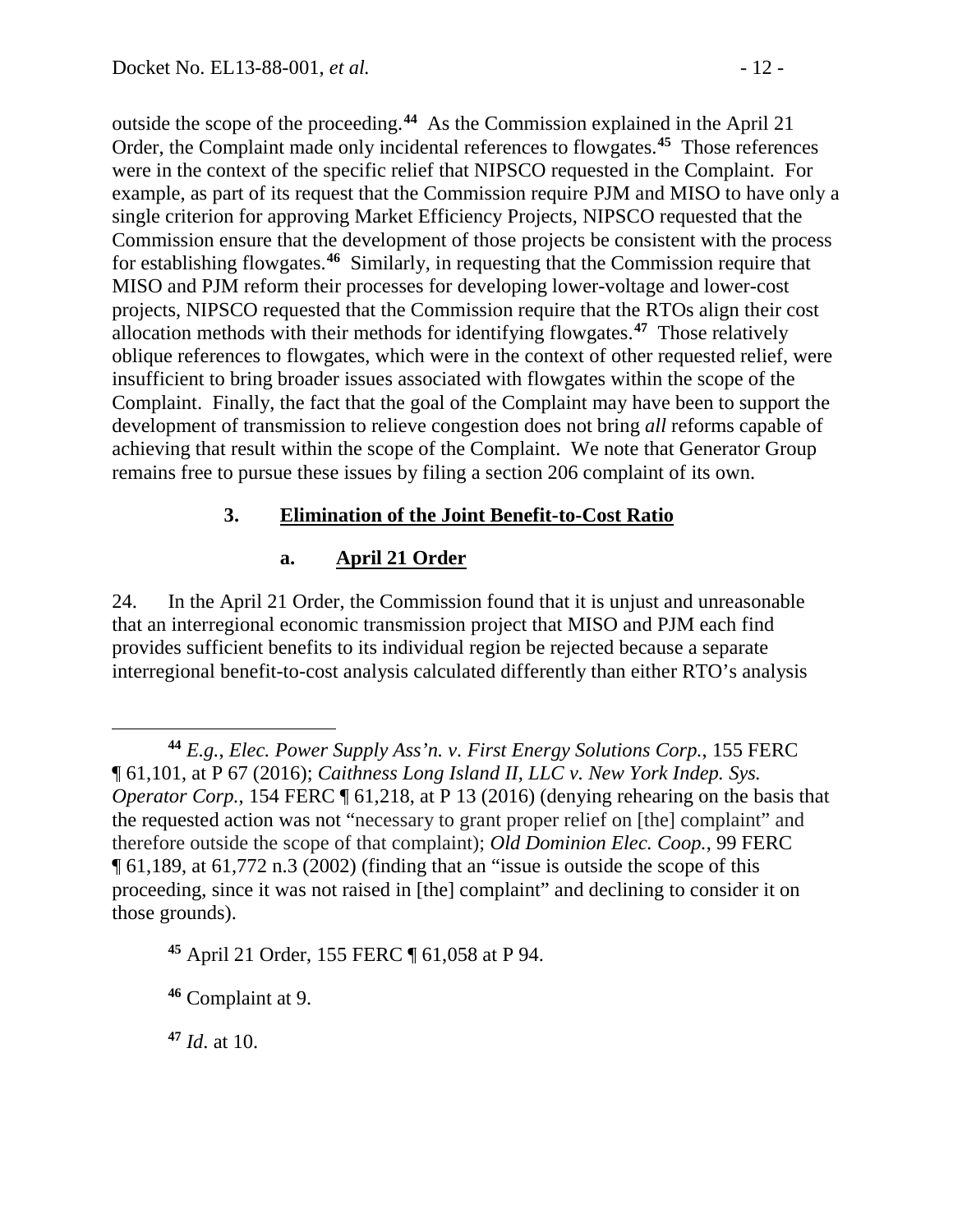cannot be met.**[48](#page-12-0)** Therefore, the Commission directed MISO and PJM to revise section 9.4.4.1.2.1 (Determination of Benefits to Each RTO from an Interregional Market Efficiency Project) of the JOA to remove the requirement that an interregional economic transmission project meet both a 1.25-to-1 benefit-to-cost ratio for the combined MISO-PJM regions and a separate 1.25-to-1 benefit-to-cost ratio for both MISO and PJM.**[49](#page-12-1)**

25. The Commission also directed MISO and PJM to amend section 9.4.4.2.2 (Cost Allocation for an Interregional Market Efficiency Project) as follows:

For [interregional economic transmission projects] that meet all the qualifications of section 9.4.4.1.2 [(interregional economic transmission project criteria)], the applicable project costs shall be allocated to the respective RTOs in proportion to the net present value of the total benefits calculated for each RTO pursuant to Section 9.4.4.1.2.1.aeach RTO's respective tariff.[**[50](#page-12-2)**]

26. The Commission explained that, with this change, MISO will calculate the dollar value of the benefits for a potential interregional economic transmission project using the MISO Transmission Expansion Plan (MTEP) analysis and PJM will calculate the dollar value of the benefits using its Regional Transmission Expansion Plan (RTEP) analysis. The Commission further explained that each RTO will then determine whether the potential interregional economic transmission project meets its individual 1.25-to-1 benefit-to-cost threshold using each RTO's share of the project's total cost, which, as noted, is based on each RTO's share of the project's total benefits.**[51](#page-12-3)**

## **b. Requests for Rehearing**

## **i. Rehearing Summary**

27. MISO Transmission Owners argue that the Commission erred when it eliminated the separate 1.25-to-1 interregional benefit-to-cost analysis for interregional economic transmission projects.**[52](#page-12-4)** They argue that the April 21 Order does not mention the

**<sup>48</sup>** April 21 Order, 155 FERC ¶ 61,058 at P 132.

**<sup>49</sup>** *Id*. P 132.

**<sup>50</sup>** *Id.* P 133.

<span id="page-12-3"></span>**<sup>51</sup>** *Id.* 

<span id="page-12-2"></span><span id="page-12-1"></span><span id="page-12-0"></span> $\overline{a}$ 

<span id="page-12-4"></span>**<sup>52</sup>** MISO Transmission Owners Request for Rehearing at 11.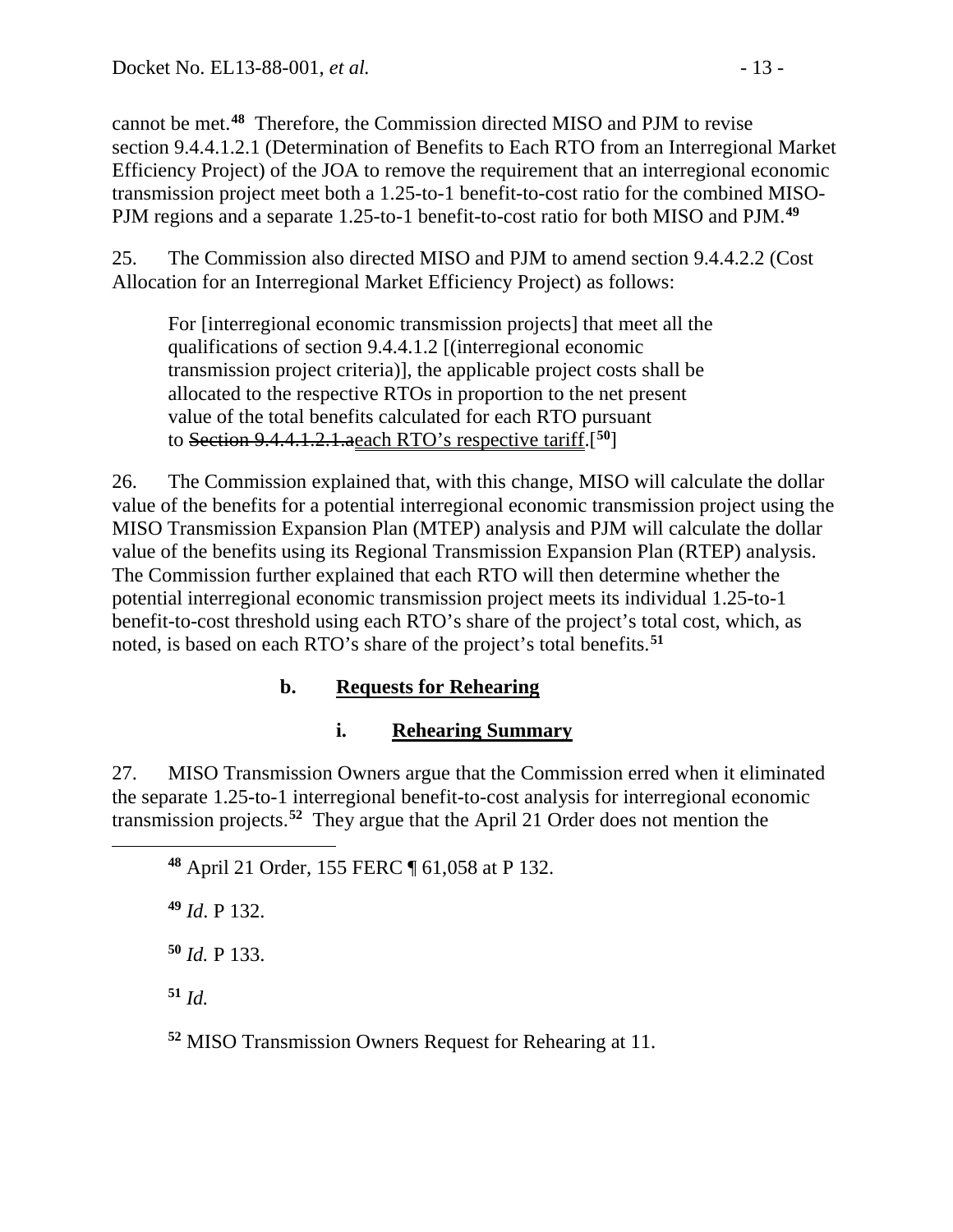important role that the separate interregional benefit-to-cost analysis plays.**[53](#page-13-0)** They argue that "[t]he interregional benefit-to-cost ratio is critically important because it gives MISO and PJM a common metric to compare projects" and "may consider costs that are not analyzed in the respective regional planning process."**[54](#page-13-1)** MISO Transmission Owners argue that failure to consider this information results in the Commission's April 21 Order being arbitrary and capricious.**[55](#page-13-2)**

28. In addition, MISO Transmission Owners argue that the Commission's decision to eliminate the interregional benefit-to-cost analysis was not based on substantial evidence because it failed to consider recent developments in the MISO-PJM region. **[56](#page-13-3)** They argue that the evidence in the record on which the Commission relied in finding that the interregional benefit-to-cost analysis may have prevented consideration of certain transmission projects that benefit both MISO and PJM, does not support the need for the changes that the Commission required in the April 21 Order.**[57](#page-13-4)** MISO Transmission Owners argue that, in making the determination, the Commission inappropriately shifted the burden of proof for a complaint under section 206 of the FPA.**[58](#page-13-5)** In particular, they point to language in the April 21 Order stating that "MISO and PJM fail to explain or otherwise justify why the use of a separate interregional benefit-cost analysis, calculated differently than either of their individual benefit-cost analysis, continues to be just and reasonable…."**[59](#page-13-6)** MISO Transmission Owners contend that, with this language, the Commission inappropriately required MISO and PJM to demonstrate that the 1.25-to-1 interregional benefit-to-cost analysis was just and reasonable rather than requiring NIPSCO to demonstrate that it was not just and reasonable, as FPA section 206 demands.

29. In their separate requests for rehearing and/or clarification, both MISO and PJM argue that the Commission erred in requiring them to revise the JOA so that the joint JOA

 *Id*. at 14. *Id*. at 12-14. *Id*. at 14. *Id*. at 14-15. *Id*. at 15-16. *Id*. at 16.

<span id="page-13-3"></span><span id="page-13-2"></span><span id="page-13-1"></span><span id="page-13-0"></span> $\overline{a}$ 

<span id="page-13-6"></span><span id="page-13-5"></span><span id="page-13-4"></span>**<sup>59</sup>** *Id*. (quoting April 21 Order, 155 FERC ¶ 61,058 at P 132).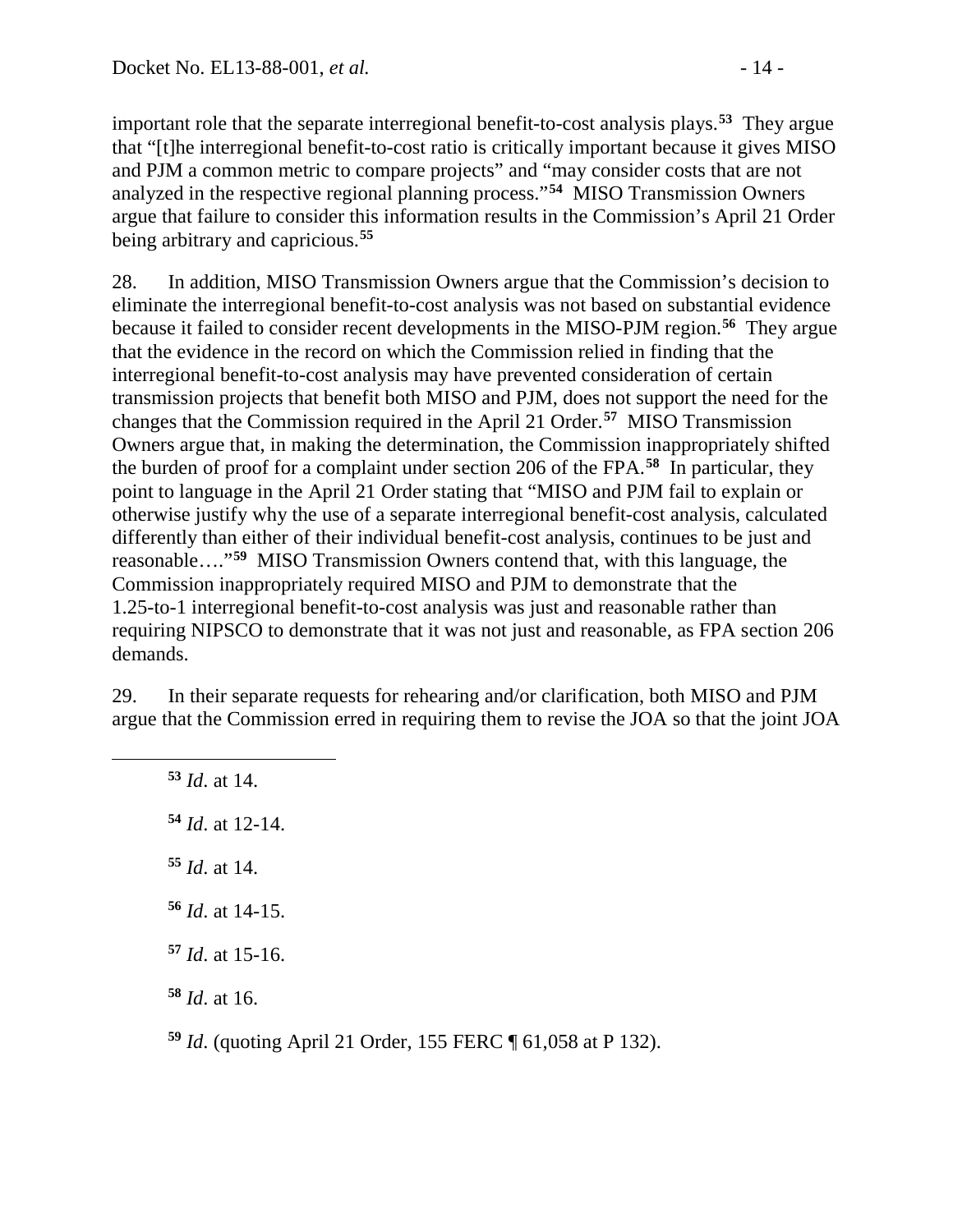metric is no longer used as the basis to allocate the cost of an interregional economic transmission project between the RTOs. **[60](#page-14-0)** MISO and PJM argue that this directive does not address hurdles to the development of interregional transmission projects. Instead, according to PJM, the directive "eliminates the common benefit metric used by both RTOs to analyze the anticipated annual economic benefits of construction of a proposed interregional market efficiency project to each RTO's transmission customers."**[61](#page-14-1)** PJM adds that the Commission's directive will result in significantly different benefit values for the same project that the RTOs will use to determine their respective share of the interregional economic transmission project costs.**[62](#page-14-2)** MISO states that using a joint metric does not add a hurdle, but rather provides input to existing processes and calculations to bridge the gap between the two RTOs' tariffs and prevents misalignments.**[63](#page-14-3)** MISO also states that the Commission's directive creates opportunities for gaming in the interregional transmission project evaluation process.**[64](#page-14-4)**

### **ii. Commission Determination**

30. We deny MISO Transmission Owners' request for rehearing. As an initial matter, we disagree that the Commission inappropriately shifted the burden of proof under section 206 from NIPSCO to MISO and PJM. In its determination, the Commission found that

NIPSCO has demonstrated that certain provisions of the JOA and MISO tariff are unjust, unreasonable, or unduly discriminatory or preferential pursuant to section 206 of the FPA because the [y]  $\dots$ prohibit from consideration certain transmission projects in the MISO-PJM interregional transmission planning process that benefit both regions, as evidenced by the Quick Hit Analysis. [**[65](#page-14-5)**]

<span id="page-14-2"></span>**<sup>62</sup>** *Id*. at 5.

<span id="page-14-4"></span>**<sup>64</sup>** *Id*. at 7.

<span id="page-14-5"></span>**<sup>65</sup>** April 21 Order, 155 FERC ¶ 61,058 at P 129.

<span id="page-14-1"></span><span id="page-14-0"></span> $\overline{a}$ **<sup>60</sup>** Specifically, MISO and PJM refer to the directive to revise Section 9.4.4.2.2 to eliminate a reference to Section 9.4.4.1.2.1 and instead refer to the tariff of each RTO. PJM Request for Rehearing at 4; MISO Request for Rehearing at 8.

**<sup>61</sup>** PJM Request for Rehearing at 4.

<span id="page-14-3"></span>**<sup>63</sup>** MISO Request for Rehearing at 10.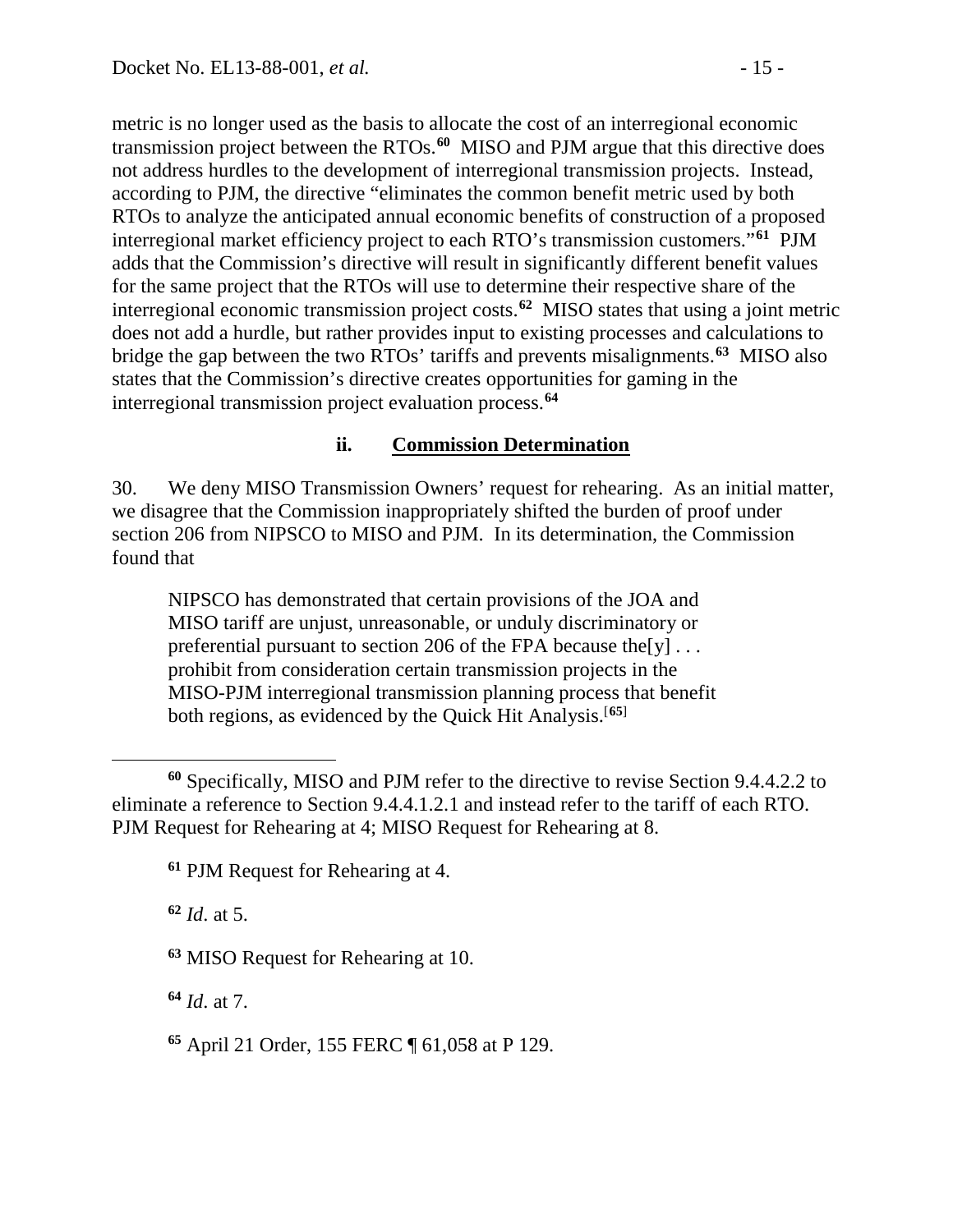As the Commission explained, "[t]he Quick Hit Analysis is an effort by MISO, PJM and its stakeholders to identify near-term interregional economic transmission projects to remedy recent historical interregional congestion issues," including beneficial economic transmission projects that nevertheless might not be selected as interregional economic transmission projects.**[66](#page-15-0)** NIPSCO and supporting commenters discussed that analysis at length in arguing that the JOA was unjust and unreasonable to the extent that it prevented the selection of these economically beneficial projects.

31. In the April 21 Order, the Commission concluded that the evidence in the Quick Hit Analysis showing that the 1.25-to-1 interregional benefit-to-cost screen was preventing the selection of interregional transmission projects that had been found beneficial and selected in both RTOs' regional transmission plans was sufficient to support the determination that the screen was unjust and unreasonable.**[67](#page-15-1)** We affirm that conclusion in this order: the record evidence, particularly the Quick Hit Analysis, showing that the interregional screen was preventing the selection of interregional transmission projects that both RTOs had determined to be economically beneficial, satisfied NIPSCO's burden under section 206 to demonstrate that the JOA violated the FPA.

32. MISO Transmission Owners' argument that the Commission inappropriately placed that burden on MISO and PJM is unconvincing. Although they are correct that the Commission observed that "MISO and PJM fail to explain or otherwise justify . . . the use of a separate interregional benefit-cost analysis," they are incorrect in suggesting that, with that language, the Commission had placed the burden on MISO and PJM to prove that the JOA was just and reasonable.**[68](#page-15-2)** To the contrary, the Commission had already determined that, for the reasons discussed, NIPSCO had satisfied its burden. The Commission was instead observing that MISO and PJM had failed to refute NIPSCO's arguments or provide any reason why the Commission should not agree with NIPSCO that the relevant provisions of the JOA were unjust and unreasonable. That does not amount to inappropriate burden shifting.

33. In addition, we reject MISO's and PJM's request to reconsider the revisions that the Commission required for section 9.4.4.2.2 of JOA, which eliminate the JOA economic benefit calculation as the basis to determine MISO's and PJM's share of the cost of a potential interregional transmission project. The required revision is fully

**<sup>67</sup>** *Id*. P 132.

**<sup>68</sup>** *Id*.

<span id="page-15-2"></span><span id="page-15-1"></span><span id="page-15-0"></span> $\overline{a}$ 

**<sup>66</sup>** *Id*. P 100 n.175, P 108.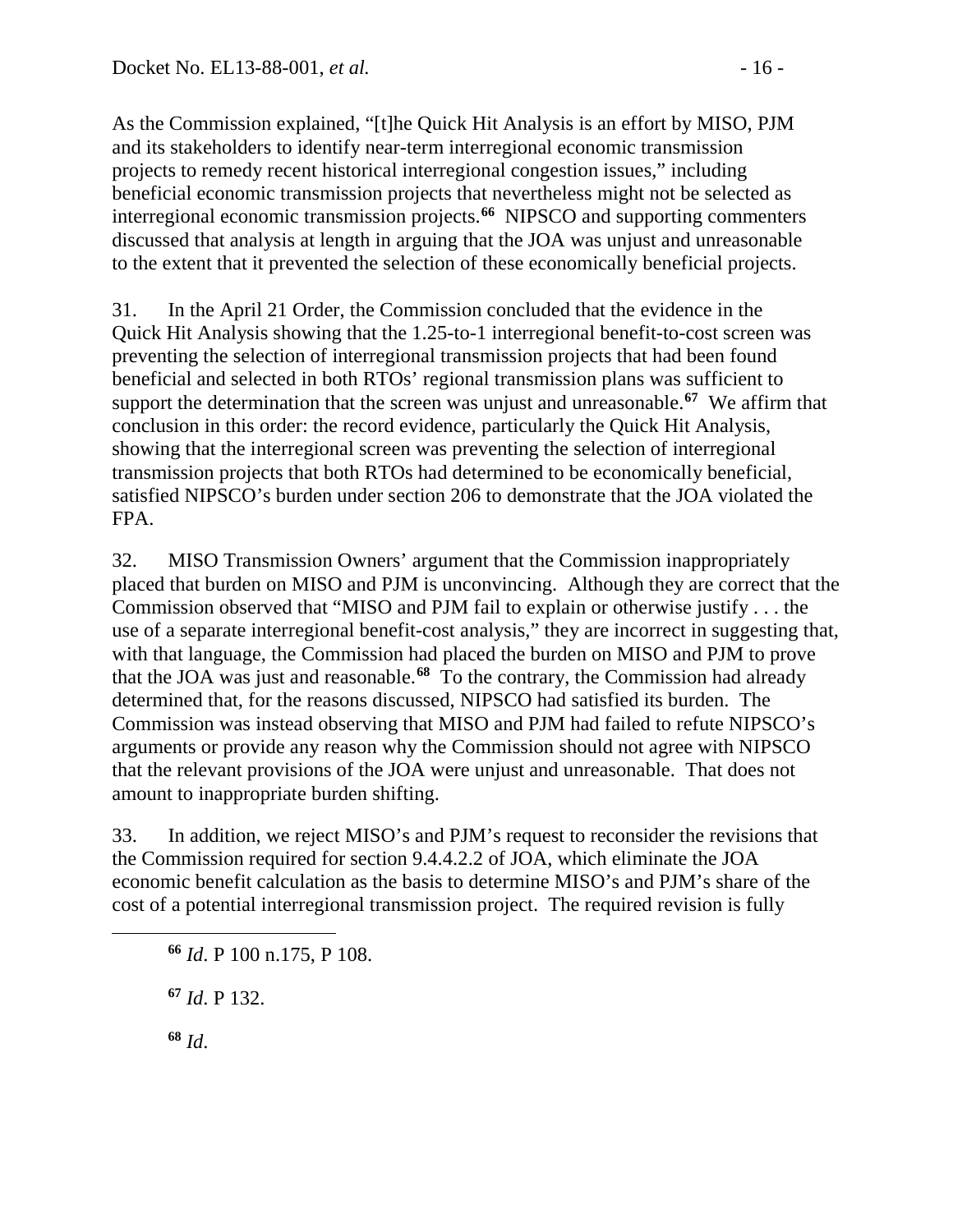consistent with the Commission's determination that MISO and PJM may not employ an additional interregional benefit-to-cost analysis that is calculated differently than either of their individual, regional benefit-to-cost analyses.**[69](#page-16-0)**

34. In the April 21 Order, the Commission explained the process for calculating economic benefits using MISO's and PJM's separate regional economic benefit calculations.**[70](#page-16-1)** In short, the Commission explained that the costs each RTO will use in its regional benefit-to-cost analysis of a potential interregional economic transmission project are to be based on each RTO's pro rata share of the total benefits of the project, which is equal to the sum of the benefits that accrue to each RTO using that RTO's method for calculating economic benefits. As a result, each RTO's regional evaluation of the costs *and* the benefits of a potential interregional economic transmission project will be based on the region's own method for identifying and measuring the project's costs and benefits. **[71](#page-16-2)** Requiring MISO and PJM to each rely on their regional analysis to calculate both the benefits and costs of a potential interregional economic transmission project creates a more direct link between the costs allocated to each RTO and the benefits received.

35. MISO's and PJM's request to continue using the JOA economic benefit calculation to allocate the cost of an interregional transmission project would create an untenable mismatch in the process for selecting an interregional economic transmission project and the process for allocating the costs of that project. Specifically, under the approach that MISO and PJM advocate, each RTO would determine the benefit of a potential interregional economic transmission project to use in the individual RTO's benefit-to-cost calculation based on its individual regional economic benefit calculation. However, each RTO's portion of the costs it would use in its individual regional benefitto-cost calculation would be determined using the JOA economic benefit calculation. This creates a mismatch between the benefit calculation and the cost calculation because

**<sup>70</sup>** *Id*. P 133.

<span id="page-16-2"></span><span id="page-16-1"></span>**<sup>71</sup>** Both MISO and PJM require that a potential economic interregional transmission project have a benefit-to-cost ratio of at least 1.25-to-1 at the regional level. April 21 Order, 155 FERC ¶ 61,058 at P 96.

<span id="page-16-0"></span> $\overline{a}$ **<sup>69</sup>** *Id*. We note that, in rejecting MISO and PJM's JOA economic benefit calculation as an *additional* requirement beyond those in their respective regional cost allocation method, the Commission did not foreclose MISO and PJM proposing in a future section 205 filing the use of a common interregional economic benefit calculation in place of, or as an alternative to, their regional economic benefit calculations for interregional transmission projects.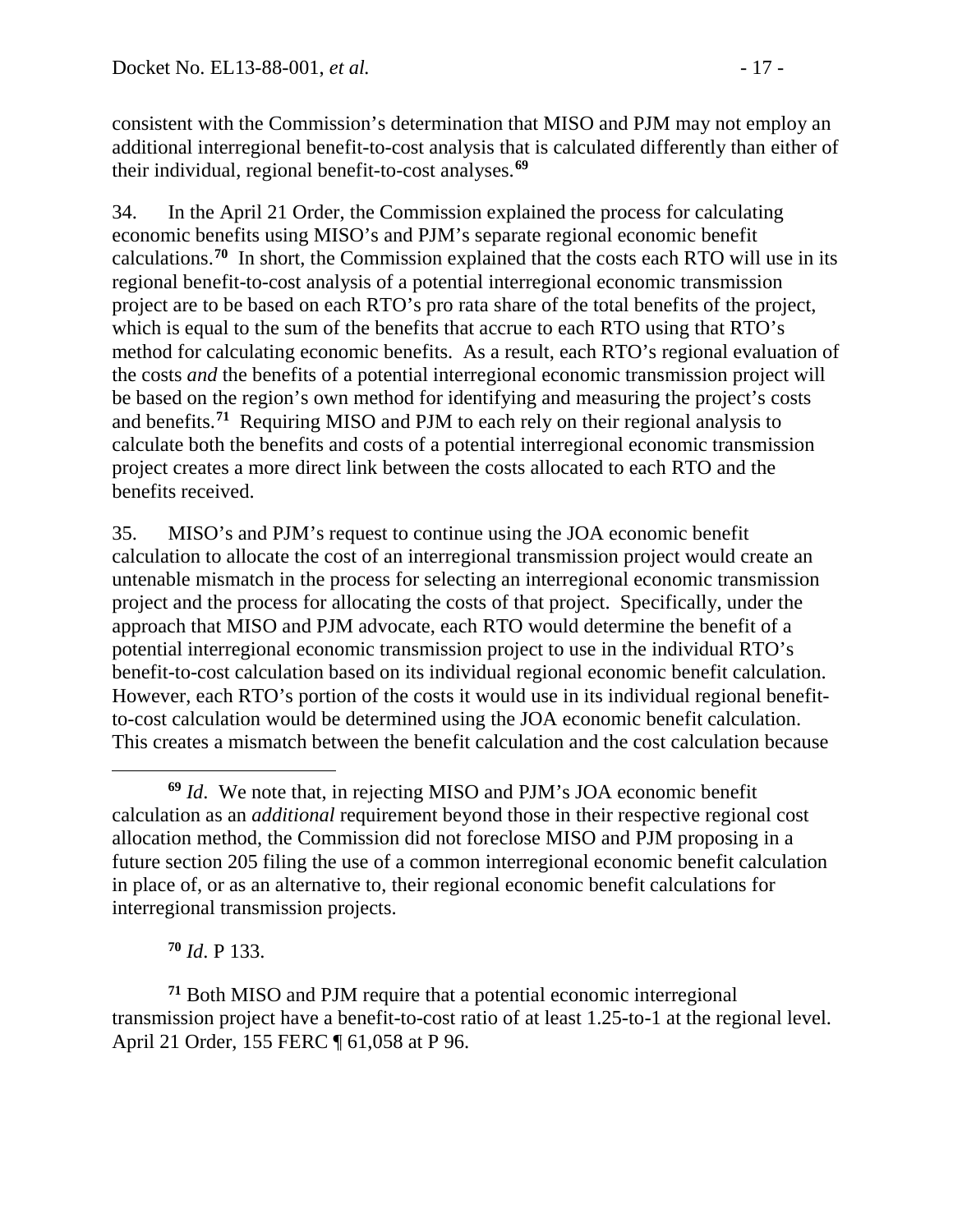each RTO would evaluate benefits of a potential interregional economic transmission project using its regional economic benefit calculation, but then compare those benefits to the RTO's share of the project's costs that is determined using the JOA economic benefit calculation that is different than both RTOs' benefit calculations. Thus, contrary to MISO's and PJM's assertions, elimination of the JOA economic benefit calculation is directly related to and consistent with the Commission's finding that it is unjust and unreasonable that an interregional economic transmission project that MISO and PJM each find provides sufficient benefits to its individual region be rejected because a separate interregional benefit-to-cost analysis calculated differently than either RTO's analysis cannot be met.**[72](#page-17-0)**

36. We reject as unsupported MISO's claim that using each RTOs' separate methods for measuring benefits, rather than the single method outlined in the JOA, creates opportunities for gaming. **[73](#page-17-1)** MISO postulates that measuring the benefits of an interregional economic transmission project using each RTO's regional economic benefit calculation method would "encourage[] each RTO's shareholders to agree on a lower value for a project[']s benefits when considering the project at the regional level in order to shift costs to the other RTO once the project is approved" in the interregional process.**[74](#page-17-2)** MISO's argument could be interpreted to mean either that an RTO would change its tariff to recognize fewer benefits for the project or that an RTO would calculate the transmission project's benefits in a manner inconsistent with its tariff. We are not persuaded that either option is a significant risk, at least based on the present record. If an RTO seeks to change its tariff to alter its method for recognizing regional benefits, the Commission will address any concerns regarding gaming as part of that filing. If an RTO deliberately reduces the benefits that it recognizes for a particular interregional economic transmission project or otherwise fails to identify and measure an interregional economic transmission project's benefits in a manner consistent with its tariff, the RTO would likely be in violation of that tariff. MISO has provided no evidence that such behavior would occur and, absent evidence, we will not assume that an RTO or its stakeholders will act in a manner that is inconsistent with or in violation of any tariff or rate schedule.

**<sup>72</sup>** *Id*. P 132.

**<sup>74</sup>** *Id*.

<span id="page-17-2"></span><span id="page-17-1"></span><span id="page-17-0"></span> $\overline{a}$ 

**<sup>73</sup>** MISO Request for Rehearing at 7.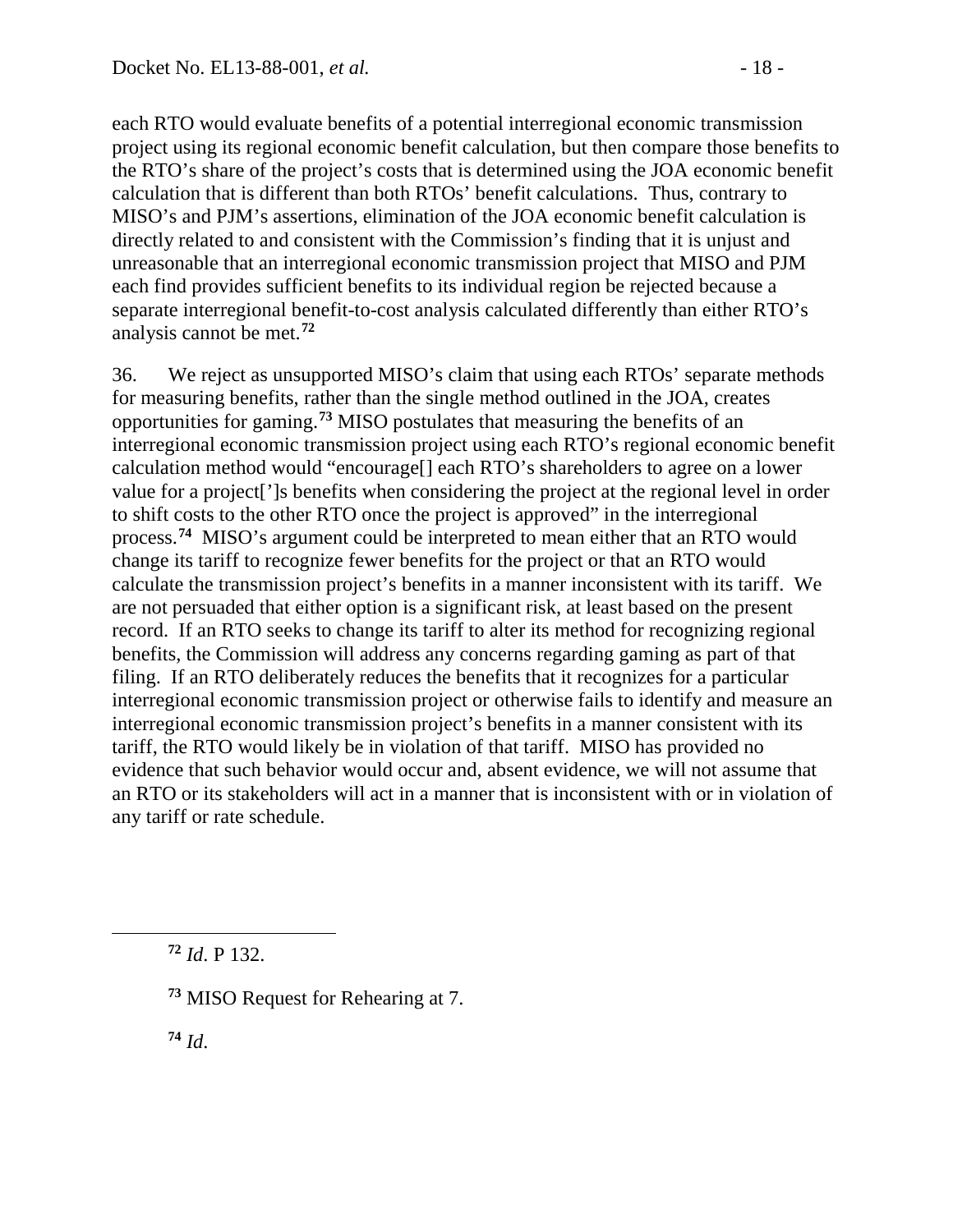# **c. Compliance Filings**

# **i. Compliance Filings Summary**

37. MISO and PJM propose to revise the JOA to remove the requirement that an interregional economic transmission project meet a joint 1.25-to-1 benefit-to-cost ratio. **[75](#page-18-0)** MISO and PJM also propose to revise the "Cost Allocation for an Interregional Market Efficiency Project<sup>"[76](#page-18-1)</sup> section of the JOA so that it reads that total benefits will be calculated for each RTO pursuant to "each RTO's respective tariff."

38. MISO and PJM state that conforming changes to the "Determination of Benefits to Each RTO from an Interregional Market Efficiency Project" section of the JOA are also necessary to implement the Commission's directive to remove the interregional benefitto-cost ratio requirement. **[77](#page-18-2)** They therefore propose to remove references to the separate joint JOA economic benefit metric. MISO and PJM state that, as a result of these proposed changes to the JOA, the RTOs will use their respective regional benefit metrics to evaluate the annual economic benefits of a proposed interregional economic transmission project for each RTO region.**[78](#page-18-3)**

# **ii. Protest**

39. In their joint protest, ITC Companies and NIPSCO request that the Commission reject MISO's and PJM's proposed changes to section 9.4.4.2.2 of the JOA that would state that total benefits will be calculated for each RTO pursuant to "each RTO's respective tariff."**[79](#page-18-4)** ITC Companies and NIPSCO also protest the conforming changes

**<sup>76</sup>** JOA section 9.4.4.2.2 (PJM) and JOA section 9.4.4.2.3 (MISO).

**<sup>77</sup>** JOA section 9.4.4.1.2.1 (PJM) and JOA section 9.4.4.1.3.1 (MISO).

<span id="page-18-3"></span><span id="page-18-2"></span><span id="page-18-1"></span>**<sup>78</sup>** MISO Compliance Filing, Transmittal at 6; PJM Compliance Filing, Transmittal at 6.

<span id="page-18-4"></span>**<sup>79</sup>** We note that ITC Companies and NIPSCO may have been confused because the section numbers in MISO's and PJM's versions of the JOA included in their compliance

(continued...)

<span id="page-18-0"></span> $\overline{a}$ **<sup>75</sup>** JOA section 9.4.4.1.2 (PJM) and JOA section 9.4.4.1.3 (MISO) (Interregional Market Efficiency Project Criteria). The JOA section numbers used by MISO and PJM should be identical. For the purposes of this section, we will reference the name of each section and the numbering used by each RTO to avoid confusion. However, we direct MISO and PJM to resolve any section number discrepancies in their respective JOAs, as discussed later in this order.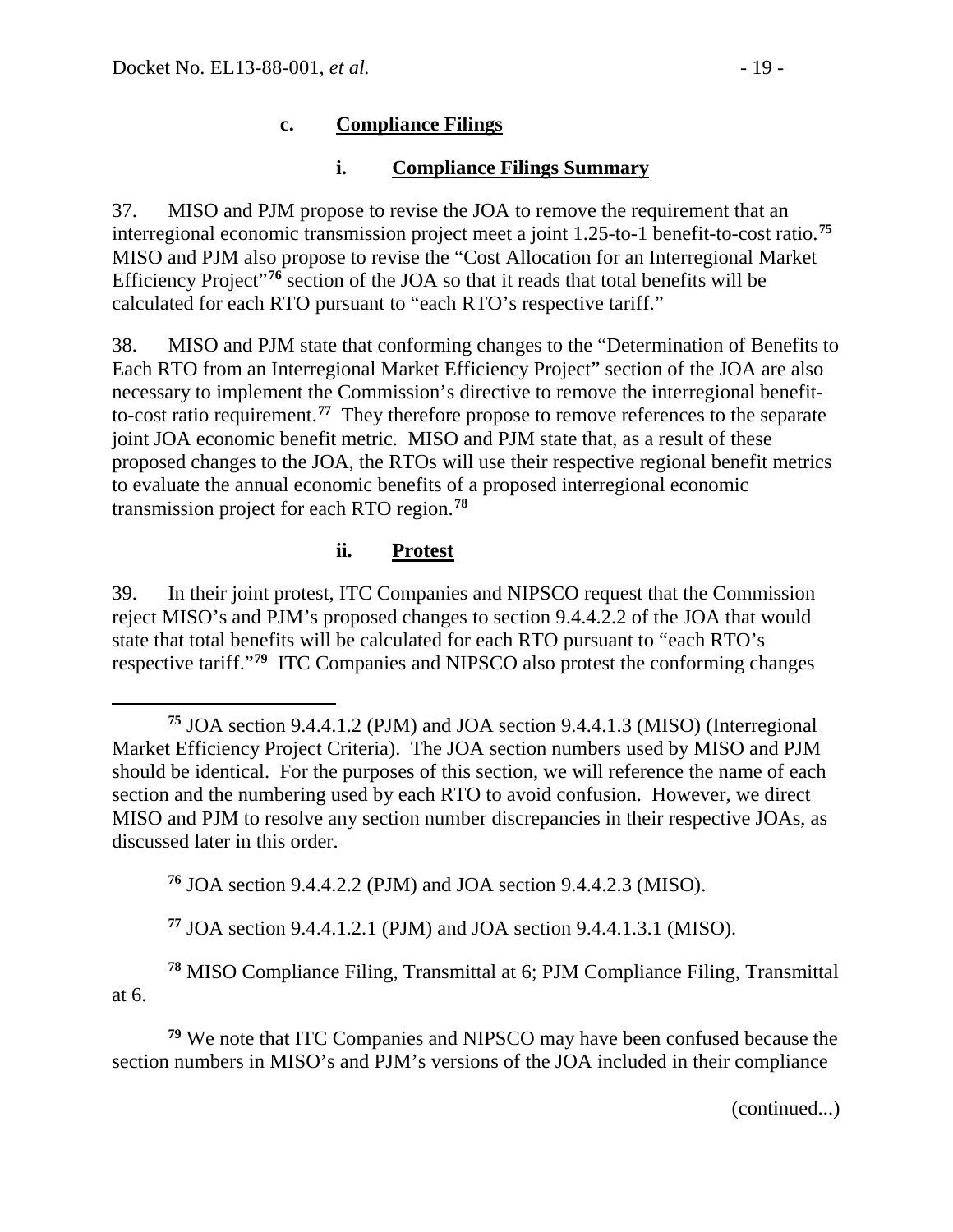MISO and PJM propose to section 9.4.4.1.2.1 of the JOA. Finally, ITC Companies and NIPSCO protest MISO's and PJM's proposed changes to 9.3.6.2(b)(vii)**[80](#page-19-0)** of the JOA. They argue that the Commission did not direct the RTOs to remove the Coordinated System Plan model from Section 9.4.4.1.3.1 or to add new section 9.3.6.2(b)(vii) in the JOA.**[81](#page-19-1)** According to ITC Companies and NIPSCO, the proposed revisions will eliminate joint interregional planning between MISO and PJM and result in separate MISO and PJM regional processes and models.**[82](#page-19-2)**

#### **iii. Answers**

40. In response, MISO and MISO Transmission Owners state that ITC Companies and NIPSCO's claims that the modifications to sections 9.4.4.1.31., 9.4.4.2.3, and 9.3.6.2(b)(vii) will remove the Coordinated System Plan and eliminate joint interregional planning are incorrect and that the modifications are limited to those required by the April 21 Order.**[83](#page-19-3)** MISO and the MISO Transmission Owners also state that, to the extent that ITC Companies and NIPSCO contend that additional changes should have been made in the Compliance Filings, this represents an improper attempt to make an "endrun" around the April 21 Order by requesting changes beyond those that the order directed and should be denied.**[84](#page-19-4)** Similarly, PJM and the PJM Transmission Owners state that the proposed changes are as directed by the April 21 Order, including use of

filings do not correspond with one another. In their joint protest, ITC Companies and NIPSCO appear to refer to sections 9.4.4.2.2 (Determination of Benefits to Each RTO from an Interregional Market Efficiency Project) and 9.4.4.1.2.1 (Determination of Benefits to Each RTO from an Interregional Market Efficiency Project) found in PJM's versions of the JOA. MISO and PJM consistently label section 9.3.6.2(b)(vii) in their versions of the JOA.

<span id="page-19-0"></span>**<sup>80</sup>** ITC Companies and NIPSCO's joint protest did not address the substance of the changes made to section 9.3.6.2(b)(vii) of compliance filings, but protested that the changes proposed are beyond the scope of the April 21 Order. The substance of the changes made in section 9.3.6.2 is discussed later in the body of this order. *See infra* PP 64-71.

<span id="page-19-1"></span>**<sup>81</sup>** ITC Companies and NIPSCO Joint Protest at 8.

<span id="page-19-2"></span>**<sup>82</sup>** *Id*. at 11.

 $\overline{a}$ 

<span id="page-19-3"></span>**<sup>83</sup>** Answer of MISO and MISO Transmission Owners at 6-9.

<span id="page-19-4"></span>**<sup>84</sup>** *Id*. at 8-9.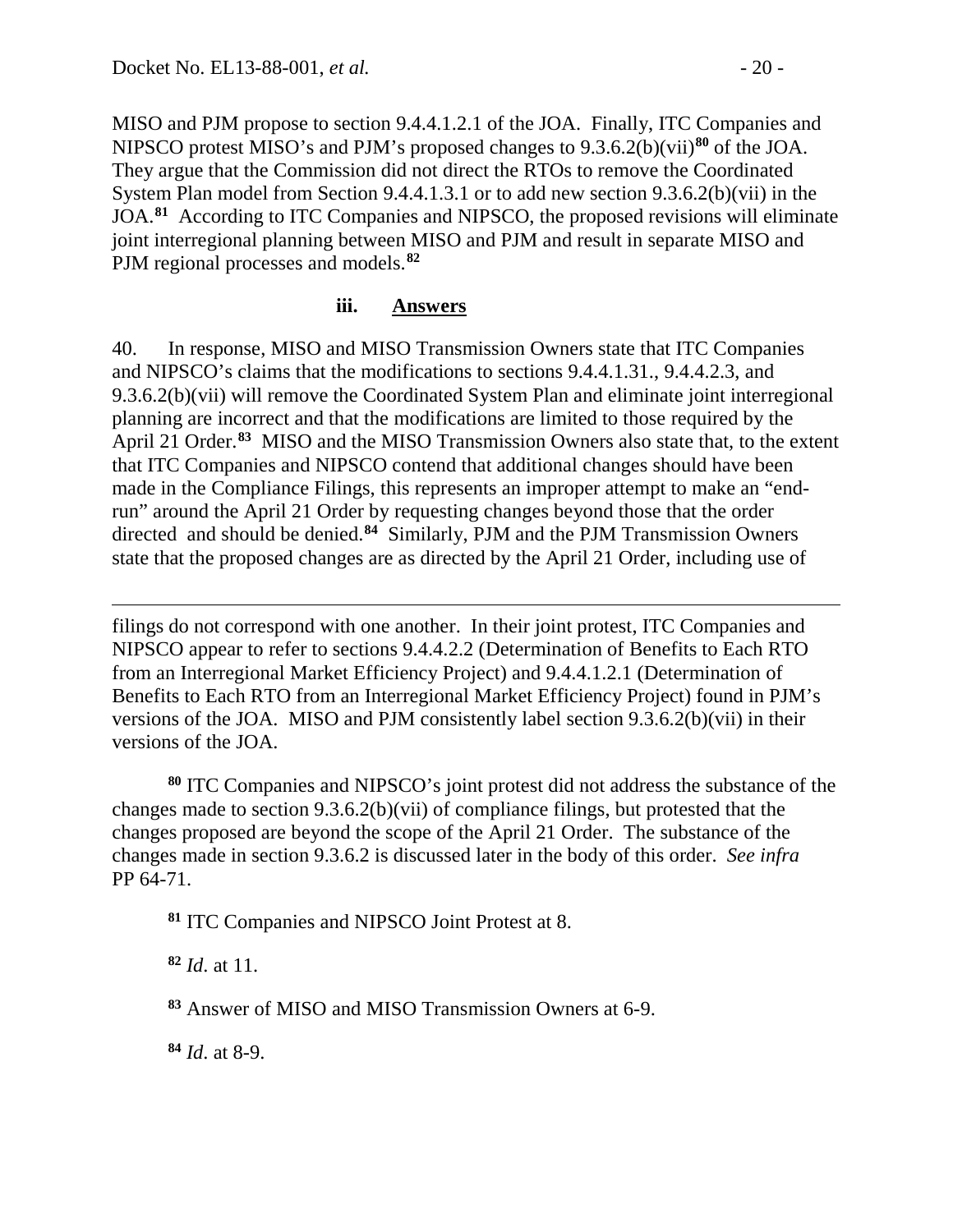content that is identical to that mandated by that order, and therefore should be accepted.**[85](#page-20-0)**

## **iv. Commission Determination**

41. We find that MISO's and PJM's proposed revisions satisfy the Commission's compliance directives. Specifically, we find that the proposed revisions remove from the JOA the requirement that an interregional economic transmission project meet a 1.25-to-1 benefit-to-cost ratio for the combined MISO-PJM regions and state that the value of the total benefits calculated for each RTO will be pursuant to "each RTO's respective tariff." We reject ITC Companies and NIPSCO's claim that the Commission did not require MISO and PJM to revise section 9.4.4.2.2 of the JOA to state that total benefits will be calculated for each RTO pursuant to "each RTO's respective tariff." MISO's and PJM's proposed language is identical to the specific change the Commission directed MISO and PJM to make to that section entitled "Cost Allocation for an Interregional Market Efficiency Project" in the April 21 Order.**[86](#page-20-1)**

42. We also accept MISO's and PJM's proposed conforming changes to the "Determination of Benefits to Each RTO from an Interregional Market Efficiency Project" section of the JOA.<sup>[87](#page-20-2)</sup> Contrary to assertions made by ITC Companies and NIPSCO, MISO's and PJM's proposed revisions will not eliminate joint interregional planning between the RTOs and did not eliminate the Coordinated System Plan. Instead, the proposed revisions remove the interregional benefit-to-cost analysis.

## **4. Interregional Economic Transmission Project Voltage and Cost Thresholds**

43. Prior to the April 21 Order, to qualify as an interregional economic transmission project, a project had to meet three sets of criteria: MISO's, PJM's, and the JOA's.

<span id="page-20-0"></span> $\overline{a}$ **<sup>85</sup>** Answer of PJM and PJM TOs at 6 (citing April 21 Order, 155 FERC ¶ 61,058 at P 133).

<span id="page-20-1"></span>**<sup>86</sup>** April 21 Order, 155 FERC ¶ 61,058 at P 133 (directing MISO and PJM to revise section 9.4.4.2.2 of the JOA). In PJM's version of the JOA, the proposed change is to section 9.4.4.2.2, but in MISO's version of the JOA the proposed change is in 9.4.4.2.3. However, the language in both cases correctly complies with the Commission's directive. We require MISO and PJM to address any discrepancies between their versions of the JOA later in this order.

<span id="page-20-2"></span>**<sup>87</sup>** JOA section 9.4.4.1.2.1 (PJM) and JOA section 9.4.4.1.3.1 (MISO).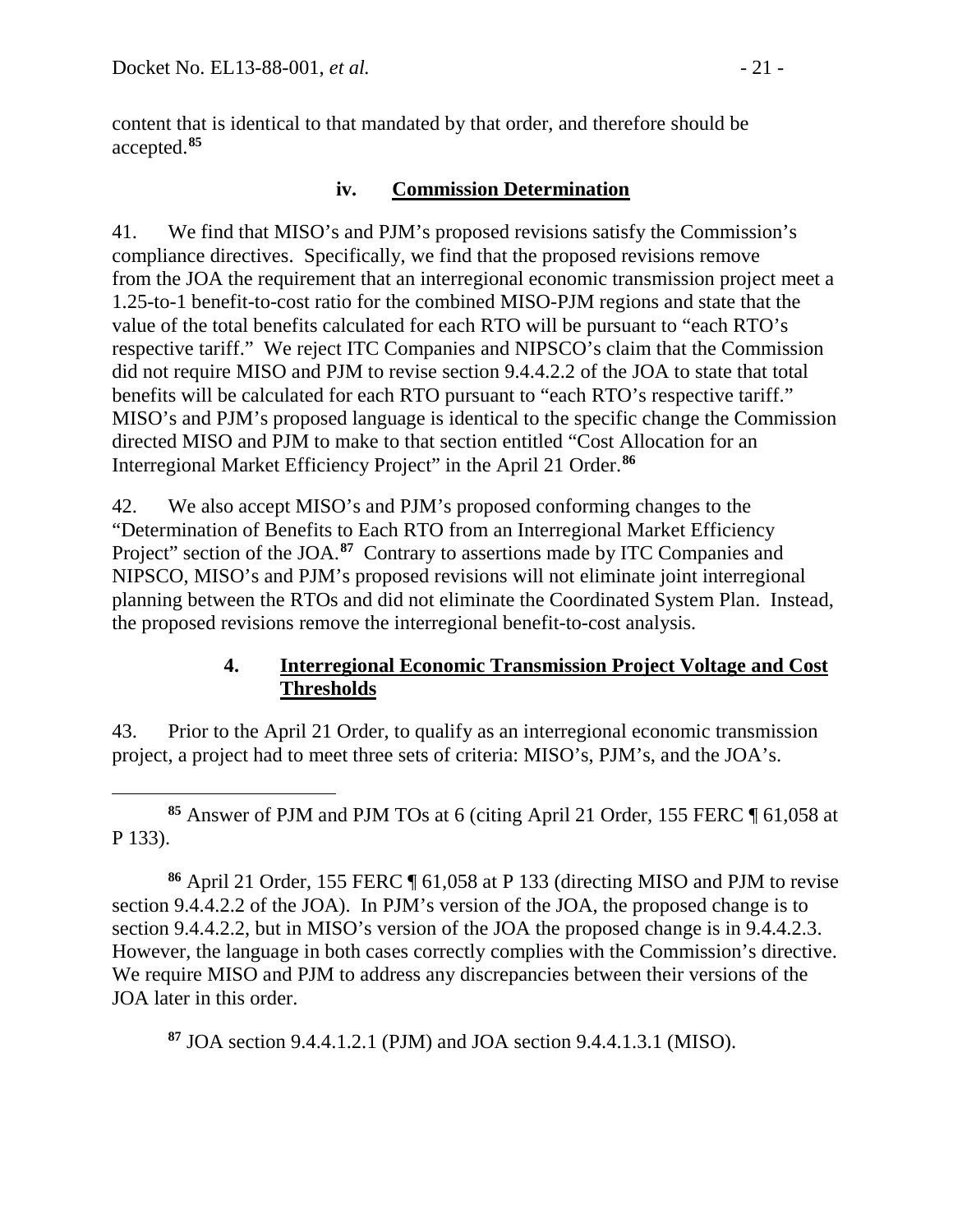Although the JOA criteria did not impose a minimum voltage threshold, PJM's criteria required a minimum voltage threshold of 100 kV, while MISO's criteria required a minimum voltage threshold of 345 kV. In its Complaint, NIPSCO requested that the Commission require MISO and PJM to develop a single, jointly agreed upon set of criteria that included reducing the voltage threshold to 100 kV. As for costs, prior to the April 21 Order, MISO imposed a minimum \$5 million threshold for an interregional economic transmission project, while PJM and the JOA had no minimum cost threshold.**[88](#page-21-0)**

44. In the April 21 Order, the Commission found that NIPSCO had demonstrated certain provisions of the JOA and MISO tariff are unjust, unreasonable, or unduly discriminatory or preferential because the current cost and voltage thresholds prohibit from consideration certain transmission projects in the MISO-PJM interregional transmission planning process that benefit both regions.**[89](#page-21-1)** Specifically, the Commission found sufficient evidence from the Quick Hit Analysis to demonstrate that MISO and PJM must remove the thresholds that are preventing them from being able to select the interregional economic transmission projects that they have identified as providing benefits to both regions.**[90](#page-21-2)** The transmission projects identified by this analysis were often small in scope and lower voltage facilities, well below the relevant cost and voltage thresholds.**[91](#page-21-3)** In the face of this evidence, the Commission directed MISO to submit revisions to its tariff to revise the Market Efficiency Project thresholds that apply to qualify as an interregional economic transmission project by (1) lowering the minimum voltage threshold to 100 kV and (2) removing the \$5 million minimum cost requirement.**[92](#page-21-4)**

## **a. Rehearing and/or Clarification**

# **i. Rehearing and Clarification Summary**

45. MISO Transmission Owners argue that the Commission overly relied on the Quick Hit Analysis as evidence that changes to the voltage and costs thresholds are

**<sup>88</sup>** April 21 Order, 155 FERC ¶ 61,058 at P 96.

**<sup>89</sup>** *Id*. P 129.

**<sup>90</sup>** *Id*.

<span id="page-21-2"></span><span id="page-21-1"></span><span id="page-21-0"></span> $\overline{a}$ 

<span id="page-21-3"></span>**<sup>91</sup>** *Id.* n.196.

<span id="page-21-4"></span>**<sup>92</sup>** *Id*. P 129.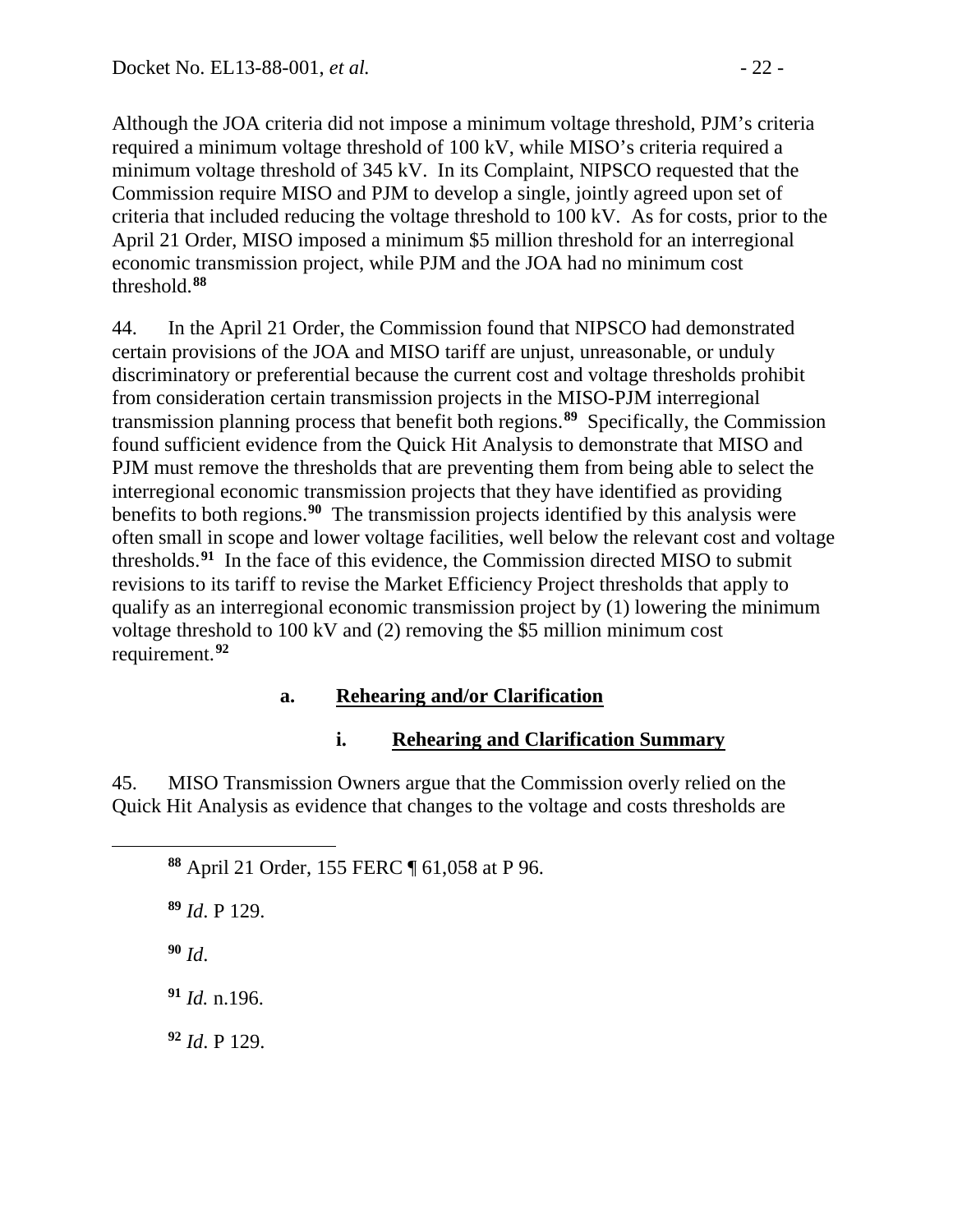necessary, and therefore, should reverse its decision to lower the minimum voltage and remove cost thresholds. They argue that the use of the Quick Hit Analysis in the April 21 Order rested on the erroneous assumption that the list of transmission projects identified by the Quick Hit Analysis can serve as a proxy for a list of interregional economic transmission projects that should have been built, but for the voltage and cost thresholds.**[93](#page-22-0)** According to MISO Transmission Owners, the Quick Hit Analysis looks only at historical congestion and does not take into account future congestion or other forward-looking analysis that provides a basis for interregional economic transmission project JOA studies.**[94](#page-22-1)** Given these differences, MISO Transmission Owners assert, the Commission should not have relied on those results to change the criteria for interregional economic transmission projects.**[95](#page-22-2)**

46. OMS requests the Commission clarify that lowering the MISO Market Efficiency Project voltage threshold and eliminating the cost threshold for interregional economic transmission projects does not dictate or pre-determine the transmission classification or allocation of costs at the regional level. OMS states that, instead, interregional economic transmission projects selected through the MISO-PJM interregional process should still be submitted to the MISO regional transmission planning process and receive the transmission classification, and the resulting cost allocation method, determined under MISO's existing regional requirements for regional transmission projects.**[96](#page-22-3)** Specifically, OMS asserts that it would be unjust and unreasonable to have transmission projects operating above 100 kV, but below 345kV, classified as MISO Market Efficiency Projects with 20 percent of the costs allocated on a load-ratio share basis across the entire MISO footprint. OMS states that, in the instant Complaint proceeding, it has not been argued or demonstrated that interregional economic transmission projects operating above 100 kV, but below 345 kV, can provide broad benefits across the region to justify allocating costs on a regional basis in the same manner as the costs of lines operating at 345 kV and above.**[97](#page-22-4)** OMS states that, in the event the Commission intended all

**<sup>93</sup>** MISO Transmission Owners Request for Rehearing at 6-7.

<span id="page-22-1"></span>**<sup>94</sup>** *Id*. at 7-8 (citing Joint Response to Notice of Request for Comments on Behalf of PJM Interconnection, LLC and Midcontinent Independent System Operator, Inc., Docket No. EL13- 88-000, at 3 (Aug. 14, 2015)).

**<sup>95</sup>** MISO Transmission Owners Request for Rehearing at 8.

<span id="page-22-4"></span><span id="page-22-3"></span><span id="page-22-2"></span>**<sup>96</sup>** OMS Request for Rehearing at 3 (citing April 21 Order, 155 FERC ¶ 61,058 at P 131, n.238).

**<sup>97</sup>** OMS Request for Rehearing at 3-4.

<span id="page-22-0"></span> $\overline{a}$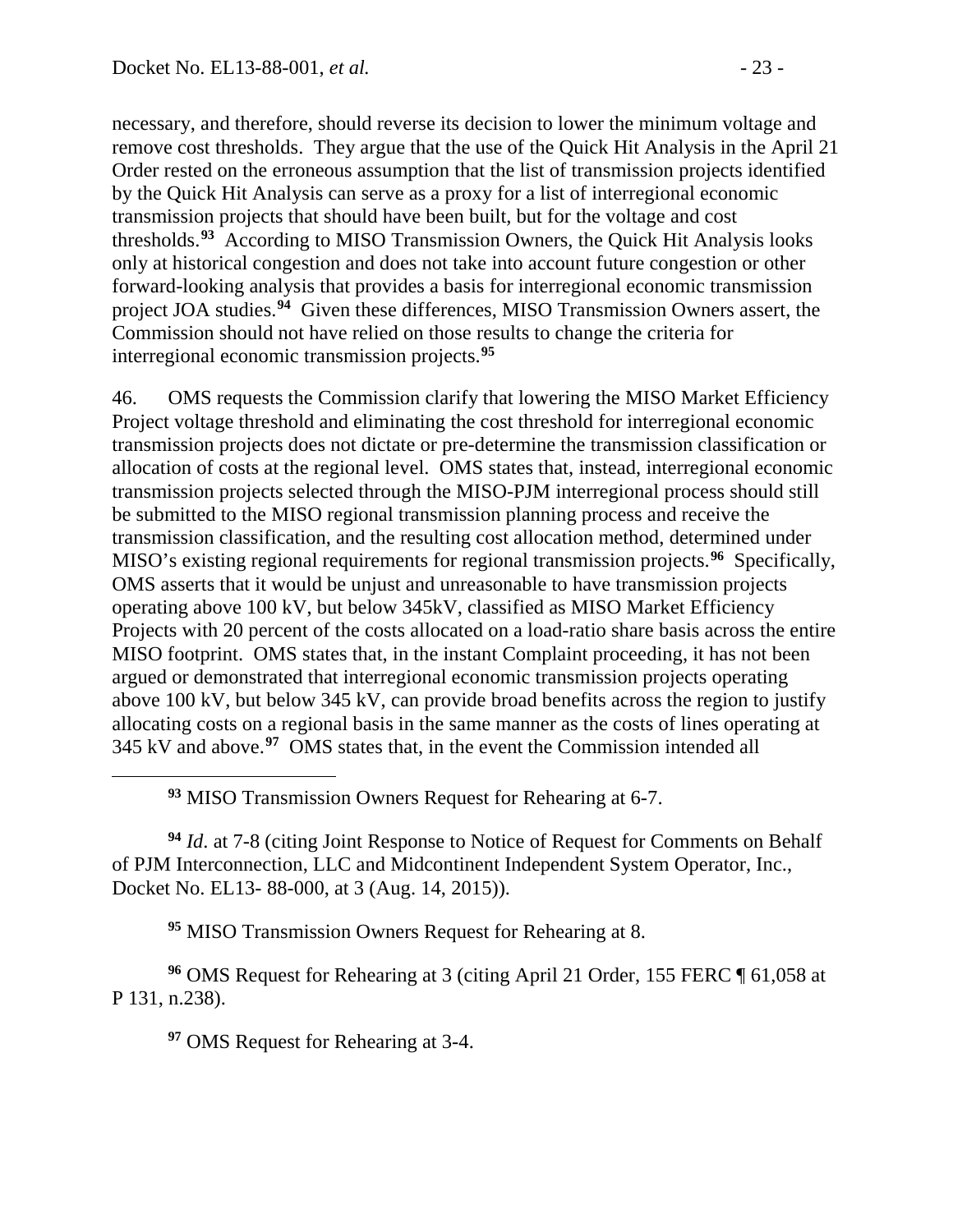interregional economic transmission projects operating above 100kV but below 345kV that are selected through the MISO-PJM JOA to qualify as Market Efficiency Projects, and therefore be eligible for 20 percent load ratio share cost allocation in MISO's regional transmission planning process, then, for the reasons stated above, OMS requests rehearing because this would violate the principle to align costs imposed with the beneficiaries and would be arbitrary and capricious and not supported by substantial record evidence.**[98](#page-23-0)**

47. In its request for clarification, ITC Companies request that the Commission clarify that its directive in the April 21 Order that MISO must reduce the voltage threshold and eliminate the cost thresholds for interregional economic transmission projects applies equally to MISO's seam with SPP.**[99](#page-23-1)** ITC Companies state that the MISO tariff specifies these thresholds only for regional transmission projects and that the plain language of the "Commission's directive requires MISO to eliminate these thresholds with respect to 'interregional economic transmission project' generally, and not to interregional economic transmission projects on the MISO-PJM seam specifically."**[100](#page-23-2)** ITC Companies assert that the Commission's rationale for reducing the voltage threshold and eliminating the cost threshold applies with equal force to potential transmission projects along the SPP seam as it does to the PJM seam.**[101](#page-23-3)**

## **ii. Commission Determination**

48. We deny MISO Transmission Owners' request for rehearing. In the April 21 Order, the Commission discussed at length the evidence supporting the requirement to reduce the voltage threshold and eliminate the cost threshold.<sup>[102](#page-23-4)</sup> In reviewing this evidence, the Commission noted that a number of projects identified by the Quick Hit Analysis, that would remedy recent historical interregional congestion issues, fell below the voltage or cost thresholds and therefore were not included as interregional economic transmission projects under the JOA. The Commission has not been presented with any counter evidence demonstrating that the Quick Hit Analysis' emphasis on historical congestion renders it deficient in identifying interregional economic transmission projects

**<sup>98</sup>** *Id*. at 4.

<span id="page-23-2"></span><span id="page-23-1"></span><span id="page-23-0"></span> $\overline{a}$ 

**<sup>99</sup>** ITC Companies Request for Clarification at 3-4.

**<sup>100</sup>** *Id*. at 4.

<span id="page-23-3"></span>**<sup>101</sup>** *Id*.

<span id="page-23-4"></span>**<sup>102</sup>** April 21 Order, 155 FERC ¶ 61,058 at PP 108-111; 129-135.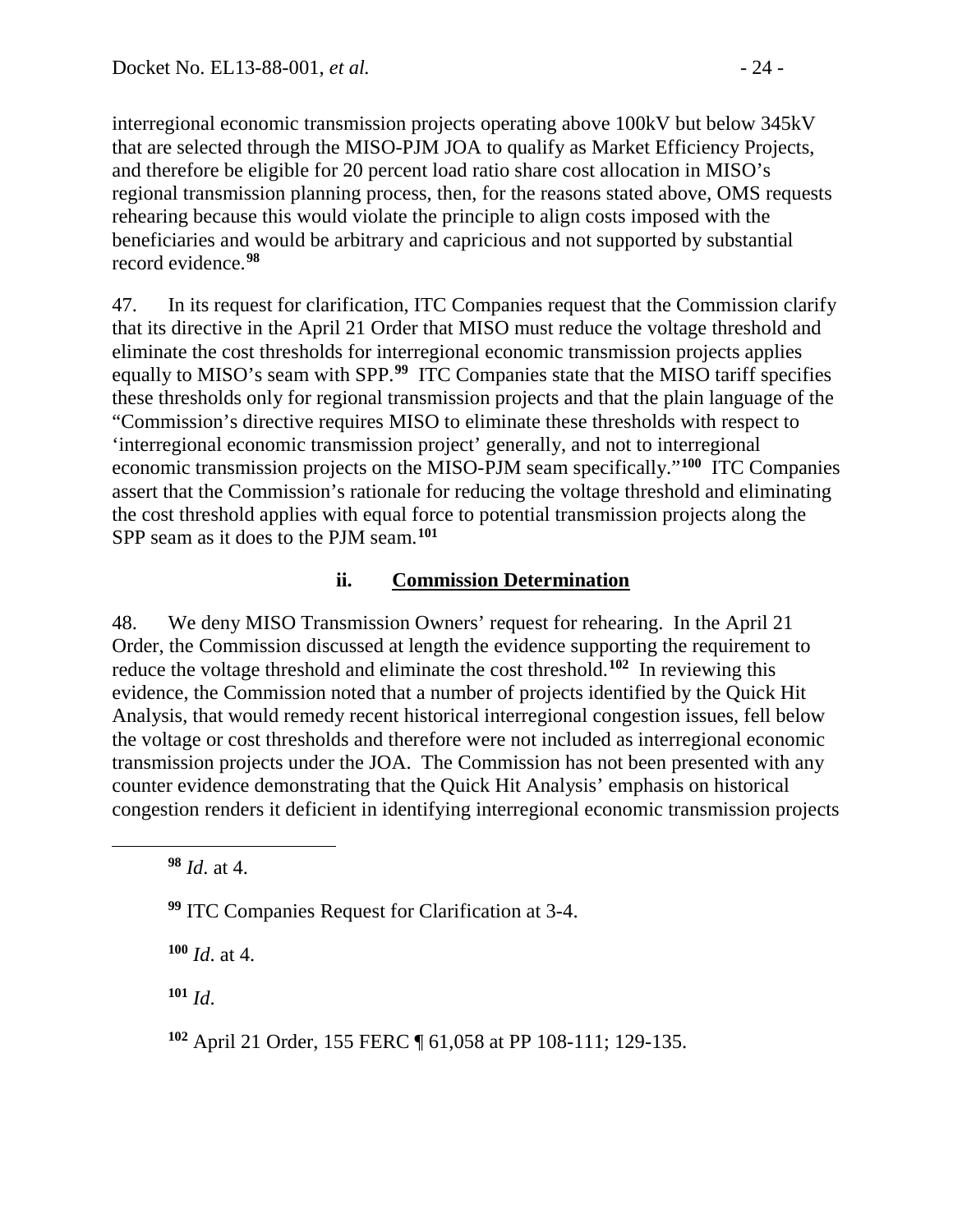and as part of the reasoning for the Commission to require changes to the voltage or cost thresholds. The evidence in the record thus supported the Commission's determination, as the Commission was not presented with compelling evidence for retaining the voltage or cost thresholds.

49. We grant the requested OMS clarification, in part, and reject its rehearing request. The Commission directed MISO in the April 21 Order to lower the MISO Market Efficiency Project voltage threshold so that an interregional economic transmission project operating above 100 kV but below 345 kV can qualify as a Market Efficiency Project.<sup>[103](#page-24-0)</sup> We reject OMS's request to clarify that interregional economic transmission projects operating above 100 kV, but below 345 kV, cannot qualify as MISO Market Efficiency Projects. The Commission's directive in the April 21 Order was for MISO to revise its tariff to lower the voltage threshold and eliminate the cost threshold so that all potential interregional economic transmission projects operating above 100 kV but below 345 kV can qualify as MISO Market Efficiency Projects.**[104](#page-24-1)**

50. However, the record in this Complaint proceeding does not address what regional cost allocation method should apply to MISO's share of the cost of an interregional economic transmission project operating above 100 kV but below 345 kV. The MISO tariff specifies that the costs of any Market Efficiency Project are allocated 20 percent on a system-wide basis to all MISO transmission customers and 80 percent to transmission customers in local resource zones based on an adjusted production cost savings calculation.**[105](#page-24-2)** With the Commission's directive in the April 21 Order that MISO lower its voltage threshold for interregional economic transmission projects from 345 kV to 100 kV, MISO's share of the costs of interregional economic transmission projects operating above 100 kV but below 345 kV would now be allocated in accordance MISO's cost allocation method for Market Efficiency Projects (i.e., 20 percent on a system-wide basis to all MISO transmission customers and 80 percent to transmission customers in local resource zones based on an adjusted production cost savings calculation). However, the Commission did not address in the April 21 Order what MISO regional cost allocation method should apply to these projects.

51. Accordingly, we direct MISO to submit a further compliance filing, within 30 days of the date of issuance of this order, to either confirm that the existing Market Efficiency Project cost allocation method will apply to MISO's share of the cost of

**<sup>103</sup>** *Id*. P 131.

<span id="page-24-2"></span><span id="page-24-1"></span><span id="page-24-0"></span> $\overline{a}$ 

**<sup>104</sup>** *Id*. P 131.

**<sup>105</sup>** MISO Tariff, Attachment FF, section III.A.2.f.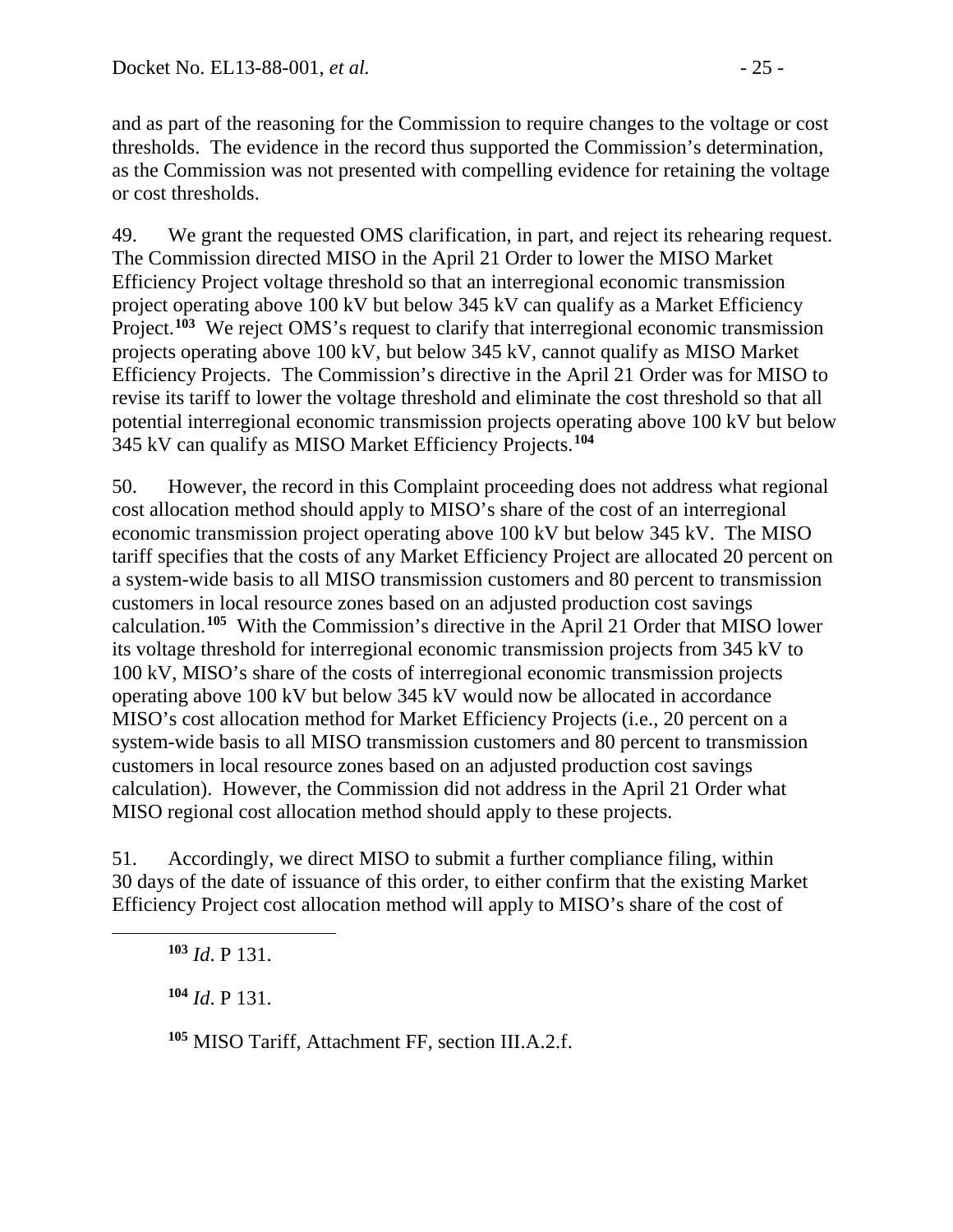interregional economic transmission projects above 100 kV but below 345 kV that qualify as Market Efficiency Projects or to propose tariff revisions to apply a different regional cost allocation method for MISO's share of the cost of such projects. Upon review of MISO's compliance filing, including any supporting evidence, and consideration of any comments filed in response, the Commission will determine the just and reasonable MISO regional cost allocation method for MISO's share of the cost of interregional economic transmission projects above 100 kV but below 345 kV that qualify as Market Efficiency Projects.

52. We deny ITC Companies' requested clarification because the Complaint and the April 21 Order are limited to issues pertaining to the MISO-PJM seam.**[106](#page-25-0)** While ITC Companies believe that the requirement for MISO to reduce its voltage threshold and eliminate the minimum cost threshold should be extended to the MISO-SPP seam, they cite no evidence in the record that pertains to the MISO-SPP seam. Neither the Complaint nor the April 21 Order addressed issues related to the MISO-SPP seam or the MISO-SPP JOA. Finally, the April 21 Order did not require MISO to make tariff revisions related to the MISO-SPP seam. Accordingly, we deny ITC Companies' request for clarification because it goes beyond the scope of the NIPSCO Complaint proceeding.

## **b. Compliance Filings**

# **i. Compliancy Filings Summary**

53. In the MISO Compliance Filing, MISO proposes to add new language to the definition of Market Efficiency Projects. Specifically, MISO's proposed revisions state that if a Network Upgrade qualifies as an Interregional Market Efficiency Project under the MISO-PJM JOA, then neither the \$5 million cost threshold nor the 345 kV, or higher, voltage requirement apply to that project.**[107](#page-25-1)** MISO states that its proposed revisions will allow an interregional economic transmission project proposed under the MISO-PJM JOA that will operate above 100 kV to qualify as a Market Efficiency Project as long as

<span id="page-25-0"></span> $\overline{a}$ **<sup>106</sup>** For example, in the Order on Complaint and Establishing Technical Conference, the Commission noted that it directed Commission staff to convene a technical conference to explore issues raised in the Complaint related to the MISO-PJM JOA and the MISO-PJM seam. *See N. Ind. Pub. Serv. Co. v. Midcontinent Indep. Sys. Operator Inc.*, 149 FERC ¶ 61,248, at P 1 (2014).

<span id="page-25-1"></span>**<sup>107</sup>** MISO FERC Electric Tariff, [Attachment FF, Transmission Expansion Planning](http://etariff.ferc.gov/TariffSectionDetails.aspx?tid=1162&sid=202150)  [Protocol, 52.0.0.](http://etariff.ferc.gov/TariffSectionDetails.aspx?tid=1162&sid=202150)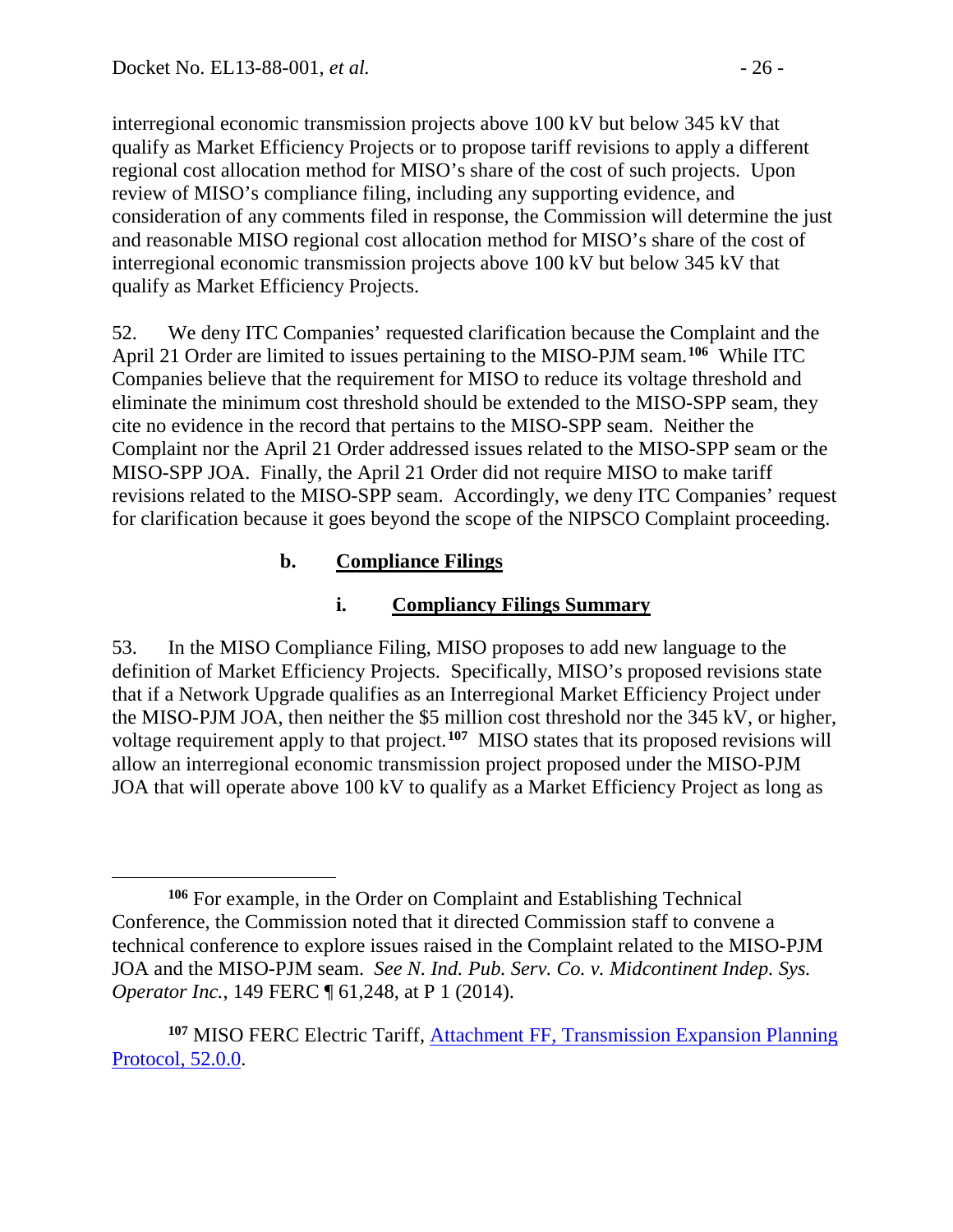that project meets the other Market Efficiency Project requirements, including MISO's regional cost benefit threshold.**[108](#page-26-0)**

### **ii. Protests**

54. South Regulators filed a protest of the MISO Compliance Filing concerning some of the same issues raised by OMS in its request for clarification. Specifically, South Regulators request that the Commission require MISO to maintain the status quo and revise Attachment FF of its tariff to ensure that MISO does not allocate the costs of interregional economic transmission projects along the MISO-PJM seam operating above 100kV, but below 345kV, on a postage-stamp basis. They argue that costs for interregional economic transmission projects above 100kV, but below 345 kV, selected through the MISO-PJM interregional planning process should not be allocated on a postage stamp basis until a sufficient demonstration has been made that such projects have regional benefits.**[109](#page-26-1)** Similarly, SPP submitted comments asserting that the directive for MISO to reduce its voltage threshold and eliminate the cost threshold for interregional economic transmission projects under the MISO-PJM JOA should also apply to the MISO-SPP JOA. **[110](#page-26-2)** LS Power submitted a protest arguing the same directive should apply to all MISO seams.**[111](#page-26-3)** SPP and LS Power ask that the Commission direct MISO to submit a further compliance filing to revise the MISO tariff so the threshold changes are not limited to interregional economic transmission projects along the MISO-PJM seam.**[112](#page-26-4)**

55. ITC Companies and NIPSCO raise the same arguments ITC Companies raise in their request for clarification summarized above. ITC Companies and NIPSCO argue that MISO's proposed revisions remove the voltage and cost thresholds identified in the April 21 Order only for interregional economic transmission projects that qualify as

<span id="page-26-1"></span>**<sup>109</sup>** Limited Protest of South Regulators at 6.

<span id="page-26-2"></span>**<sup>110</sup>** Comments of SPP at 7-11.

<span id="page-26-3"></span>**<sup>111</sup>** Protest of LS Power at 2-5.

<span id="page-26-4"></span>**<sup>112</sup>** *See id*. at 5.

<span id="page-26-0"></span> $\overline{a}$ **<sup>108</sup>** In submitting a compliance filing that lowered the voltage threshold and eliminated the cost thresholds in its tariff for MISO regional Market Efficiency Projects that also qualify as interregional economic transmission projects under the MISO-PJM JOA, MISO left the voltage and cost thresholds unchanged for interregional economic transmission projects along seams with other RTOs.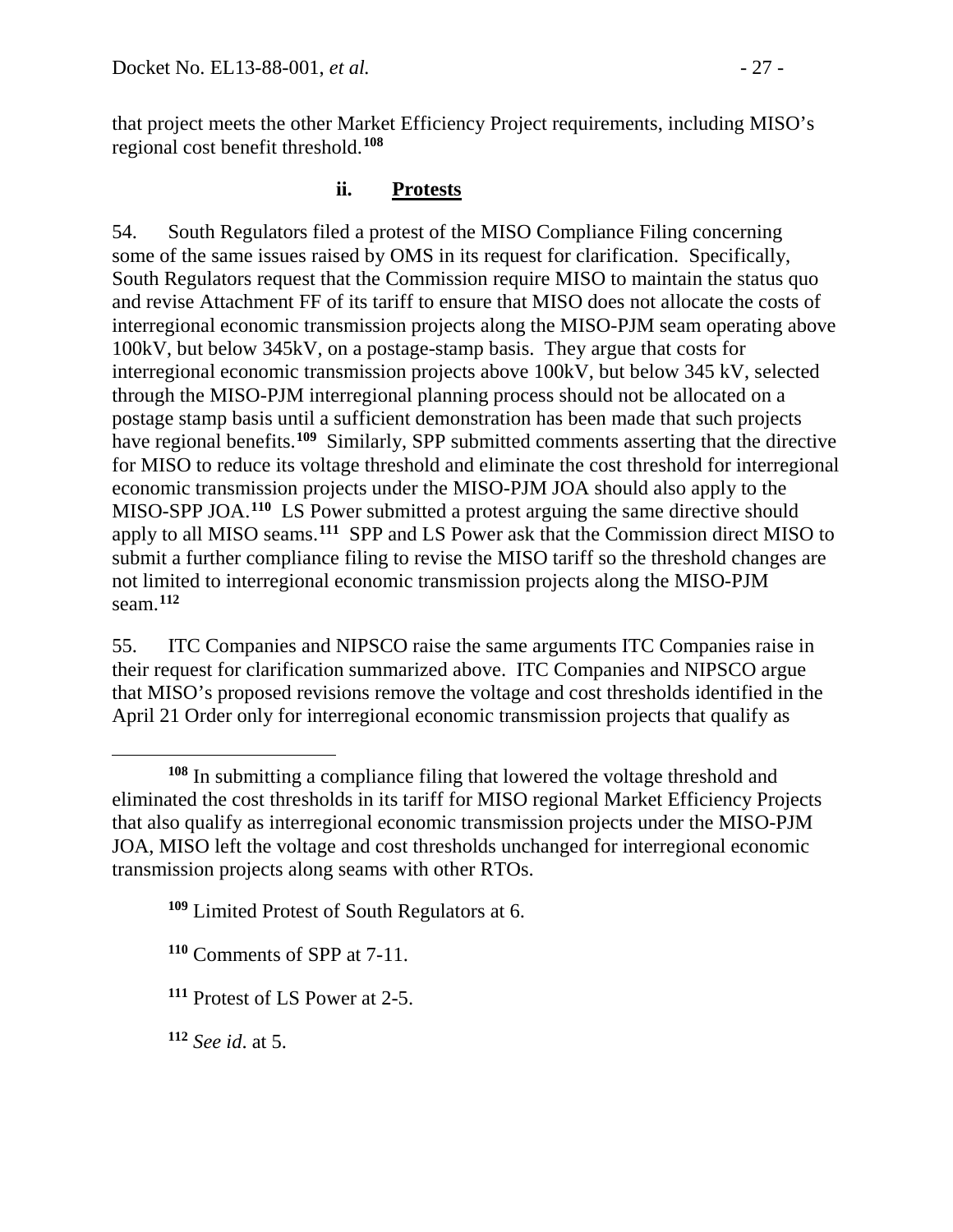Interregional Market Efficiency Projects under MISO-PJM JOA, and not for all interregional economic transmission projects.**[113](#page-27-0)** According to ITC Companies and NIPSCO, since the April 21 Order did not limit its directive to Interregional Market Efficiency Projects, the Commission's directive should be interpreted as directing MISO to eliminate the indicated cost and voltage thresholds for all interregional economic transmission projects.**[114](#page-27-1)**

56. In its answer responding to the concerns raised by the South Regulators, MISO states that it agrees with South Regulators that the directives contained in the April 21 Order affect cost allocation for certain Market Efficiency Projects. MISO explains that it "recognizes that there is an existing cost allocation gap for interregional projects that are wholly located in the neighboring [PJM region] and provide benefits to MISO" because the cost allocation provisions in Attachment FF-6 are based on the physical location of a facility inside of MISO and do not address projects existing outside of MISO.**[115](#page-27-2)** MISO states that it has been working with stakeholders to develop and file with the Commission stop-gap tariff provisions "so that the intent of the cost allocation transition period is maintained throughout the five year period in all circumstances."**[116](#page-27-3)** MISO argues that because of these efforts, the South Regulator's protest is misplaced.

57. In their answer, MISO and MISO Transmission Owners and Arkansas Commission state that the joint ITC Companies and NIPSCO protest, the LS Power protest, and SPP's comments improperly seek to expand application of the directives of the April 21 Order to all of MISO's seams, not just the MISO-PJM seam. MISO and MISO Transmission Owners state that expanding the revisions of Attachment FF beyond the scope of the April 21 Order by applying reductions in voltage thresholds for interregional economic transmission projects and the elimination of the \$5 million cost threshold to regions other than the MISO-PJM seam would impermissibly expand the scope of the Compliance Filings beyond the Order's directives. MISO and the MISO Transmission Owners note that the plain language of the April 21 Order limits revisions to Attachment FF to the MISO-PJM seam.**[117](#page-27-4)** Arkansas Commission states that that expansion of the application of the changes in voltage and cost thresholds to regions other

**<sup>114</sup>** *Id*.

<span id="page-27-2"></span><span id="page-27-1"></span><span id="page-27-0"></span> $\overline{a}$ 

<span id="page-27-3"></span>**<sup>116</sup>** *Id*. at 3-4.

<span id="page-27-4"></span>**<sup>117</sup>** Answer of MISO and MISO Transmission Owners at 12, n.40.

**<sup>113</sup>** ITC Companies and NIPSCO Joint Protest at 12.

**<sup>115</sup>** Answer of MISO at 3.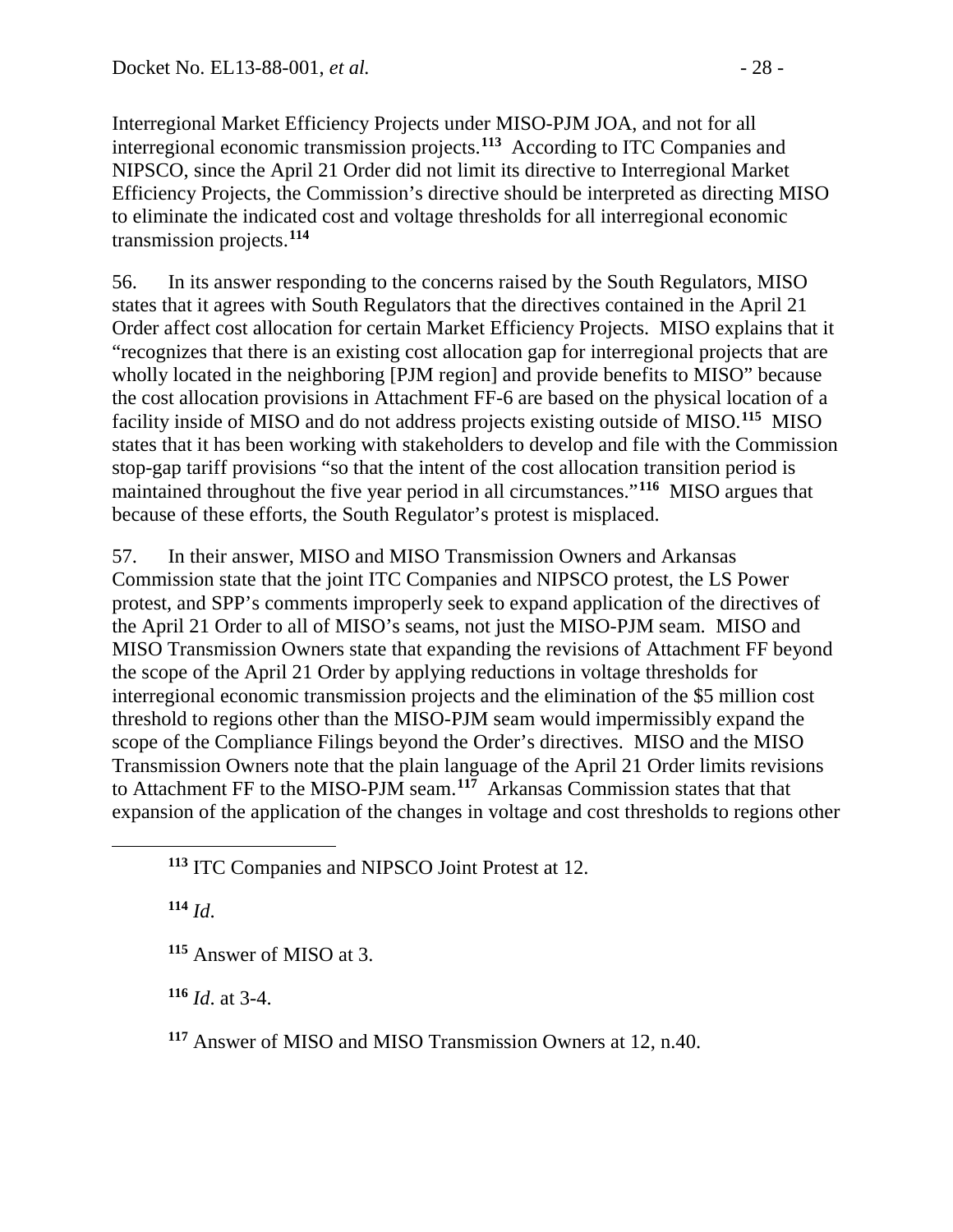than the MISO-PJM seam is impermissible at this stage of the proceeding, as this change would be outside of the scope of the directives of the April 21 Order. Arkansas Commission concludes that any additional revisions to the MISO tariff must be the subject of a new filing made pursuant to sections 205 and 206 of the FPA.**[118](#page-28-0)**

### **iii. Commission Determination**

58. We find that MISO complies with the directive to revise the Market Efficiency Project thresholds that apply to qualify as an interregional economic transmission project by (1) lowering the minimum voltage threshold to 100 kV and (2) removing the \$5 million minimum cost requirement.

59. We reject South Regulators' protest as an out-of-time rehearing request of prior Commission determinations regarding voltage and cost thresholds applied to interregional economic transmission projects. In the April 21 Order, the Commission found that MISO and PJM must remove the thresholds that are preventing them from being able to select the interregional economic transmission projects that they have identified as providing benefits to both regions.**[119](#page-28-1)** Pursuant to section 313(a) of the FPA, an aggrieved party must file a request for rehearing within thirty days after the issuance of the Commission's order.**[120](#page-28-2)** Because South Regulators failed to timely raise these challenges, these parties are barred by the FPA from raising them here. Alternatively, we note that OMS raised issues in its request for clarification that are similar to those South Regulators raise in their protest, and we address those issues in a previous section of this order.

60. Consistent with our finding on the ITC Companies' request for clarification,**[121](#page-28-3)** we reject ITC Companies' and NIPSCO's joint protest, LS Power's protest and address SPP's comments regarding the applicability of the directives in the April 21 Order to seams other than the one shared by MISO and PJM, as beyond the scope of the Complaint. **[122](#page-28-4)**

**<sup>119</sup>** April 21 Order, 155 FERC ¶ 61,058 at P 129.

**<sup>120</sup>** 16 U.S.C. § 825l (2012).

**<sup>121</sup>** *Supra* P 52.

<span id="page-28-1"></span><span id="page-28-0"></span> $\overline{a}$ 

<span id="page-28-4"></span><span id="page-28-3"></span><span id="page-28-2"></span>**<sup>122</sup>** As the Commission stated, it "has long established that compliance filings must be limited to the specific directives ordered by the Commission. The purpose of a

(continued...)

**<sup>118</sup>** Answer of Arkansas Commission at 3.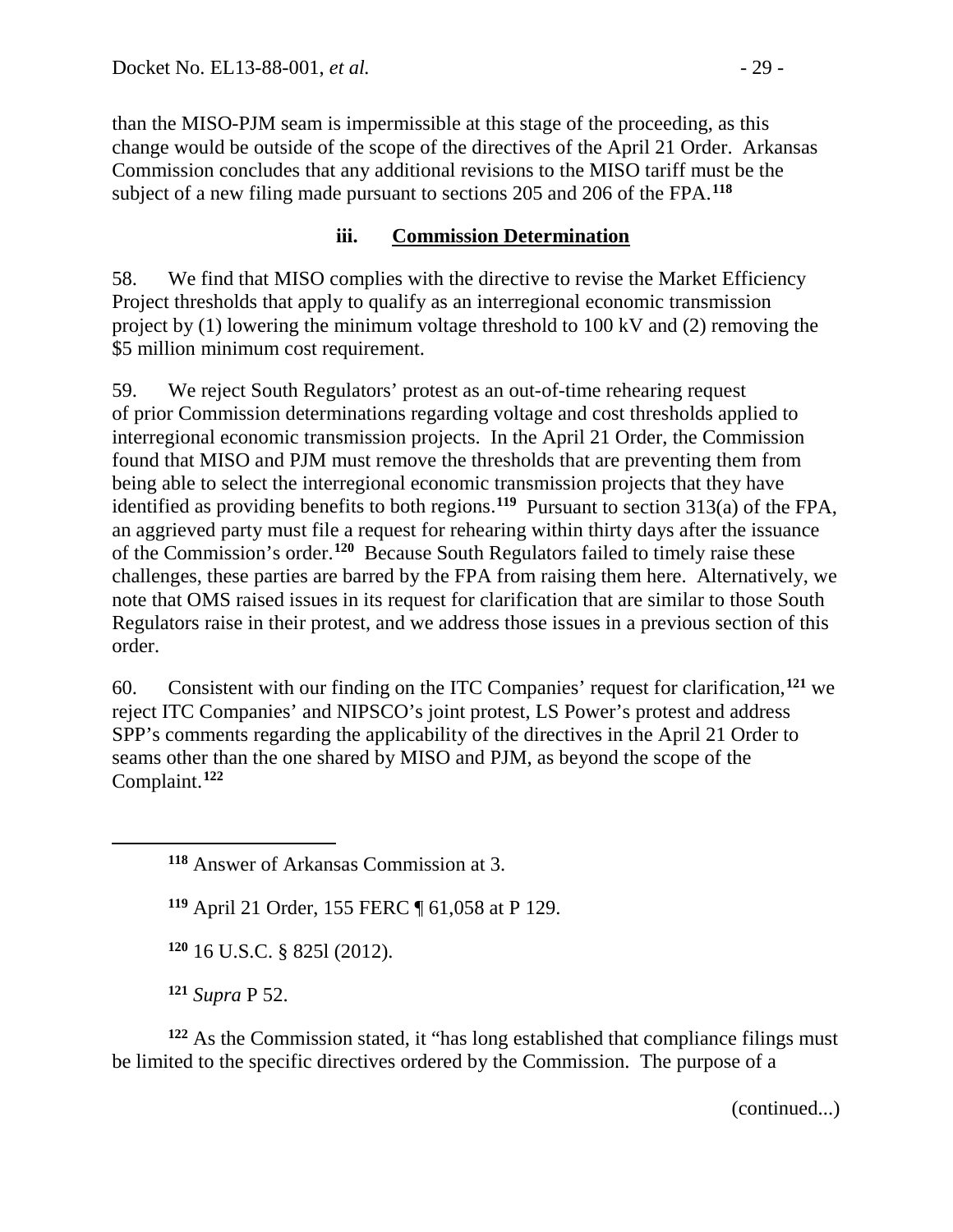## **C. Other Compliance Matters**

61. In the April 21 Order, the Commission agreed with NIPSCO that the RTOs were capable of defining a timeline for the JOA that specifies the links between the JOA process and the MTEP and RTEP. To that end, the Commission ordered MISO and PJM to revise the JOA to include:

(1) timely, specific binding deadlines for each step within the annual review of issues that lead up to the decision about whether or not to conduct a Coordinated System Plan; (2) an annual, binding deadline by which the RTOs will determine whether to conduct a Coordinated System Plan; (3) timely, specific binding deadlines for each step in the Coordinated System Plan Study process once the RTOs decide to conduct that process; (4) a binding deadline for the maximum total amount of time the Coordinated System Plan Study process will take from the date the process begins to the date a Coordinated System Plan is approved; and (5) a description of which and how specific steps in the Coordinated System Plan Study process interact and coordinate with specific steps in the MTEP and the RTEP.**[123](#page-29-0)**

We address these directives in turn, beginning with directives 1-3, then turning to directive 4, and then directive 5.

## **1. Timeline for Coordinated System Plan Study Process and the Maximum Amount of Time for the Coordinated System Plan Study Process**

62. The first three directives from the April 21 Order require revision of the JOA to better describe the timeline for the Coordinated System Plan Study Process in the JOA; specifically, revisions to the JOA to include (1) timely, specific binding deadlines for each step within the annual review of issues that lead up to the decision about whether or not to conduct a Coordinated System Plan; (2) an annual, binding deadline by which the RTOs will determine whether to conduct a Coordinated System Plan; and (3) timely,

<span id="page-29-0"></span> $\overline{a}$ compliance filing is to make the directed changes and the Commission's focus in reviewing them is whether they comply with the Commission's previously-stated directives." *See Cal. Ind. Sys. Operator Corp,* 148 FERC ¶ 61,023, at P 23, n.27 (2014).

**<sup>123</sup>** April 21 Order, 155 FERC ¶ 61,058 at P 57.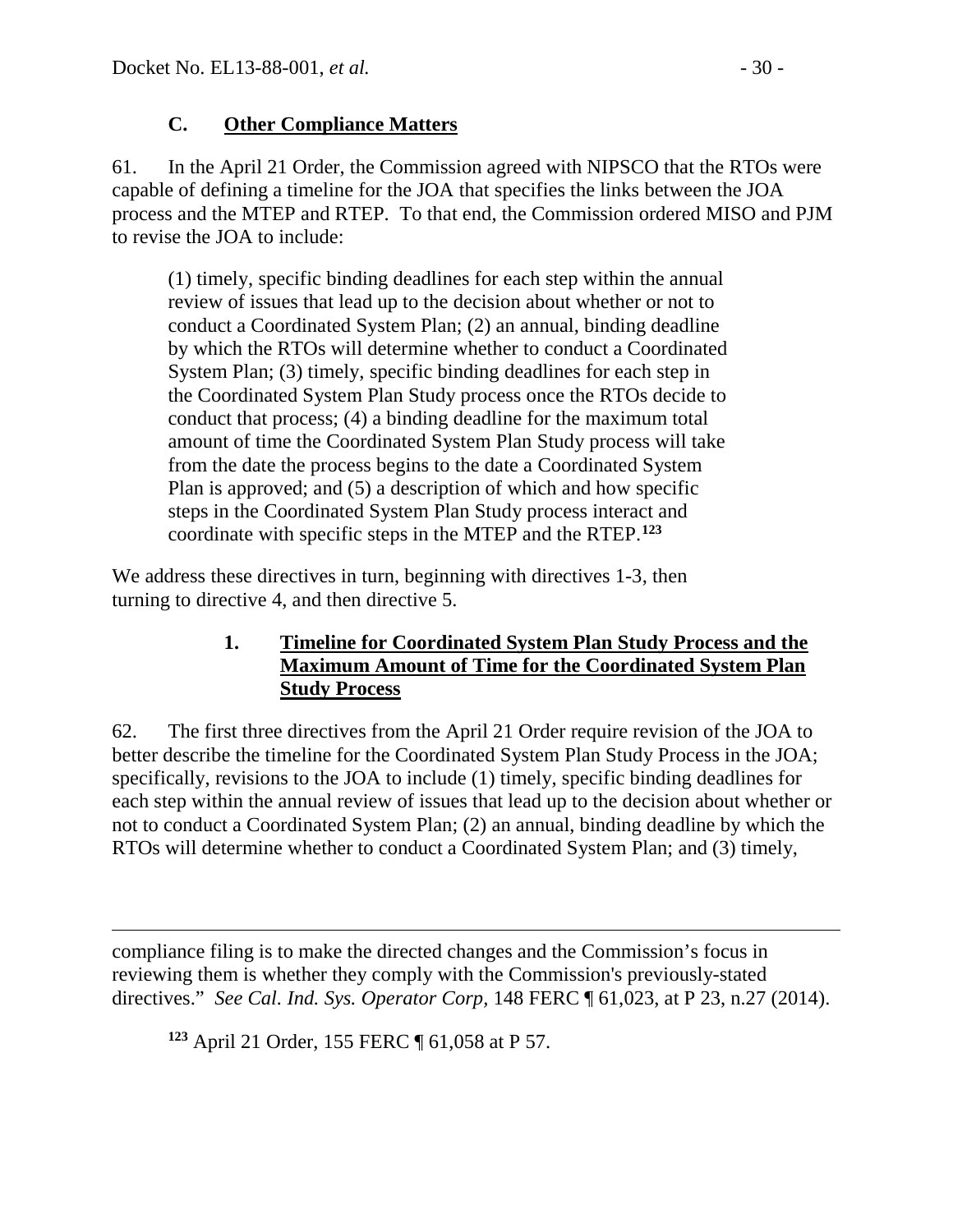specific binding deadlines for each step in the Coordinated System Plan Study process once the RTOs decide to conduct that process.**[124](#page-30-0)**

63. With respect to the fourth compliance directive, the Commission directed MISO and PJM to submit a compliance filing with revisions to the JOA to include a binding deadline for the maximum total amount of time the Coordinated System Plan Study process will take from the date the process begins to the date a Coordinated System Plan is approved.**[125](#page-30-1)**

## **a. Compliance Filings**

64. To address the Commission's directive that MISO and PJM revise the JOA to include timely, specific binding deadlines for each step within the annual review of issues that lead up to the decision about whether or not to conduct a Coordinated System Plan, MISO and PJM propose revisions to the JOA at section 9.3.6.2(a)(ii) requiring that: (1) certain information be exchanged during the fourth quarter of each calendar year; (2) MISO and PJM undertake a joint review of regional issues and solutions in January of each calendar year; (3) third-party issues be received in the first quarter of each calendar year; (4) a review of regional issues be conducted at the Interregional Planning Stakeholder Advisory Committee meeting during the first quarter of each calendar year; and (5) the Joint RTO Planning Committee decide whether or not to conduct a Coordinated System Plan Study.**[126](#page-30-2)**

65. To address the Commission's directive that MISO and PJM revise the JOA to include an annual, binding deadline by which the RTOs will determine whether to conduct a Coordinated System Plan, MISO and PJM propose revisions to the JOA at section 9.3.6.2(a)(iv) requiring that the Joint RTO Planning Committee will determine the

**<sup>124</sup>** *Id*. P 57.

**<sup>125</sup>** *Id*.

<span id="page-30-0"></span> $\overline{a}$ 

<span id="page-30-2"></span><span id="page-30-1"></span>**<sup>126</sup>** *See, e.g*., PJM Compliance Filing, Attachment A at 9. On December 15, 2016, PJM filed an additional compliance filing in Docket No. ER16-1967-001 in which it proposes to add a new section 9.3.6 to Article 9 of the JOA between MISO and PJM to memorialize the RTOs' coordination of their generator retirement studies. Adding the proposed new section would change the numbering for the currently effective section of the JOA that addresses Development of the Coordinated System Plan (what is now section 9.3.6 would become section 9.3.7). All references to section 9.3.6 and its subsections in this order correspond to the versions of the JOA submitted in the proceedings addressed by this order.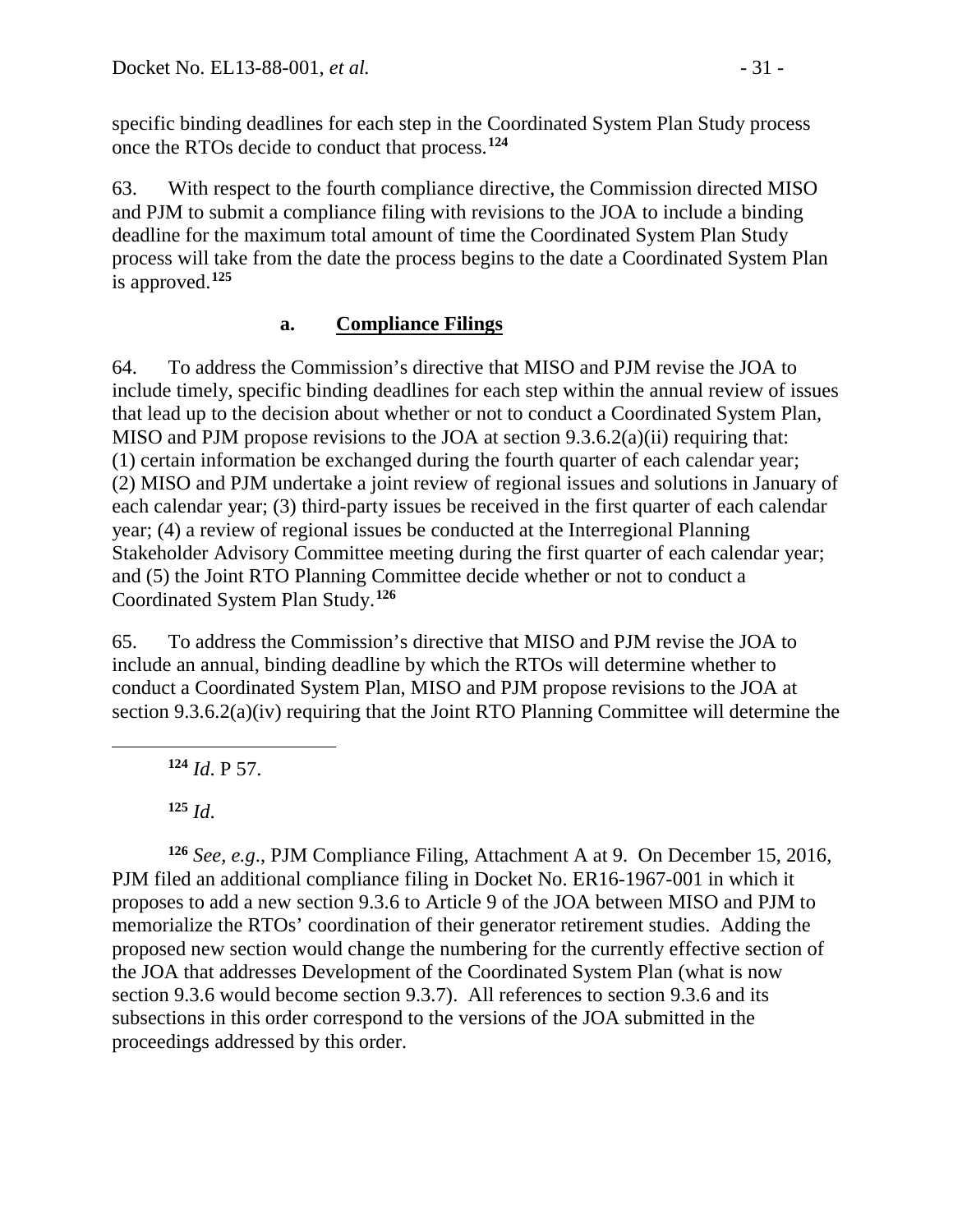need to perform a Coordinated System Plan Study within 45 days following the annual issues evaluation meeting with Interregional Planning Stakeholder Advisory Committee held in the first quarter of the calendar year.**[127](#page-31-0)**

66. To address the Commission's directive that MISO and PJM revise the JOA to include timely, specific binding deadlines for each step in the Coordinated System Plan Study process once the RTOs decide to conduct that process, MISO and PJM propose to revise the JOA to stipulate that "[t]he [Joint RTO Planning Committee] shall provide the timely, specific deadlines for each step in the Coordinated System Plan study in a timely fashion following the [Joint RTO Planning Committee]'s decision to initiate such study."**[128](#page-31-1)**

67. Specifically, with respect to the revisions to the JOA to establish specific deadlines for each step of the Coordinated System Plan Study and the maximum amount of time it will take to complete the full Coordinated System Plan Study process, including the annual review of transmission issues, **[129](#page-31-2)** the RTOs propose revisions to the Development of the Coordinated System Plan section of the JOA**[130](#page-31-3)** to add more specificity regarding the steps and timeframes they will follow to review transmission issues that will result in a decision by the Joint RTO Planning Committee whether or not to conduct a Coordinated System Plan Study. MISO and PJM propose to conduct an annual review of issues beginning the fourth quarter of each calendar year through the first quarter of the following year as described in the JOA.**[131](#page-31-4)** In addition, the revised language provides that the maximum period under which a targeted study will be conducted is one year within the calendar year in which it is identified.**[132](#page-31-5)** Specifically, section  $9.3.6.2(a)(vi)$  states:

**<sup>127</sup>** *Id*. at 10-11.

**<sup>128</sup>** *Id*. at 11.

<span id="page-31-1"></span><span id="page-31-0"></span> $\overline{a}$ 

**<sup>129</sup>** April 21 Order, 155 FERC ¶ 61,068 at P 55.

**<sup>130</sup>** JOA section 9.3.6.

<span id="page-31-4"></span><span id="page-31-3"></span><span id="page-31-2"></span>**<sup>131</sup>** JOA section 9.3.6.2(a)(i). According to the RTOs, this timeline will allow them to complete their regional planning analyses and use the results to determine if there are more efficient interregional transmission projects.

<span id="page-31-5"></span>**<sup>132</sup>** JOA section 9.3.6.2(a)(vi). *See* PJM Compliance Filing at 4; MISO Compliance Filing at 4.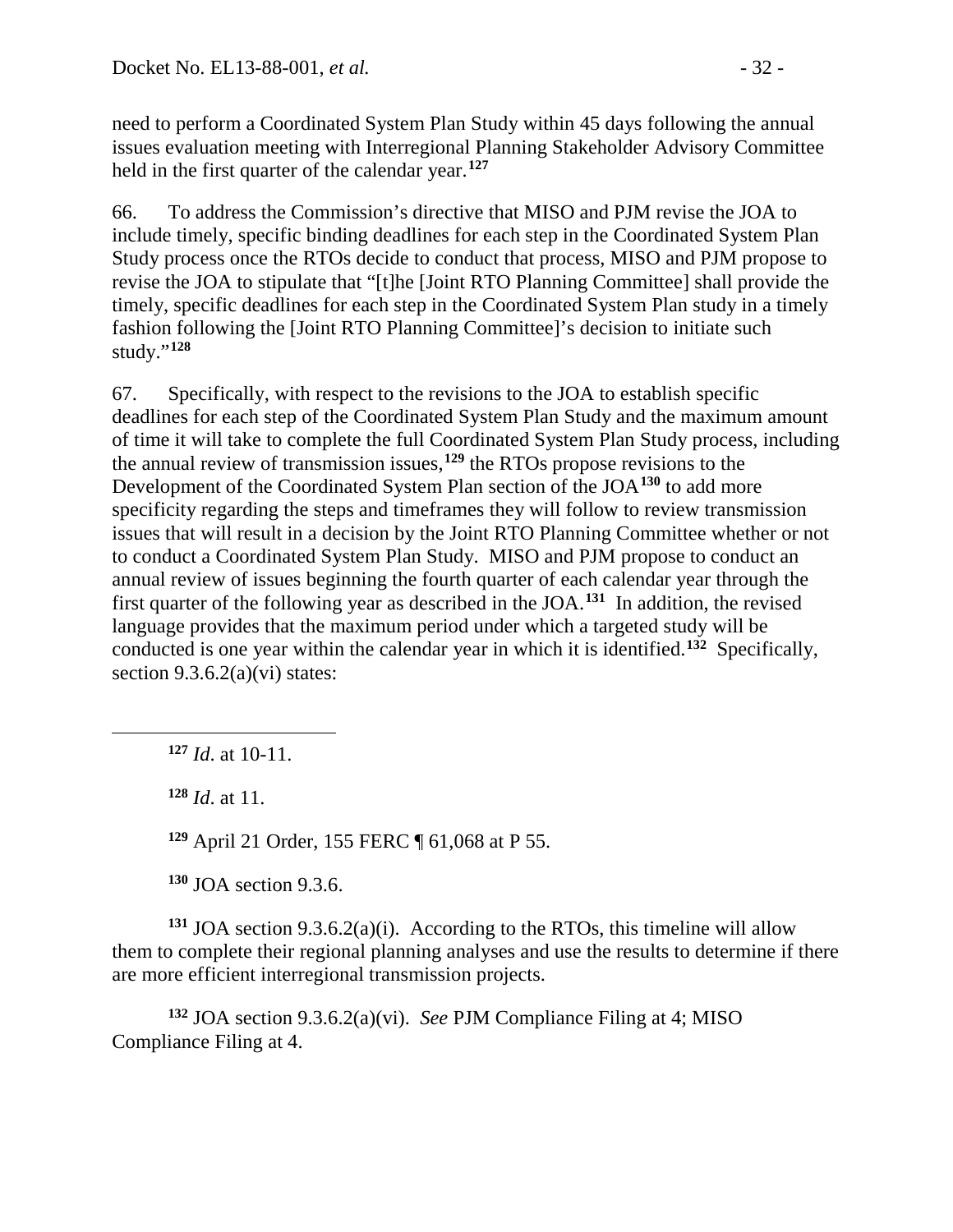A Coordinated System Plan study may include targeted studies of particular areas, needs or potential expansions to ensure that the coordination of the reliability and efficiency of the Parties' transmission systems will be conducted during the first half of the calendar year. In years when the Coordinated System Plan study includes only targeted studies as defined herein, they may be conducted at any time during the calendar year but will be targeted for completion within the calendar year in which they are identified.

68. MISO and PJM propose changes to the JOA to make clear that a Coordinated System Plan can include two types of studies: (1) a targeted study and (2) a more complex, two-year cycle study. MISO and PJM state that the targeted study will focus on particular areas, needs, or potential expansions to ensure reliability coordination between the two RTOs and the study will be completed in the year it is identified.**[133](#page-32-0)** The twoyear cycle study, on the other hand, will be conducted on a two-year cycle, commencing in the third quarter of the first year of the study cycle. The revised JOA states that the maximum period under which a targeted study shall be conducted is one year within the calendar year in which it is identified,**[134](#page-32-1)** and also provides that a more complex two-year study shall be completed no later than the end of the second year of the two-year study cycle.**[135](#page-32-2)**

### **b. Commission Determination**

69. We find that MISO's and PJM's proposed revisions to the JOA satisfy the first two compliance directives of the April 21 Order, namely, to include timely, specific binding deadlines for each step within the annual review of issues that lead up to the decision about whether or not to conduct a Coordinated System Plan and an annual, binding deadline by which the RTOs will determine whether to conduct a Coordinated System Plan. As described above, in addressing the first compliance directive, MISO and PJM added new subsections vii (a)-(e), which specifically outline the steps and timing of

**<sup>134</sup>** JOA section 9.3.6.2(a)(vi).

 $\overline{a}$ 

<span id="page-32-2"></span><span id="page-32-1"></span>**<sup>135</sup>** JOA section 9.3.6.2(a)(vii). See PJM Compliance Filing at 4; MISO Compliance Filing at 4-5.

<span id="page-32-0"></span>**<sup>133</sup>** MISO and PJM state that the "Targeted Market Efficiency Project study is a process involving only joint interregional analysis conducted within a short timeframe and can be conducted simultaneous with the MTEP and RTEP regional work." RTOs Joint Informational Filing of August 19, 2016, at 3.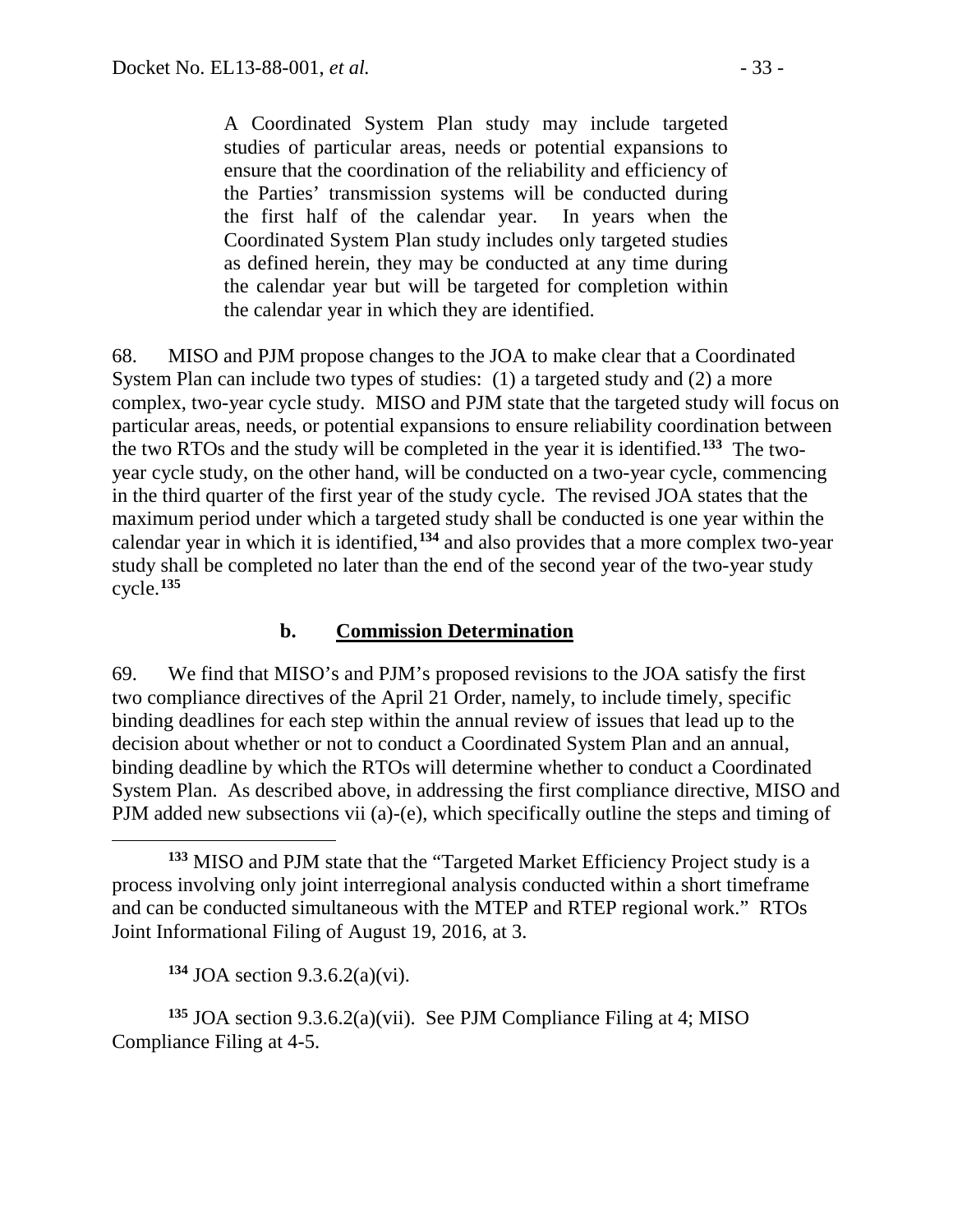the Coordinated System Plan studies during a two-year cycle.**[136](#page-33-0)** In addressing the second compliance directive, MISO and PJM added language that requires the parties to the JOA to conduct an annual evaluation of transmission issues, beginning in the fourth quarter of each year, and provide a recommendation of whether to conduct a Coordinated System Plan study within 45 days of a transmission issues evaluation meeting held in the first quarter of the following year.**[137](#page-33-1)**

70. However, we conclude that MISO's and PJM's proposal to "provide the timely, specific deadlines for each step in the Coordinated System Plan study in a timely fashion" after the Joint RTO Planning Committee's decision to initiate such study does not fully satisfy the third directive to implement "specific binding deadlines for each step in the Coordinated System Plan Study process."**[138](#page-33-2)** Because the steps in a Coordinated System Plan study may vary depending on the type and scope of the study, we will accept MISO's and PJM's proposal to provide specific, binding deadlines after the Joint RTO Planning Committee makes the decision to initiate a Coordinated System Plan, at which time there will be more certainty about the steps necessary for the specific studies involved. However, there must be more certainty about when MISO and PJM will provide the specific, binding deadlines. We note that the JOA currently requires that the scope and procedure for the coordinated planning analysis "include the schedule of [Interregional Planning Stakeholder Advisory Committee] review and input at all stages of the study," and that the "[s]tudy scope and assumptions [] be documented and provided to the [Interregional Planning Stakeholder Advisory Committee] for review and comment at an [Interregional Planning Stakeholder Advisory Committee] meeting scheduled no later than 30 days after the decision to conduct a Coordinated System Plan study."**[139](#page-33-3)** Consistent with these existing requirements, we require MISO and PJM to submit further compliance filings, within 30 days of the date of issuance of this order, revising the JOA, at section 9.3.6.2(a)(viii), to provide that the Joint RTO Planning Committee shall provide a schedule and binding deadlines for the steps in each Coordinated System Plan Study process no later than 15 days after the Interregional Planning Stakeholder Advisory Committee meeting provided for in section 9.3.6.2(b)(ii). We note that, as provided in section 9.3.6.2(a)(vii) of the JOA, regardless of the intervening deadlines, the Coordinated System Plan Study must be completed no later than the end of the second year of the two-year cycle.

**<sup>136</sup>** JOA sections 9.3.6.2(b)(vii) (a-e).

**<sup>137</sup>** JOA sections 9.3.6.2(a)(i) and (iv).

**<sup>138</sup>** April 21 Order, 155 FERC ¶61,068 at P 57.

<span id="page-33-3"></span>**<sup>139</sup>** JOA section 9.3.6.2(b)(ii).

<span id="page-33-2"></span><span id="page-33-1"></span><span id="page-33-0"></span> $\overline{a}$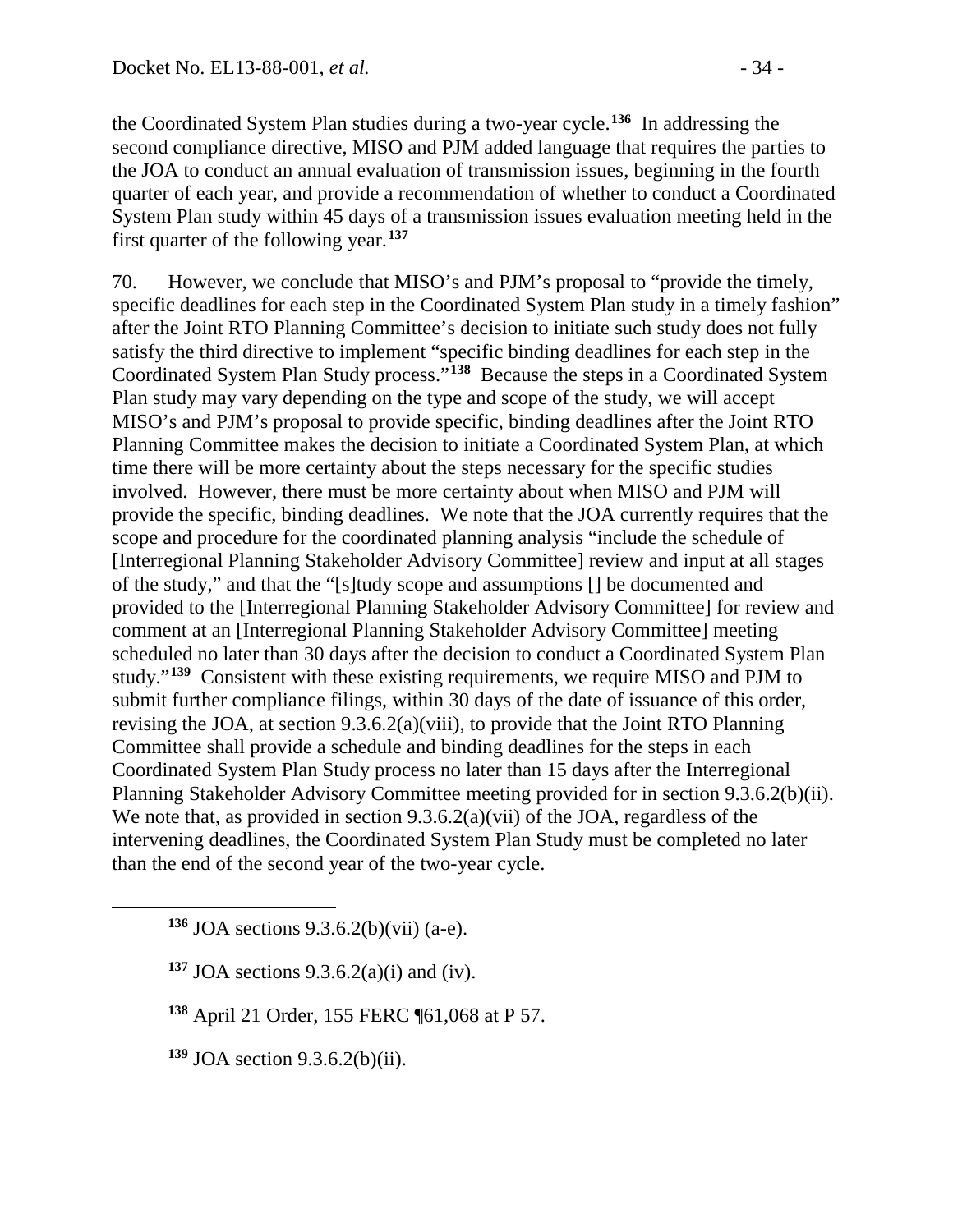71. We find MISO and PJM have partially complied with the fourth requirement to revise the JOA to include a binding deadline for the maximum total amount of time the Coordinated System Plan Study process will take from the date the process begins to the date a Coordinated System Plan is approved. While we accept MISO's and PJM's proposal that a targeted study shall be conducted within the calendar year in which it is identified and the more complex full Coordinated System Plan Study plan will take two years, we find that MISO and PJM must make further revisions. MISO and PJM propose that targeted studies "will be conducted on a one year calendar basis"**[140](#page-34-0)** and "will be completed within the calendar year for which the targeted study starts."**[141](#page-34-1)** However, the tariff language MISO and PJM propose states only that such studies will be "targeted" for completion within the calendar year in which they are identified. A targeted deadline is not a binding deadline, as the Commission required in the April 21 Order. Accordingly, to address this concern, we require MISO and PJM to submit further compliance filings, within 30 days of the date of issuance of this order, to revise section 9.3.6.2(a)(vi) of the JOA, as follows:

(vi) If aA Coordinated System Plan study may includes targeted studies of particular areas, needs or potential expansions to ensure that the coordination of the reliability and efficiency of the Parties' transmission systems, then such targeted studies will be conducted during the first half of the calendar year. In years when the Coordinated System Plan study includes only targeted studies as defined herein, they may be conducted at any time during the calendar year but will be targeted for completion-shall be completed within the calendar year in which they are identified.

## **2. Coordinated System Plan Interaction with MTEP and RTEP**

72. As outlined above, in the April 21 Order the Commission found that, based on the record in the proceeding, it is unclear how the Coordinated System Plan Study in the JOA interacts and aligns with the MTEP and the RTEP. The Commission further found that the JOA does not include language that explains the interaction of these three processes in detail, and that a clear process laid out in the JOA may resolve disagreements over whether and how the processes interact and help provide a consistent understanding of the process for all stakeholders.**[142](#page-34-2)** Therefore, the Commission directed MISO and PJM

<span id="page-34-2"></span><span id="page-34-1"></span><span id="page-34-0"></span> $\overline{a}$ 

**<sup>140</sup>** PJM Compliance Filing, Transmittal at 4.

**<sup>141</sup>** MISO Compliance Filing, Transmittal at 4.

**<sup>142</sup>** April 21 Order, 155 FERC ¶ 61,058 at P 56.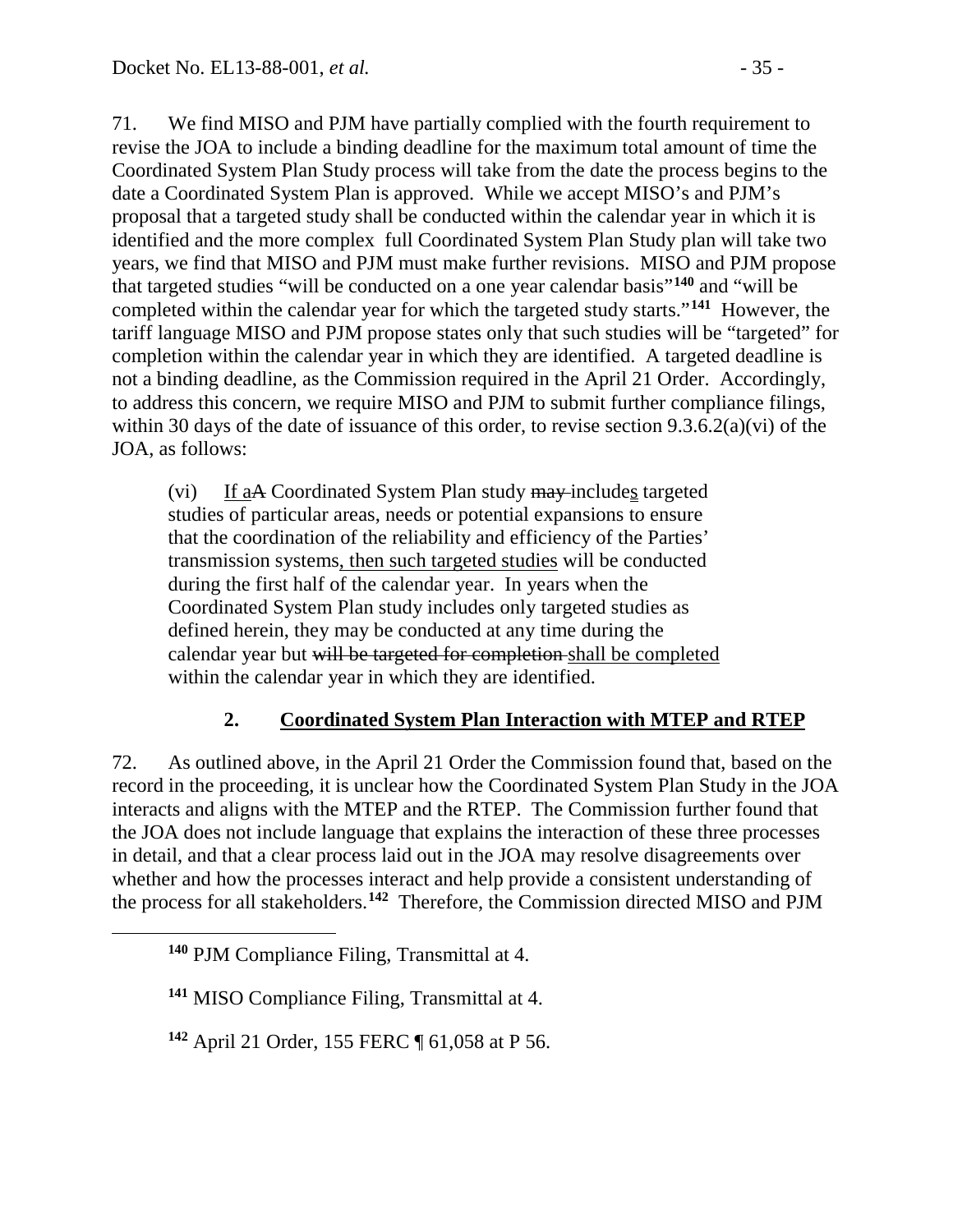to submit revisions to the JOA to include a description of which and how specific steps in the Coordinated System Plan Study process interact and coordinate with specific steps in the MTEP and the RTEP.**[143](#page-35-0)**

## **a. Compliance Filings**

73. MISO and PJM state that the proposed revisions to the JOA that outline specific steps and deadlines in the Coordinated System Plan process also comply with the directive to include a description in the JOA of which and how specific steps in the Coordinated System Plan Study process interact and coordinate with specific steps in the MTEP and the RTEP. **[144](#page-35-1)** MISO and PJM reference the revisions to the JOA that clarify that a targeted study will be completed within the calendar year in which it starts and a more complex study will be completed on a two-year calendar basis.**[145](#page-35-2)** PJM states that these revisions should help clarify the alignment between the Coordinated System Plan process and the MTEP and RTEP.**[146](#page-35-3)** PJM also states that the proposed JOA provisions provide that the annual review of transmission issues will be conducted beginning in the fourth quarter of each calendar year through the first quarter of the following year so that PJM may complete its regional planning analysis and use the results of that analysis to review any issues with the Interregional Planning Stakeholder Advisory Committee to determine if there is a more efficient interregional transmission project.**[147](#page-35-4)** In addition, MISO and PJM reference the revisions to the JOA that provide the steps associated with the two-year study cycle for the Coordinated System Plan.**[148](#page-35-5)** PJM states that the specific steps in the two year Coordinated System Plan cycle were specifically designed to interact with and align with PJM's two year RTEP planning cycle.**[149](#page-35-6)** MISO states that it

**<sup>143</sup>** *Id*. P 57.

<span id="page-35-0"></span> $\overline{a}$ 

<span id="page-35-1"></span>**<sup>144</sup>** MISO Compliance Filing, Transmittal at 4; PJM Compliance Filing, Transmittal at 4-5.

<span id="page-35-3"></span><span id="page-35-2"></span>**<sup>145</sup>** MISO Compliance Filing, Transmittal at 4; PJM Compliance Filing, Transmittal at 4 (citing JOA sections 9.3.6.2(a)(vi)-(vii)).

**<sup>146</sup>** PJM Compliance Filing, Transmittal at 4-5.

**<sup>147</sup>** *Id*. at 5 (citing JOA section 9.3.6.2(a)(i)).

<span id="page-35-6"></span><span id="page-35-5"></span><span id="page-35-4"></span>**<sup>148</sup>** MISO Compliance Filing, Transmittal at 4; PJM Compliance Filing, Transmittal at 4 (citing JOA sections  $9.3.6.2(b)(vii)(a) - (e)$ ).

**<sup>149</sup>** PJM Compliance Filing, Transmittal at 5.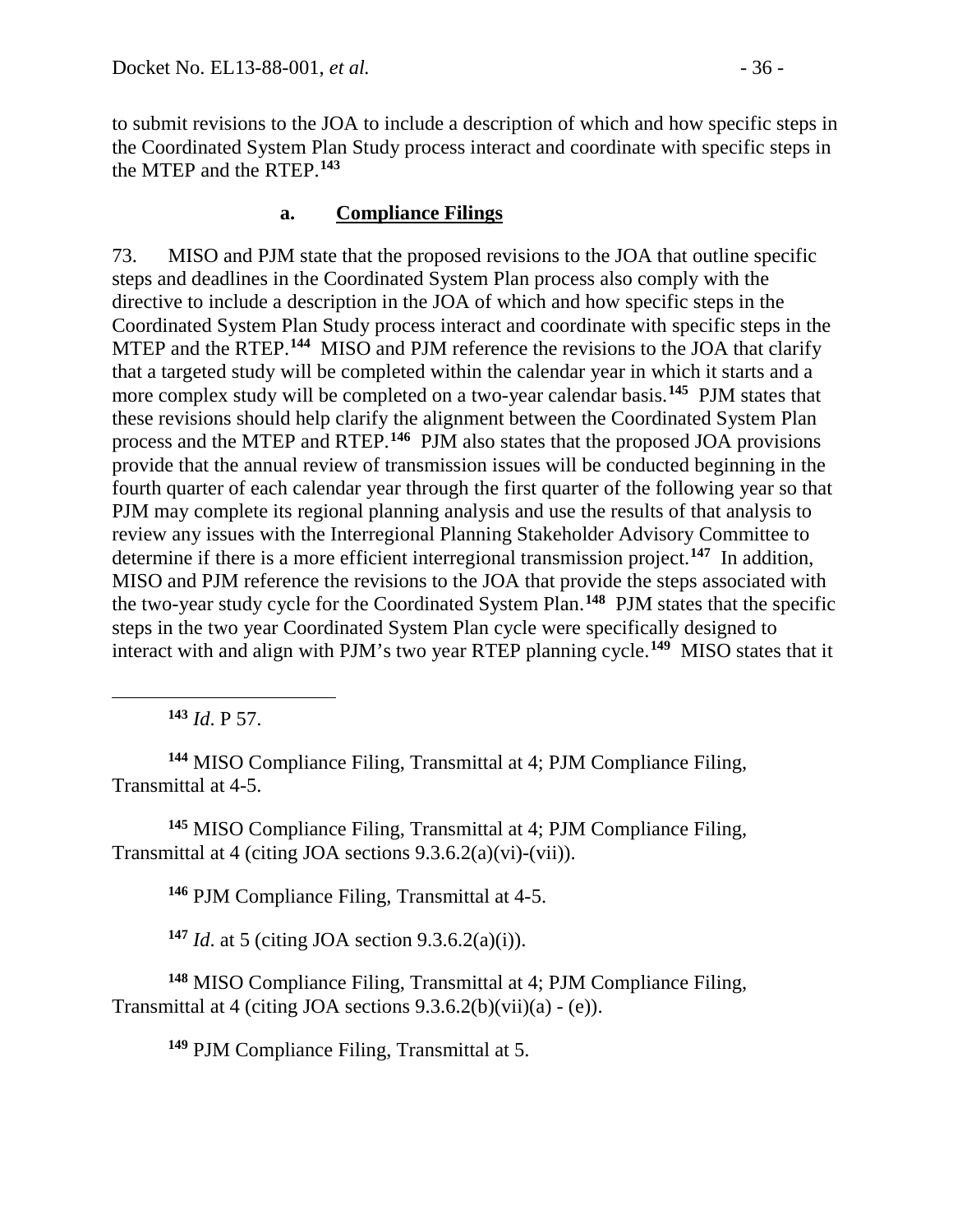believes the revisions identify when the Coordinated System Plan study process potentially interacts with the MTEP.**[150](#page-36-0)**

## **b. Commission Determination**

74. We find that MISO and PJM partially comply with the directive to revise the JOA to include a description of how the specific steps in the Coordinated System Plan Study process interact with specific steps in the MTEP and the RTEP. **[151](#page-36-1)** The JOA currently describes the interaction between the annual review of issues under the JOA and the regional transmission planning processes. In particular, the revisions provide that, during the fourth quarter of each calendar year, MISO and PJM will exchange and provide specific information from their respective regional transmission planning processes to the Joint RTO Planning Committee and that information will be used in the annual review of issues under the JOA.**[152](#page-36-2)** Thus, the interaction prior to the decision about whether or not to conduct a Coordinated System Plan is generally one where information from the MTEP and RTEP processes informs the Coordinated System Plan process under the JOA.

75. However, we find that, once the Joint RTO Planning Committee makes a decision to conduct a Coordinated System Plan Study, it is unclear how specific steps in the Coordinated System Plan Study process interact and coordinate with specific steps in the MTEP and RTEP. MISO and PJM cite the provision that provides that a targeted study will be conducted and completed during the calendar year in which it begins as providing the necessary interaction information. However, this provision does not include any language to explain how steps that will be used to conduct a targeted study under the JOA interact or are coordinated with specific steps in the MTEP and RTEP processes.

76. MISO's and PJM's reliance on the proposed steps for the more complex, two-year Coordinated System Plan Study process is also insufficient to fully comply with the directive to explain the interaction among the MTEP, RTEP, and Coordinated System Plan Study processes. While the new provisions provide information about the timing to propose and evaluate potential interregional transmission projects, they do not explain how the proposal and evaluation of such projects interact among the three processes. For example, MISO and PJM propose new provisions that describe when a stakeholder can propose an interregional transmission project in the MTEP and RTEP processes.**[153](#page-36-3)** They

**<sup>151</sup>** April 21 Order, 155 FERC ¶ 61,058 at P 57.

**<sup>152</sup>** JOA section 9.3.6.2(a)(ii).

<span id="page-36-2"></span><span id="page-36-1"></span><span id="page-36-0"></span> $\overline{a}$ 

<span id="page-36-3"></span>**<sup>153</sup>** JOA sections 9.3.6.2(b)(vii)(c) - (d).

**<sup>150</sup>** MISO Compliance Filing, Transmittal at 4.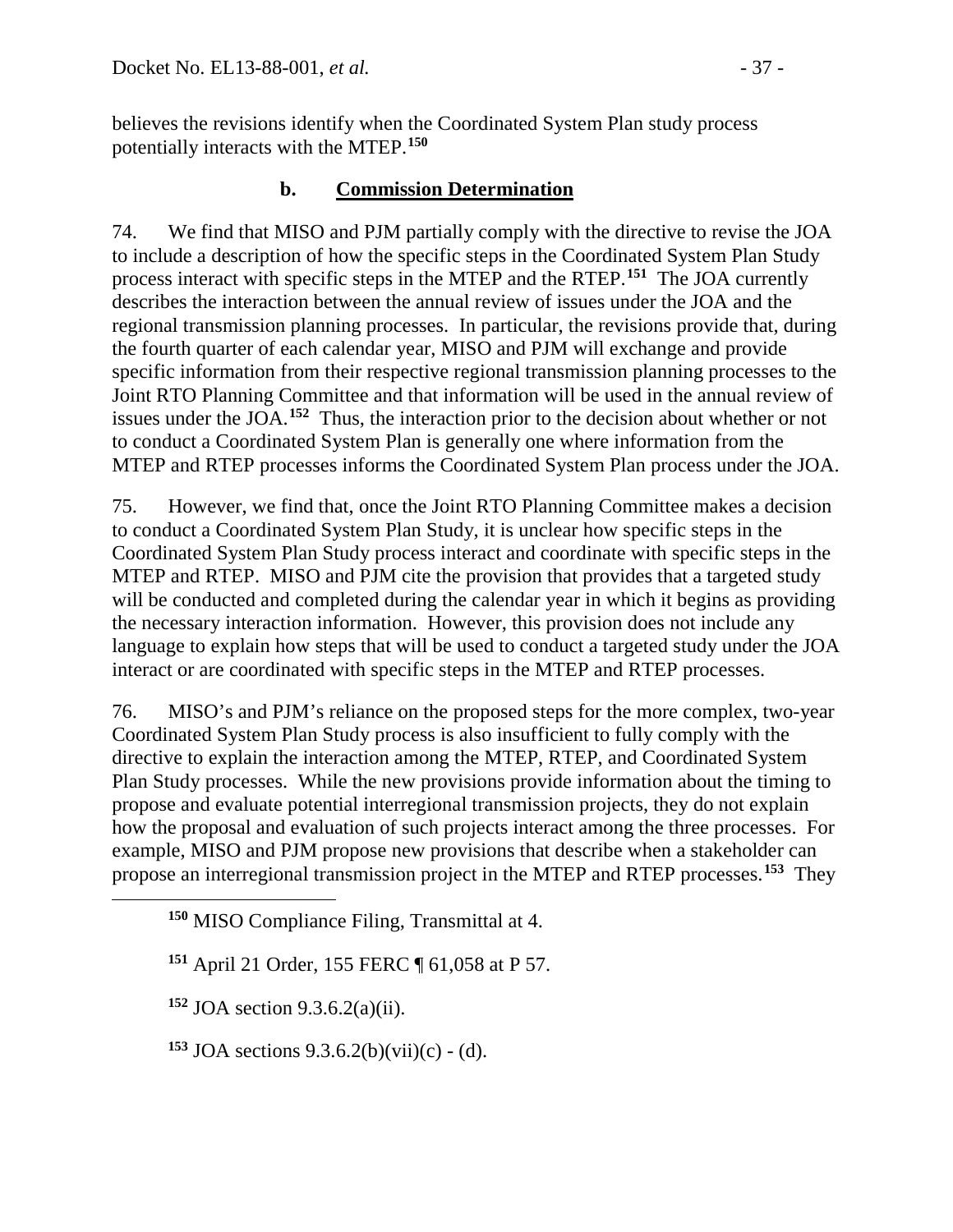also propose a provision stating that MISO and PJM "will evaluate each project proposal in its regional process during the second year of the two-year [Coordinated System Plan Study] cycle to determine if a project is eligible for inclusion in the respective regional plans" and "shall target the end of the second year of the two-year cycle to include an approved Interregional Project."**[154](#page-37-0)** However, other than these provisions, MISO and PJM propose no revisions to the JOA that comply with the Commission's directive and describe how specific steps in the Coordinated System Plan Study process interact and coordinate with specific steps in the MTEP and RTEP processes. Thus, it is unclear, for example, how information regarding an interregional transmission project proposed in the MTEP and RTEP during the second year of a Coordinated System Plan Study is shared among and used in the specific steps to evaluate the interregional transmission project in the MTEP, RTEP, and Coordinated System Plan Study processes.

77. Furthermore, the limited information in the new provisions about the proposal and evaluation of interregional transmission projects is confusing when considered together with existing language in the JOA. The new provisions indicate that interregional transmission projects are proposed and evaluated in the MTEP and RTEP processes during the second year of a Coordinated System Plan Study cycle (i.e., before a Coordinated System Plan Study is complete). Existing provisions in the JOA, however, indicate that MISO and PJM consider interregional transmission projects in their regional transmission planning processes *after* the Joint RTO Planning Committee recommends an interregional transmission project in the report the Joint RTO Planning Committee produces at the completion of Coordinated System Plan Study.**[155](#page-37-1)** We understand that the existing provisions may be addressing interregional transmission projects the Joint RTO Planning Committee recommends at the conclusion of a Coordinated System Plan Study that were not yet proposed or evaluated in the regional transmission planning processes. However, this is not clear, and, as the Commission explained in the April 21 Order, the lack of a clear explanation in the JOA of the alignment of the Coordinated System Plan Study and the MTEP and RTEP processes has led to disagreements over whether and how the processes interact.**[156](#page-37-2)**

78. In short, we find it continues to be unclear how the MTEP, RTEP, and Coordinated System Plan Study processes interact. Accordingly, we direct MISO and PJM to submit, within 30 days of the date of issuance of this order, further compliance filings with JOA revisions to include a description of how specific steps in the

**<sup>154</sup>** JOA sections 9.3.6.2(b)(vii)(e).

<span id="page-37-2"></span><span id="page-37-1"></span><span id="page-37-0"></span> $\overline{a}$ 

**<sup>155</sup>** JOA sections 9.3.6.2(b)(x) - (xi).

**<sup>156</sup>** April 21 Order, 155 FERC ¶ 61,058 at P 56.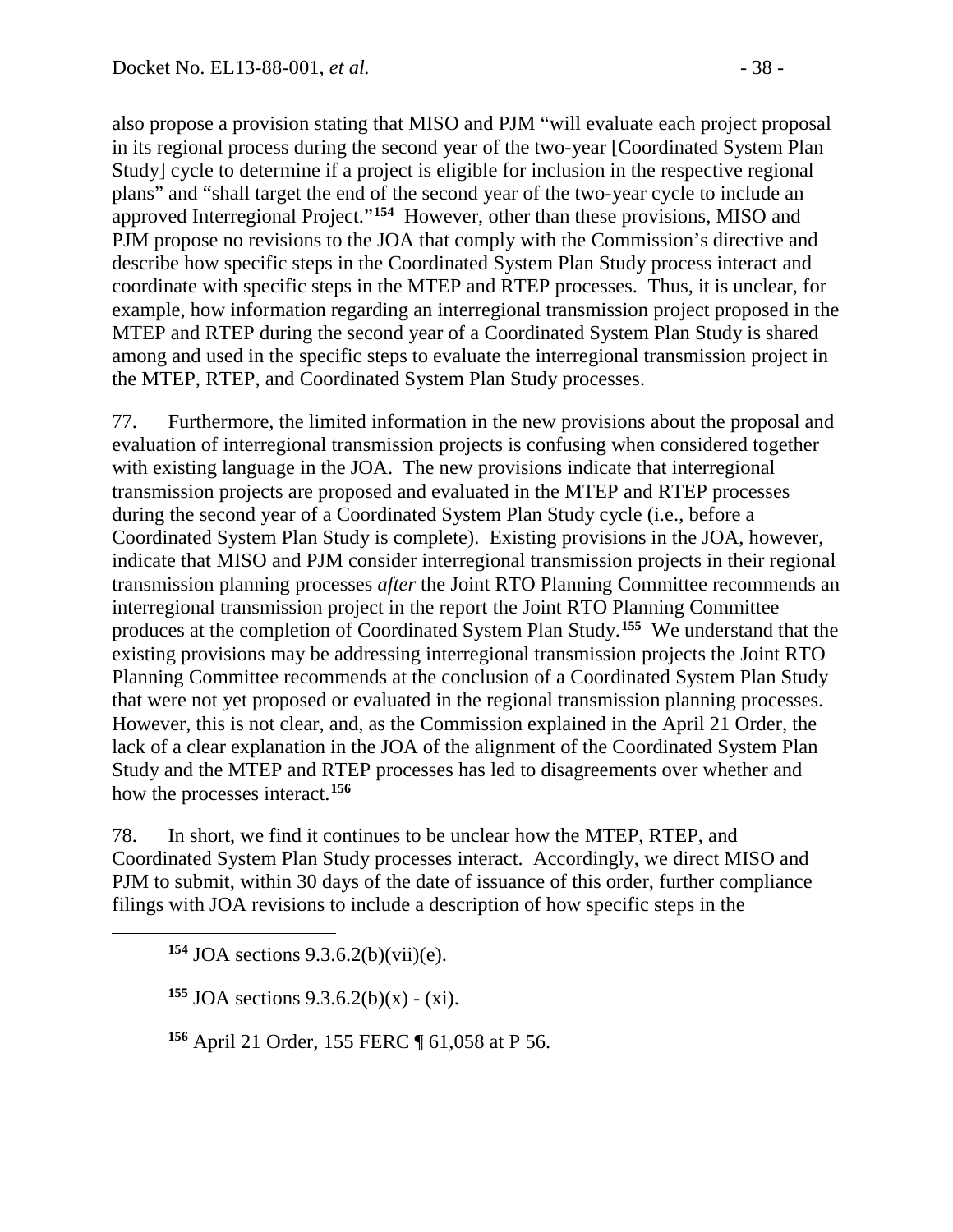Coordinated System Plan Study process interact and coordinate with specific steps in the MTEP and the RTEP.

## **3. Interconnection and Retirement Business Practice Manual Provisions in JOA**

79. In the April 21 Order, the Commission found that including in the JOA details about the coordination of interconnection studies currently found only in the MISO and PJM business practice manuals will provide additional transparency that will help ensure MISO and PJM are following the JOA coordination procedures.**[157](#page-38-0)** Therefore, the Commission directed MISO and PJM to revise the JOA to include the description of the interconnection coordination procedures that are currently in the MISO and PJM business practice manuals.

## **a. Compliance Filings**

80. MISO and PJM propose revisions to section 9.3.3 of the JOA to include a single set of agreed-upon interconnection coordination procedures that are currently in the MISO and PJM business practice manuals.**[158](#page-38-1)** Among other things, the proposed revisions require each RTO, during the course of its interconnection studies, to monitor the other RTO's transmission system for potential impacts and include any potential impacts in each RTO's System Impact Study report.**[159](#page-38-2)** In addition, the proposed revisions require each RTO to forward to the other RTO, at a minimum of twice per year, information necessary for the RTOs to study the impact of interconnection request on their transmission systems.**[160](#page-38-3)** The proposed revisions also require the RTOs to study the impacts of interconnection requests on their transmission systems and provide draft results to each other by specific dates.

## **b. Commission Determination**

81. We find that these revisions satisfy the Commission's directive with respect to interconnection coordination procedures. We find that the JOA now includes the

**<sup>157</sup>** *Id*. P 185.

<span id="page-38-0"></span> $\overline{a}$ 

<span id="page-38-3"></span><span id="page-38-2"></span><span id="page-38-1"></span>**<sup>158</sup>** MISO Compliance Filing, Transmittal at 6-7; PJM Compliance Filing, Transmittal at 8.

**<sup>159</sup>** PJM Compliance Filing, Attachment A at section 9.3.3(d, g).

**<sup>160</sup>** *Id*. at sections 9.3.3(e) & (h).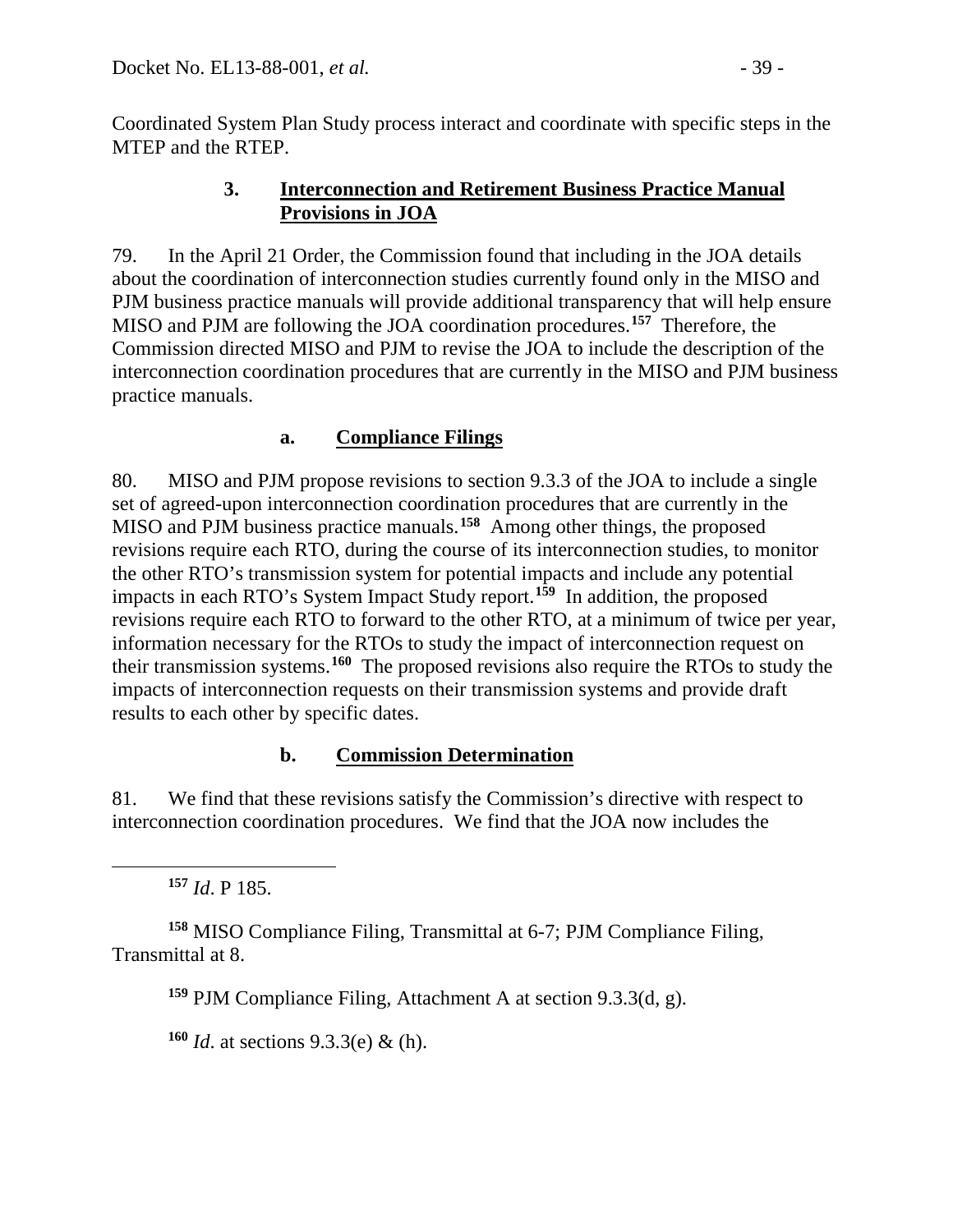description of the interconnection coordination procedures that are currently in the MISO and PJM business practice manuals.

## **4. Correction of Errors from April 21 Order**

82. ITC Companies and NIPSCO, point to two errors in the RTOs' proposed changes related to sections 9.4.4.1.3.1, and 9.4.4.2.3 of the JOA, respectively. ITC Companies and NIPSCO state that section 9.4.4.1.3.1(b), which references section 9.4.4.2.2 of the JOA, should reference section 9.4.4.2.3 instead. Additionally, ITC Companies and NIPSCO argue that section 9.4.4.2.3 of the JOA, which contains a reference to section 9.4.4.1.2.1(a), should reference section 9.4.4.1.3.1(a) because section 9.4.4.1.2.1(a) does not exist in the JOA.**[161](#page-39-0)**

## **Commission Determination**

83. With respect to ITC Companies' and NIPSCO's contention that section 9.4.4.1.3.1(b) of the JOA should reference section 9.4.4.2.3, we agree that reference to section 9.4.4.2.2 in proposed section 9.4.4.1.3.1(b) of the MISO-PJM JOA is incorrect.**[162](#page-39-1)** Section 9.4.4.2.2 of the JOA addresses "Cost Allocation for an Interregional Reliability Project." We agree with ITC Companies and NIPSCO that the correct reference should be to section 9.4.4.2.3 (Cost Allocation for an Interregional Market Efficiency Project) instead of section 9.4.4.2.2 since section 9.4.4.1.3.1(b) of the MISO-PJM JOA addresses the "Determination of Benefits to Each RTO from an Interregional Market Efficiency." As such, we direct MISO and PJM to submit a further compliance filing, within 30 days of the date of issuance of this order, to revise the JOA accordingly. With regard to the reference to section 9.4.4.1.2.1(a) in section 9.4.4.2.3 of the JOA, we find no revisions are necessary here because both MISO and PJM have proposed to delete the reference to section 9.4.4.1.2.1(a).

## **5. Additional Tariff Compliance**

84. We note that the version of Attachment FF that MISO included in the filing in Docket No. ER16-1969-001 does not include some language that was accepted in versions of Attachment FF with earlier effective dates than the version of Attachment FF that MISO submitted previously. MISO submitted an amendment in this proceeding, at Docket No. ER16-1969-001 to update the Attachment FF tariff record, but it appears that the tariff record MISO submitted does not include all currently effective language.

<span id="page-39-1"></span><span id="page-39-0"></span> $\overline{a}$ 

**<sup>161</sup>** ITC Companies and NIPSCO Joint Protest at 12.

**<sup>162</sup>** MISO Compliance Filing, *see* Tab A – Revised JOA.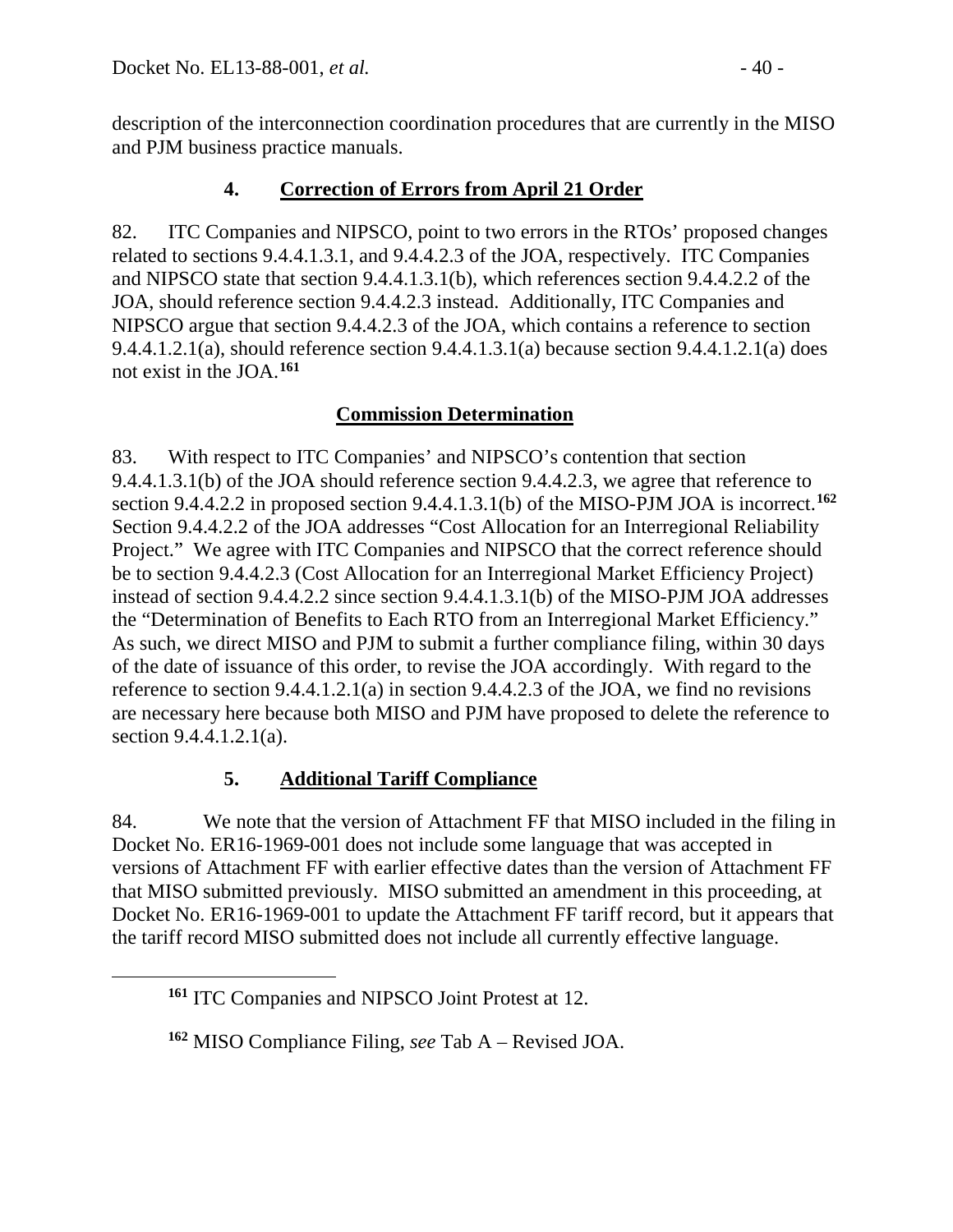Therefore, we direct MISO to submit, within 30 days of the date of issuance of this order, an updated version of the Attachment FF tariff record to include all currently effective language. We also direct MISO and PJM to submit, within 30 days of the date of issuance of this order, further compliance filings that include JOA tariff records in which the section numbers are identical to resolve any confusion created by the different numbering of the JOA used by each RTO.

The Commission orders:

(A) The requests for rehearing by NIPSCO, OMS, MISO, MISO Transmission Owners, PJM, and Generator Group, are hereby denied, as discussed in the body of this order. The request for clarification of OMS is granted in part, as discussed in the body of this order.

(B) MISO's and PJM's compliance filings are hereby conditionally accepted, subject to further compliance filings, as discussed in the body of this order.

(C) MISO and PJM are hereby directed to submit further compliance filings, within 30 days of the date of this order, as discussed in the body of this order.

By the Commission.

 $(S E A L)$ 

Nathaniel J. Davis, Sr., Deputy Secretary.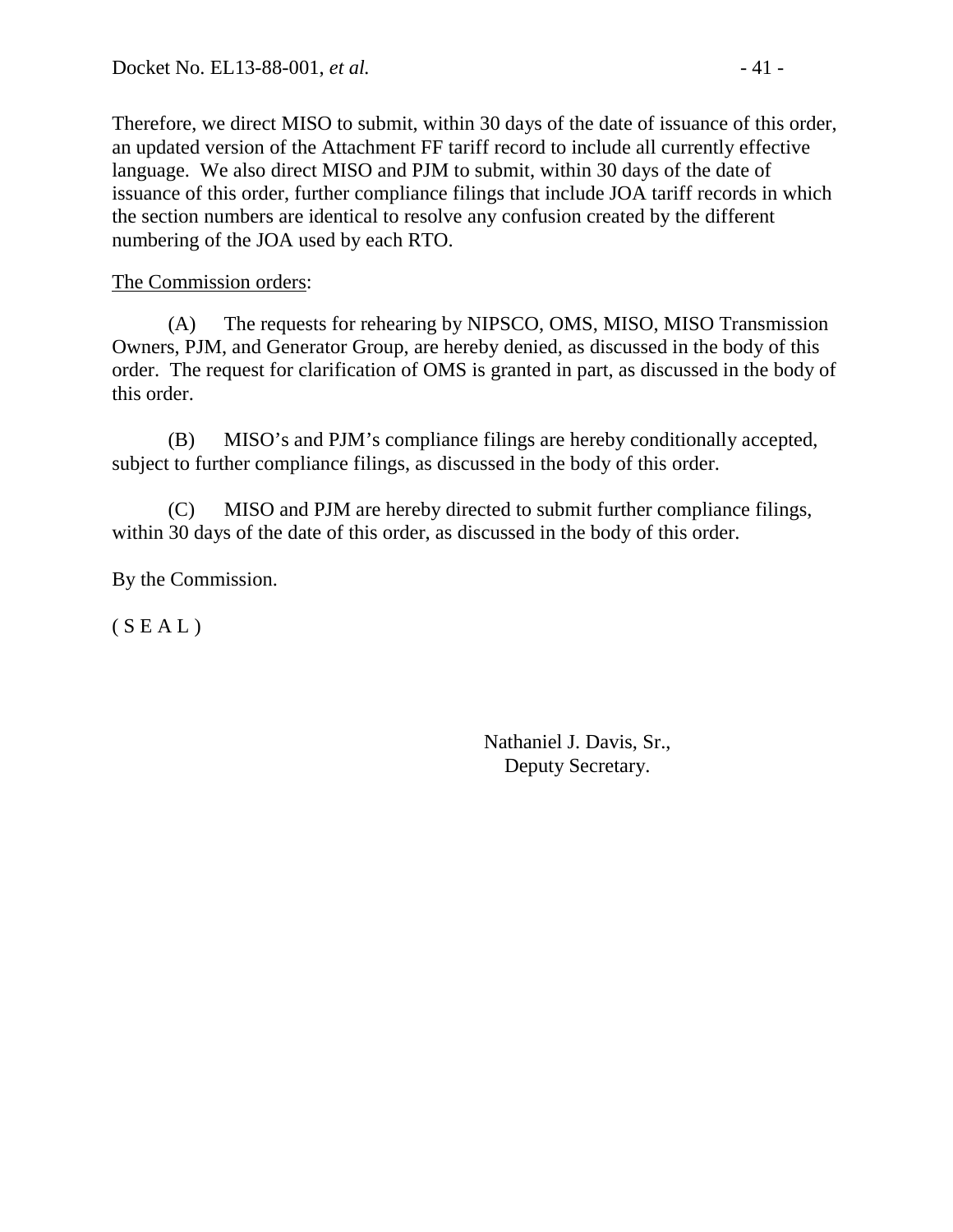### **Tariff Sections Filed by MISO and PJM**

Docket No. ER16-1967-000

PJM Interconnection, L.L.C., FERC FPA Electric Tariff, Interregional Agreements [MISO-JOA, MISO-JOA, 1.0.0;](http://etariff.ferc.gov/TariffSectionDetails.aspx?tid=1763&sid=196365) [ARTICLE IX, MISO-JOA ARTICLE IX -](http://etariff.ferc.gov/TariffSectionDetails.aspx?tid=1763&sid=68381) [COORDINATED REGIONAL TRANSMISSION EXPA, 0.0.0;](http://etariff.ferc.gov/TariffSectionDetails.aspx?tid=1763&sid=68381) [9.3, MISO-JOA 9.3](http://etariff.ferc.gov/TariffSectionDetails.aspx?tid=1763&sid=202139)  [Coordinated System Planning, 3.0.0;](http://etariff.ferc.gov/TariffSectionDetails.aspx?tid=1763&sid=202139) [MISO-JOA, MISO-JOA, 1.0.0;](http://etariff.ferc.gov/TariffSectionDetails.aspx?tid=1763&sid=196365) [ARTICLE IX,](http://etariff.ferc.gov/TariffSectionDetails.aspx?tid=1763&sid=68381)  MISO-JOA ARTICLE IX - [COORDINATED REGIONAL TRANSMISSION EXPA,](http://etariff.ferc.gov/TariffSectionDetails.aspx?tid=1763&sid=68381)  [0.0.0;](http://etariff.ferc.gov/TariffSectionDetails.aspx?tid=1763&sid=68381) and [9.4, MISO-JOA 9.4 Allocation of Costs of Network Upgrades, 6.0.0.](http://etariff.ferc.gov/TariffSectionDetails.aspx?tid=1763&sid=202138)

Docket Nos. ER16-1969-000 & ER16-1969-001

Midcontinent Independent System Operator, Inc., FERC FPA Electric Tariff, MISO Rate Schedules, [MISO RATE SCHEDULES, 30.0.0;](http://etariff.ferc.gov/TariffSectionDetails.aspx?tid=1229&sid=153097) [Rate Schedule 5, MISO-PJM Joint](http://etariff.ferc.gov/TariffSectionDetails.aspx?tid=1229&sid=196436)  [Operating Agreement, 31.0.0;](http://etariff.ferc.gov/TariffSectionDetails.aspx?tid=1229&sid=196436) [ARTICLE IX, COORDINATED REGIONAL](http://etariff.ferc.gov/TariffSectionDetails.aspx?tid=1229&sid=142867)  [TRANSMISSION EXPANSION PLANNING, 0.0.0;](http://etariff.ferc.gov/TariffSectionDetails.aspx?tid=1229&sid=142867) [Section 9.3, Coordinated System](http://etariff.ferc.gov/TariffSectionDetails.aspx?tid=1229&sid=202149)  [Planning, 33.0.0;](http://etariff.ferc.gov/TariffSectionDetails.aspx?tid=1229&sid=202149) [MISO RATE SCHEDULES, 30.0.0;](http://etariff.ferc.gov/TariffSectionDetails.aspx?tid=1229&sid=153097) [Rate Schedule 5, MISO-PJM Joint](http://etariff.ferc.gov/TariffSectionDetails.aspx?tid=1229&sid=196436)  [Operating Agreement, 31.0.0;](http://etariff.ferc.gov/TariffSectionDetails.aspx?tid=1229&sid=196436) [ARTICLE IX, COORDINATED REGIONAL](http://etariff.ferc.gov/TariffSectionDetails.aspx?tid=1229&sid=142867)  [TRANSMISSION EXPANSION PLANNING, 0.0.0](http://etariff.ferc.gov/TariffSectionDetails.aspx?tid=1229&sid=142867) ; [Section 9.4, Allocation of Costs of](http://etariff.ferc.gov/TariffSectionDetails.aspx?tid=1229&sid=202148)  [Network Upgrades, 37.0.0.](http://etariff.ferc.gov/TariffSectionDetails.aspx?tid=1229&sid=202148); and [ATTACHMENT FF, Transmission Expansion Planning](http://etariff.ferc.gov/TariffSectionDetails.aspx?tid=1162&sid=202150)  [Protocol, 52.0.0.](http://etariff.ferc.gov/TariffSectionDetails.aspx?tid=1162&sid=202150)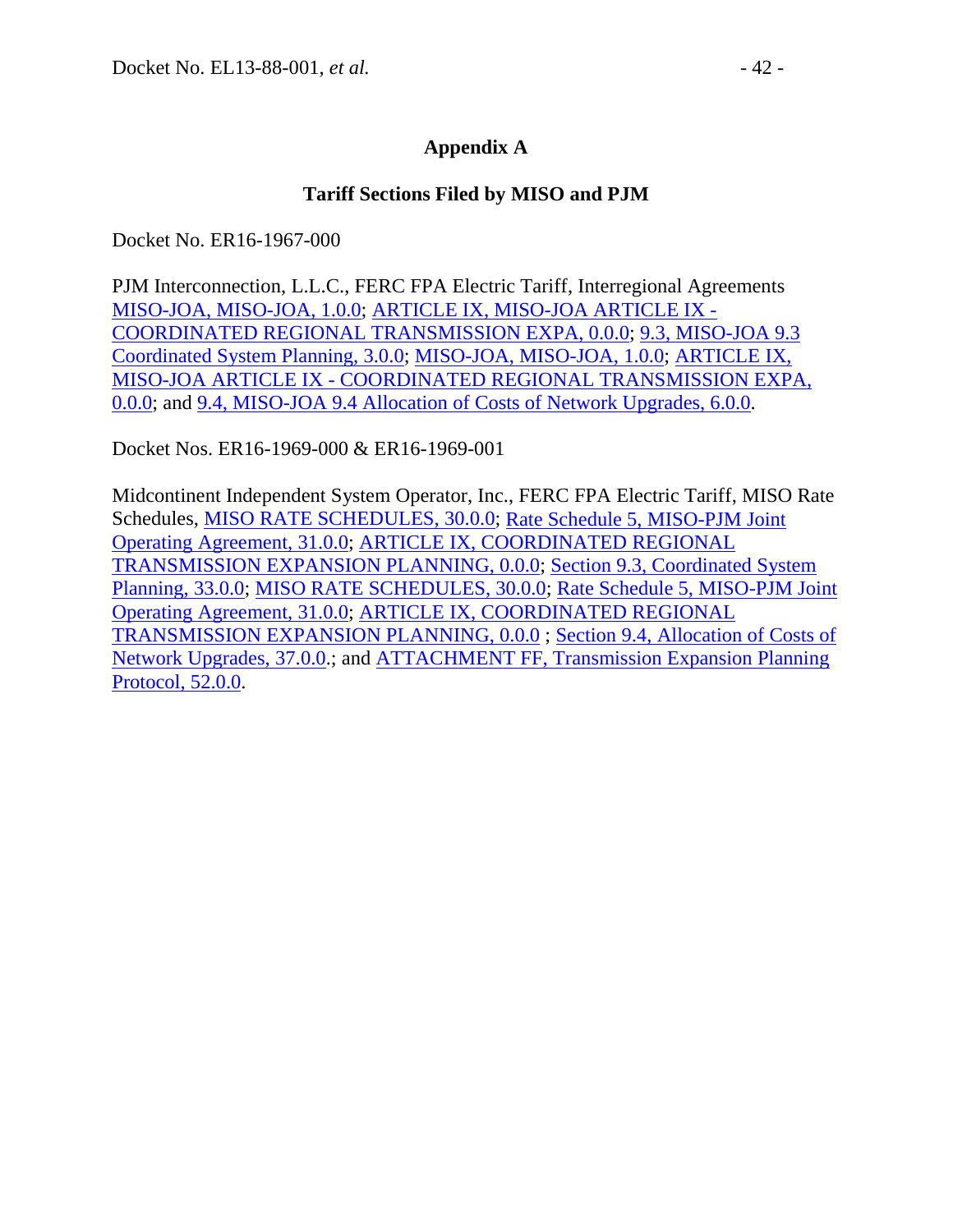### **Appendix B**

#### **List of Intervenors for MISO and PJM Compliance Filings in Docket Nos. ER16-1967-000, ER16-1969-000, -001**

#### Docket No. ER16-1967-000

Ameren Illinois Company Ameren Illinois and Ameren Transmission Company of Illinois Ameren Missouri Ameren Services Company American Electric Power Service Corporation American Municipal Power, Inc. American Transmission Company LLC American Wind Energy Association Big Rivers Electric Corporation Central Minnesota Municipal Power Agency City Water, Light & Power (Springfield, IL) Cleco Power, LLC Dairyland Power Cooperative Dominion Resources Services, Inc. Duke Energy Corporation East Texas Electric Cooperative EDF Renewable Energy, Inc. EDP Renewables North America LLC Entergy Arkansas, Inc. Entergy Gulf States Louisiana, L.L.C. Entergy Louisiana, LLC Entergy Mississippi, Inc. Entergy New Orleans, Inc. Entergy Services, Inc. Entergy Texas, Inc. E.ON Climate & Renewables North America, LLC Exelon Corporation Great River Energy Hoosier Energy Rural Electric Cooperative, Inc. Indiana Municipal Power Agency International Transmission Company ITC Companies ITC Midwest LLC LSP Transmission Holdings, LLC Madison Gas & Electric Company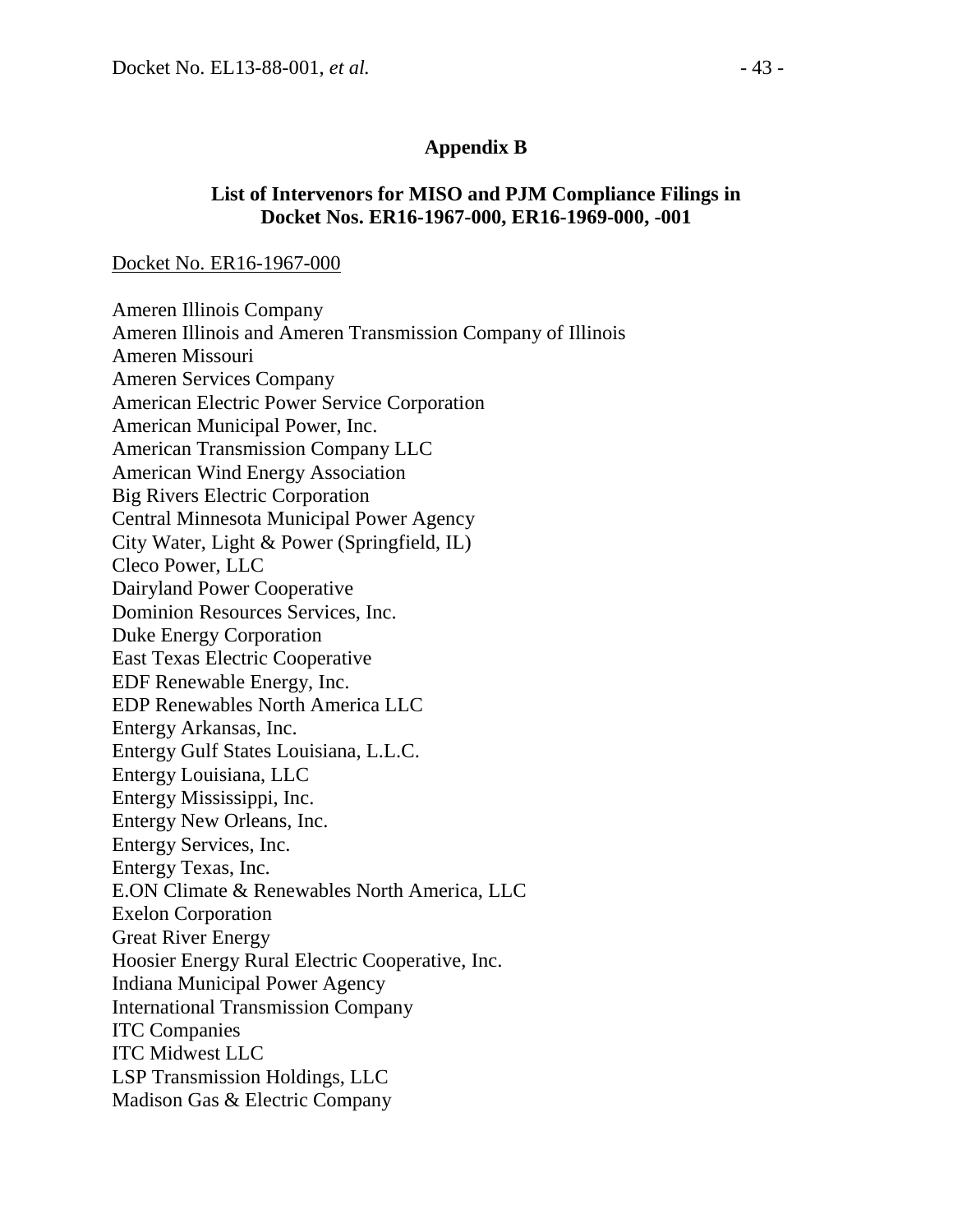MidAmerican Energy Company Michigan Electric Transmission Company, LLC Midcontinent Independent System Operator, Inc. Midwest TDUs Minnesota Power MISO Transmission Owners Missouri Joint Municipal Electric Utility Commission Missouri River Energy Services Montana-Dakota Utilities Co. Northeast Transmission Development, LLC Northern States Power Company Northern Indiana Public Service Company Northwestern Wisconsin Electric Company NRG Power Marketing LLC and GenOn Energy Management, LLC Old Dominion Electric Cooperative Otter Tail Power Company Prairie Power Inc. PJM Interconnection, L.L.C PJM Transmission Owners PSEG Companies Public Service Electric and Gas Company PSEG Energy Resources & Trade LLC PSEG Power LLC PPL Electric Utilities Corporation South Mississippi Electric Power Association Southern Indiana Gas & Electric Company Southern Illinois Power Cooperative Southern Minnesota Municipal Power Agency Superior Water, L&P Union Electric Company Vectren Energy Delivery of Indiana Wabash Valley Power Association, Inc. Wolverine Power Supply Cooperative, Inc. WPPI Energy Xcel Energy Inc.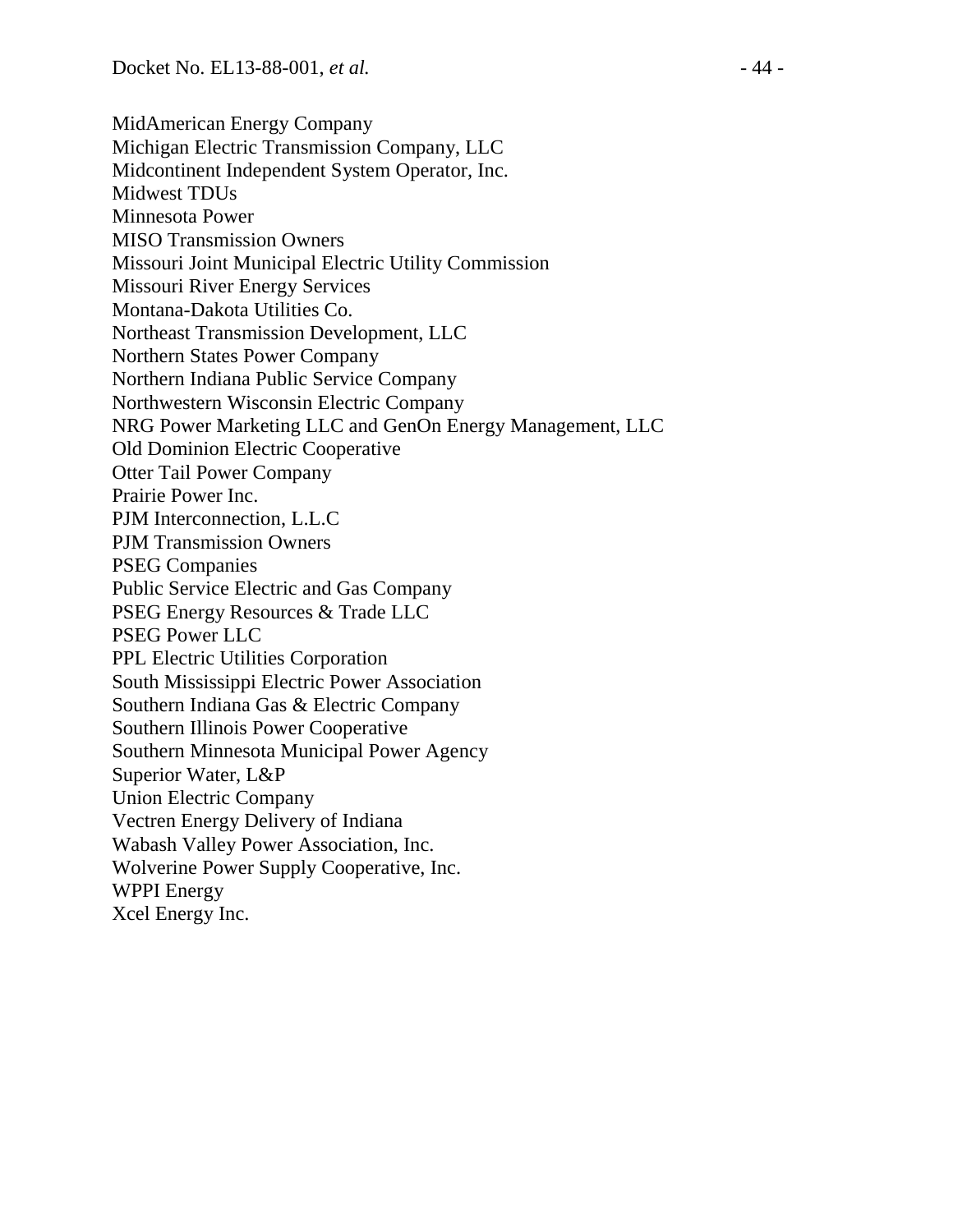#### Docket Nos. ER16-1969-000, -001

Ameren Illinois Company Ameren Illinois and Ameren Transmission Company of Illinois Ameren Missouri Ameren Services Company American Electric Power Service Corporation American Municipal Power, Inc. American Transmission Company LLC Alliant Energy Corporate Services, Inc. American Electric Power Service Corporation American Municipal Power, Inc. American Wind Energy Association Arkansas Public Service Commission Big Rivers Electric Corporation Central Minnesota Municipal Power Agency City Water, Light & Power (Springfield, IL) City of New Orleans Cleco Power, LLC Council of the City of New Orleans Dairyland Power Cooperative Dominion Resources Services, Inc. East Texas Electric Cooperative EDF Renewable Energy, Inc. EDP Renewables North America LLC Entergy Arkansas, Inc. Entergy Gulf States Louisiana, L.L.C. Entergy Louisiana, LLC Entergy Mississippi, Inc. Entergy New Orleans, Inc. Entergy Services, Inc. Entergy Texas, Inc. E.ON Climate & Renewables North America, LLC Exelon Corporation Great River Energy GridLiance Heartland LLC Hoosier Energy Rural Electric Cooperative, Inc. Illinois Commerce Commission Indiana Municipal Power Agency Indiana Utility Regulatory Commission Iowa Utilities Board International Transmission Company ITC Companies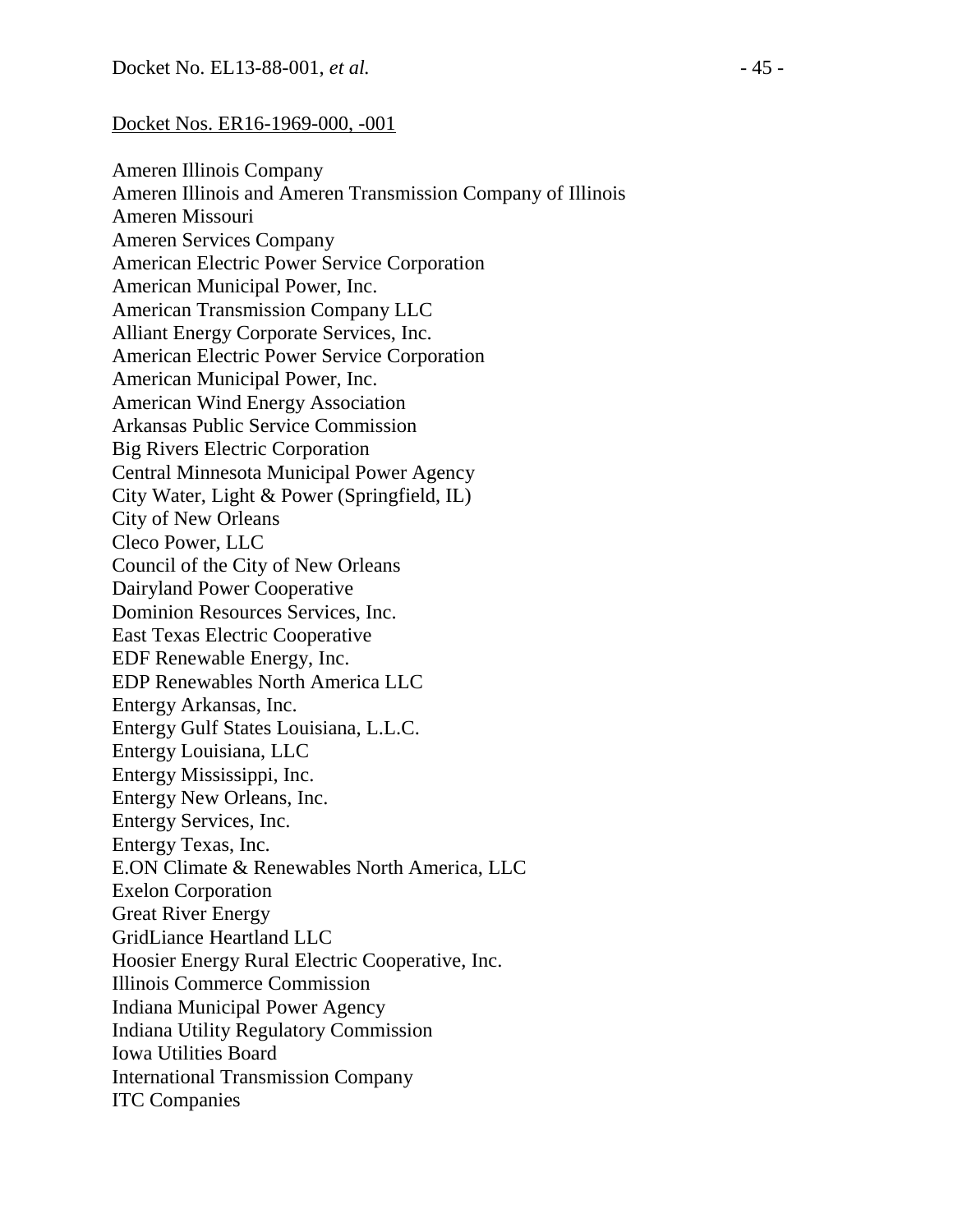ITC Midwest LLC ITC Transmission Kansas City Power & Light Company and KCP & L Greater Missouri Operations Company Louisiana Public Service Commission LSP Transmission Holdings, LLC MidAmerican Energy Company Midcontinent Independent System Operator, Inc. Michigan Electric Transmission Company, LLC Michigan Public Service Commission Midwest TDUs Minnesota Power Minnesota Public Service Commission MISO Transmission Owners Mississippi Public Service Commission Missouri Joint Municipal Electric Utility Commission Missouri Public Service Commission Missouri River Energy Services Montana-Dakota Utilities Co. Montana Public Service Commission Nebraska Public Power District North Dakota Public Service Commission Northeast Transmission Development, LLC Northern Indiana Public Service Company Northern States Power Company Northwestern Wisconsin Electric Company NRG Power Marketing LLC and GenOn Energy Management, LLC Otter Tail Power Company Organization of MISO States (OMS) Prairie Power Inc. PJM Interconnection, L.L.C PJM Transmission Owners PPL Electric Utilities Corporation Public Utility Commission of Texas Public Service Commission of Wisconsin PSEG Companies Public Service Electric and Gas Company PSEG Energy Resources & Trade LLC PSEG Power LLC South Dakota Public Service Commission South Mississippi Electric Power Association South Regulators Southern Indiana Gas & Electric Company